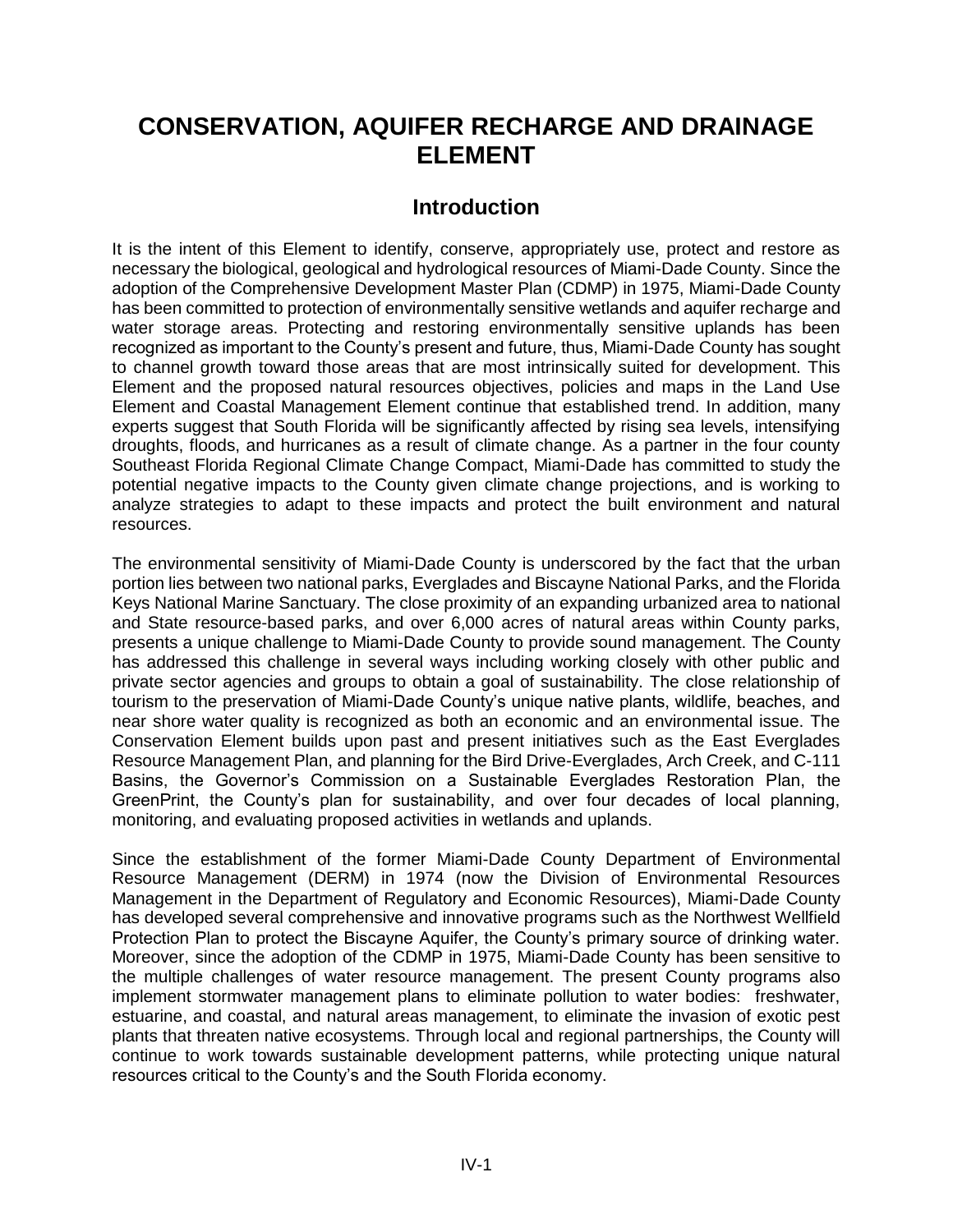Chapter 163.3177(6)(d), Florida Statutes mandates that this Element contain principles, guidelines, and standards for conservation that provide long-term one or more goal statements which address the conservation, use and protection of the following natural resources: air quality, water sources, recharge areas, wetlands, waterwells, soils, minerals, floodplains, forests, fisheries, wildlife, beaches, shores, estuarine marshes, rivers, lakes, bays, harbors, marine habitats, and other natural resources.

The Coastal Management Element also includes policies intended to protect important coastal resources including wetlands, estuaries, marine fisheries and habitats, and water quality. Coastal wetlands, beaches and shores, estuarine marshes, rivers, lakes, bays, harbors, marine fisheries, marine habitats, marine wildlife, estuarine water quality and other marine and oceanic resources are discussed in the Coastal Management Element.

The 2010 Evaluation and Appraisal Report contains information on air and water quality, wellfield protection, flood protection, aquifer recharge and drainage, wetlands, upland forests and fish and wildlife, and serves as the basis for updates to the Adopted Components of this Element. Appendices A and B have been updated herein to be consistent with the current State and federal endangered, threatened and species of special listings.

## **GOAL**

**PROVIDE FOR THE CONSERVATION, ENVIRONMENTALLY SOUND USE, AND PROTECTION OF ALL AQUATIC AND UPLAND ECOSYSTEMS AND NATURAL RESOURCES, AND PROTECT THE FUNCTIONS OF AQUIFER RECHARGE AREAS AND NATURAL DRAINAGE FEATURES IN MIAMI-DADE COUNTY.** 

## **Objective CON-1**

**Improve air quality in the County to meet all National Ambient Air Quality Standards set by the Environmental Protection Agency (EPA) and their respective deadlines; reduce human exposure to air pollution; and take into consideration climate change mitigation and adaptation strategies.**

- CON-1A. Miami-Dade County shall maintain the objectives of the County's air permitting and compliance programs in an effort to prevent and control industry emissions of EPAdefined criteria and hazardous air pollutants. The County shall also administer state and federal agreements and work plans, integrating any new rules and regulations into existing County programs.
- CON-1B. Significant enhancement of public transit services and implementation of transportation system management (TSM) programs including such measures as ride-share incentives, employer-based transportation management and the use of flex-time shall continue to be implemented in Miami-Dade County to provide feasible and attractive alternatives to use of the private automobile.
- CON-1C. Residential and other high occupancy land uses shall not be located in areas that may be adversely impacted by stationary sources of air pollutant emissions. Additionally, industrial and commercial uses with permitted stationary sources of air pollutant emissions shall not be located in residential and other high occupancy areas.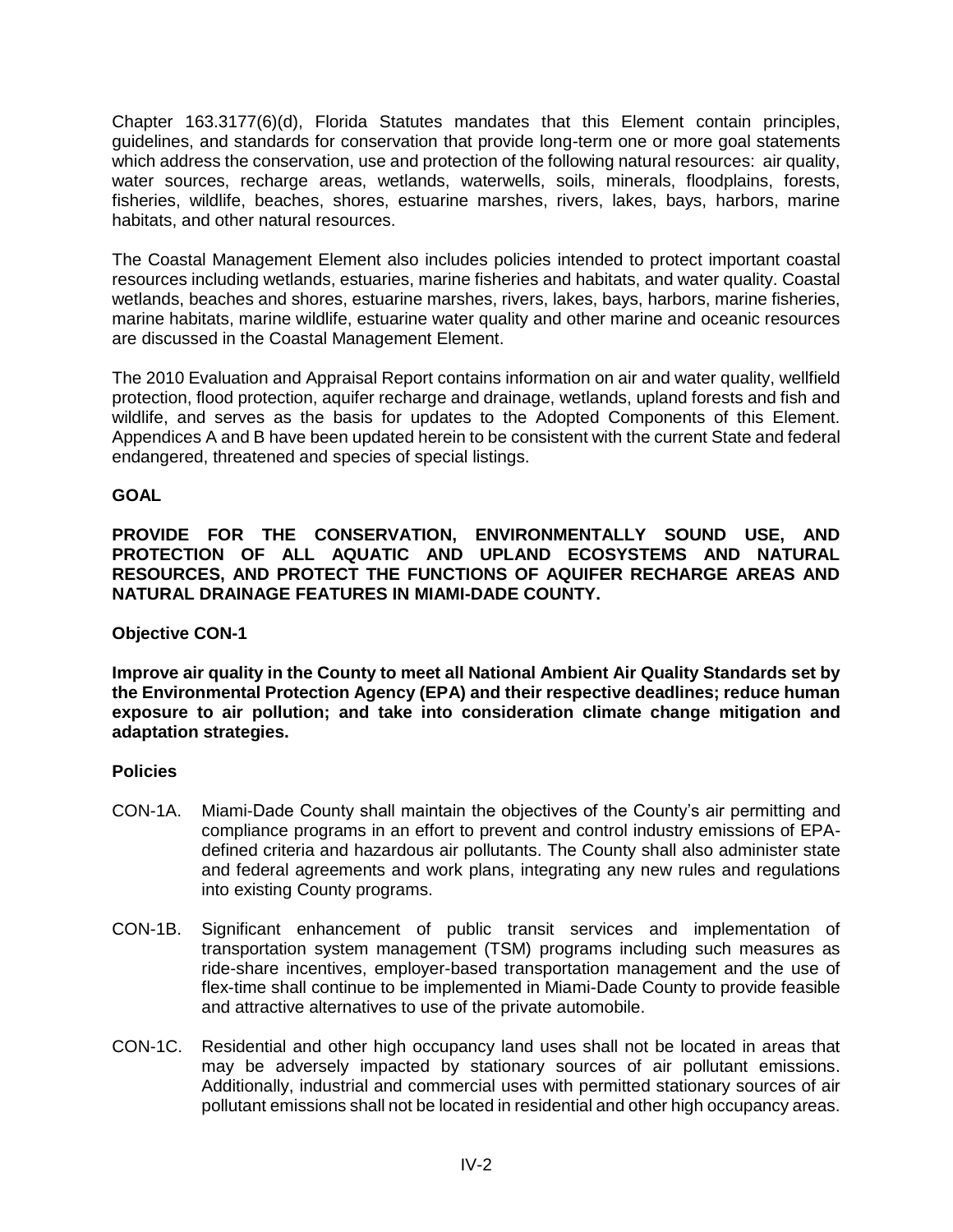- CON-1D. The Miami-Dade County Cooperative Extension Service will continue to offer training and certification exams to allow pesticide applicators to be licensed in accordance with Florida Statutes. The Miami-Dade County Cooperative Extension Service shall continue to encourage the use of Integrated Pest Management practices whenever available and economically feasible.
- CON-1E. As required by the Environmental Protection Agency's Fumigant Management Plan (FMP), the Miami-Dade County Cooperative Extension Service will continue to host training by manufacturers according to FMP guidelines for that portion of the agricultural industry that uses soil fumigants.
- CON-1F. Renovation and demolition projects will be regulated pursuant to the National Emissions Standard for Asbestos to prevent exposure to asbestos, a known human carcinogen.
- CON-1G. Continue cooperative federal and regional efforts to measure and analyze community impacts of hazardous air pollutants in Miami-Dade County.
- CON-1H. The Class 1 Air Quality Area of Everglades National Park and the Class 2 Air Quality Area of Biscayne National Park and the Big Cypress National Preserve shall be protected.
- CON-1I. The use of ozone depleting compounds such as chlorofluorocarbons (CFCs) and hydrochlorofluorocarbons (HCFCs) as refrigerants shall be strictly regulated and controlled in Miami-Dade County. The sale and purchase of ozone depleting compounds shall be limited to permitted businesses and certified technicians only. All products that utilize or were manufactured using ozone depleting compounds as a propellant or blowing agent are prohibited for sale within Miami-Dade County.
- CON-1J. Miami-Dade County shall continue to implement its  $CO<sub>2</sub>$  Plan recommendations to reduce CO<sub>2</sub> levels and take into consideration the recommendations of the Southeast Florida Regional Climate Change Compact to reduce greenhouse gas emissions in accordance with all applicable regulations.
- CON-1K. Miami-Dade County shall maintain and expand its air monitoring network in order to better evaluate air quality throughout the County.
- CON-1L. Miami-Dade County shall continue to identify and obtain funding sources for air monitoring programs and voluntary efforts to improve air quality.

**Protect ground and surface water resources from degradation, provide for effective surveillance for pollution and clean up polluted areas to meet all applicable federal, state and County ground and surface water quality standards.**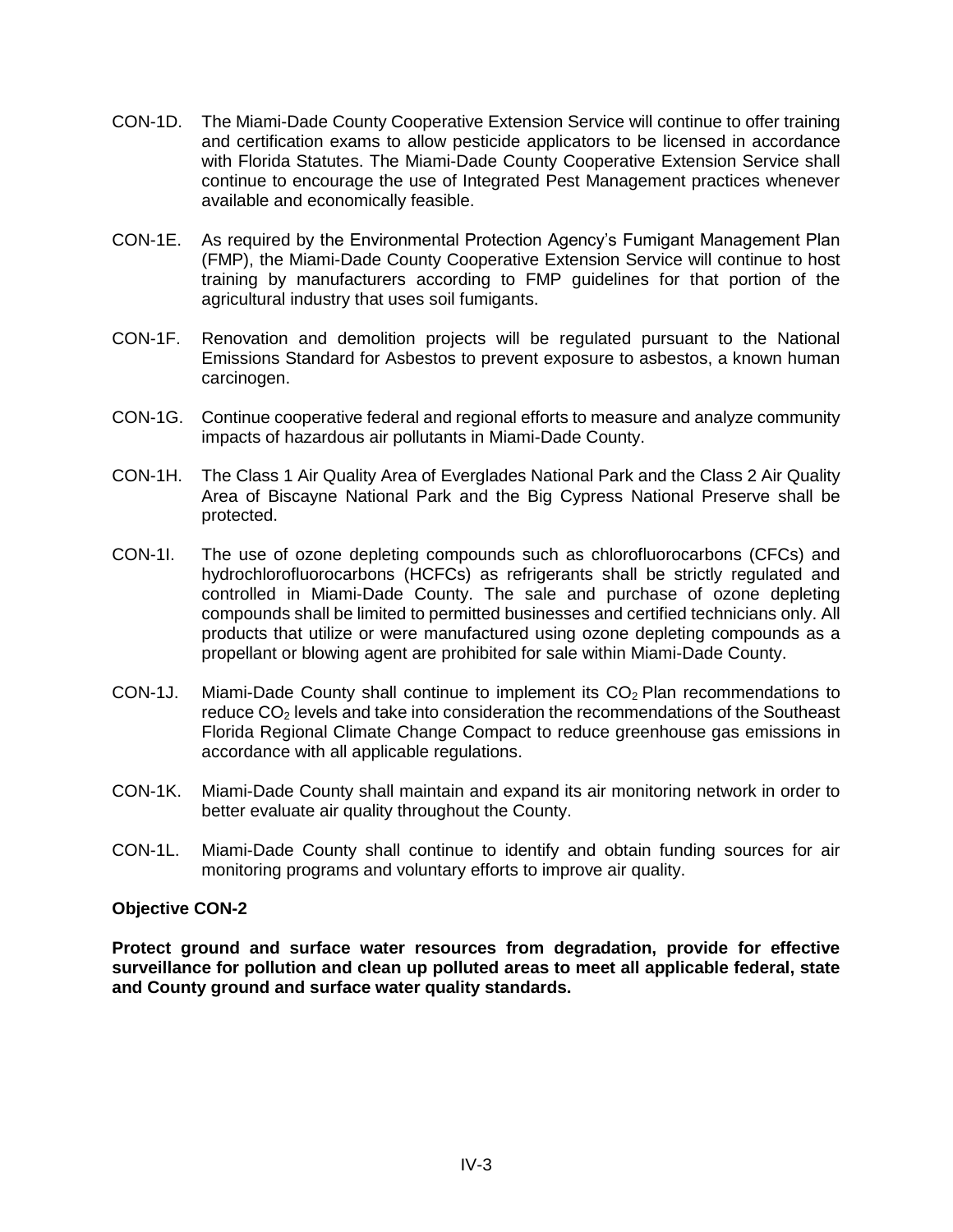- CON-2A. The basin stormwater master plans produced by Miami-Dade County pursuant to Objective CON-5 will continue to prioritize the listing of stormwater/drainage improvements to correct existing system deficiencies and problems and to provide for future development. At a minimum, these lists shall include:
	- Drainage/stormwater sewer systems within wellfield protection areas;
	- Drainage/stormwater sewer systems in industrial and heavy business areas and areas with large concentrations of small hazardous waste generators;
	- Basins and sub-basins that fail to meet the target criteria for the twelve NPDES priority pollutants listed in Policy CON-5A and additional parameters, referenced in CON-5A.
- CON-2B. Miami-Dade County's Stormwater Utility Program shall fund the identification and retrofitting of deteriorated storm sewer systems and positive outfalls and the proper maintenance of stormwater systems.
- CON-2C. Interim wastewater treatment plants within the Urban Development Boundary shall continue to be phased out as sewer service becomes available, with highest priority given to phasing out of existing industrial wastewater plants in accord with regulations and procedures established by the Board of County Commissioners. The Division of Environmental Resources Management shall use its administrative, enforcement, and permitting authority to implement these regulations.
- CON-2D. Sewer Improvement Special Taxing Districts shall be established for all industrial and potentially hazardous commercial areas within the Urban Development Boundary.
- CON-2E. Industries and businesses that generate and/or handle more than 50 gallons of hazardous and industrial wastes per year shall be identified and monitored. Coordination among agencies that require reporting of hazardous wastes shall be improved.
- CON-2F. Miami-Dade County shall continue to utilize Best Management Practices established for potential sources of water pollution, that discharge wastewater to the ground, to reduce environmental risk and, where possible, to begin effective water reuse and recycling. Established management practices may be reviewed and modified as new science becomes available. New management practices shall be developed for new potential sources of water pollution as they are identified.
- CON-2G. Best Management Practices for potential sources of water pollution shall include reduction in the use of hazardous materials and, wherever possible, the reuse and recycling of materials on site. Best Management Practices shall also be established to address those wastes that must be removed from site, including reusing and recycling of the waste in other operations. All practical recycling and reuse alternatives shall be investigated before seeking permanent disposal of hazardous wastes.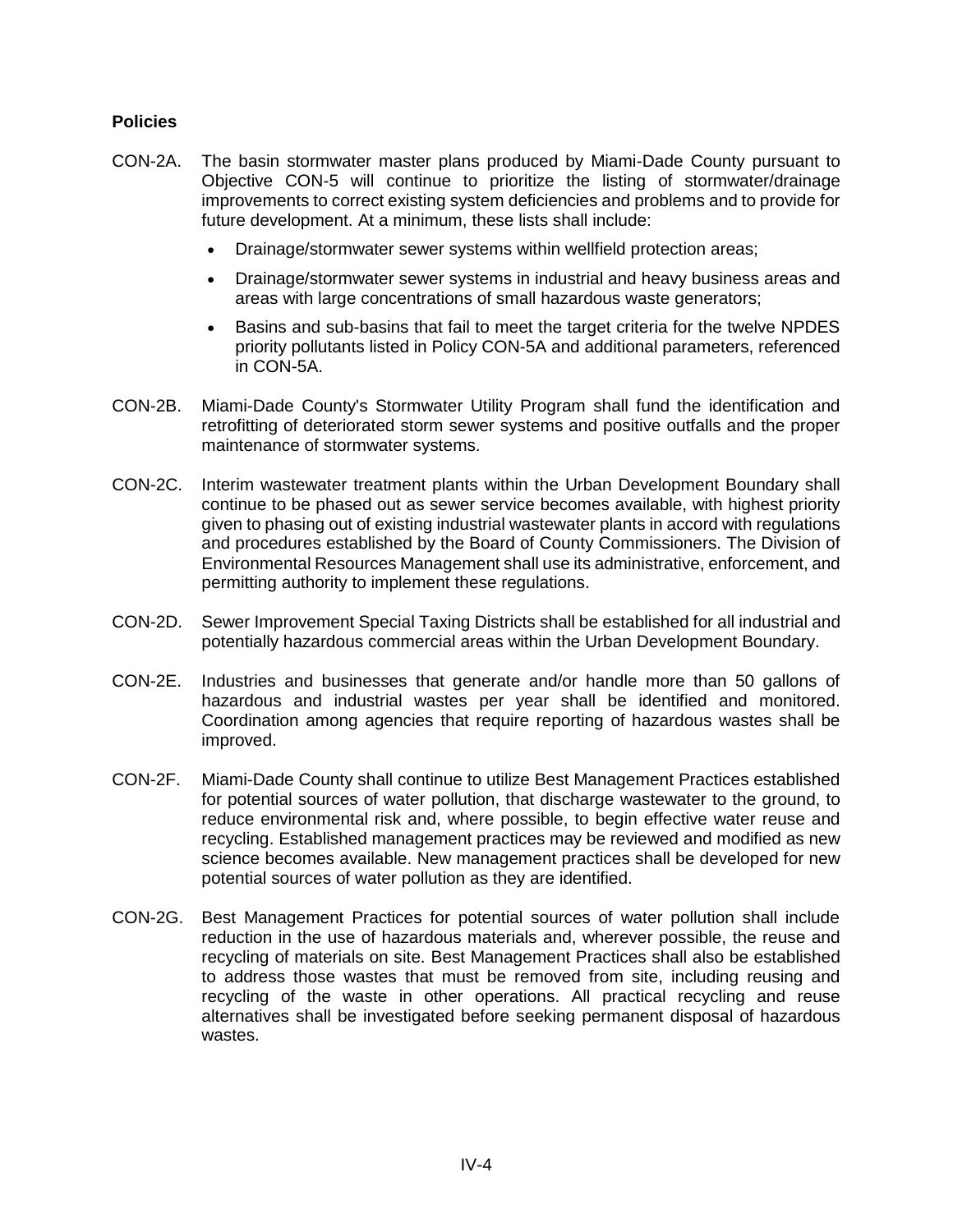- CON-2H. The Miami-Dade County Cooperative Extension Service shall continue to provide educational training for the agricultural producers to promote the use of Best Management Practices whenever available and economically feasible.
- CON-2I. Continue to collect the data and information from hazardous facilities inspection programs and clean-ups of current and historical hazardous waste spills on a Geographical Information System (GIS). In addition, continue to maintain the results of the wellfield and ambient groundwater monitoring well program in a database.
- CON-2J. Miami-Dade County shall continue to enforce a 500-foot protection zone for noncommunity, non-transient water supplies that serve uses such as public or private schools and trailer parks.
- CON-2K. Miami-Dade County shall use the data generated in its ambient ground and surface water monitoring programs to determine levels of concentrations for the twelve National Pollution Discharge Elimination Systems (NPDES) priority pollutants, as well as for the additional recommended NPDES parameters referenced in Policy CON-5A and any other pollutants of interest.
- CON-2L. By 2020, Miami-Dade County shall prepare a management plan for the protection and proper utilization of the Floridan Aquifer. This management plan should identify potential areas of water withdrawals, potential sources of contamination, the impact of potential withdrawals to other legal users, and the development of practices that will maintain this aquifer as a viable water supply source.
- CON-2M. Through partnerships with municipalities and other agencies, the County will assist in coordinating and distributing information regarding beach water quality.

**Regulations governing approved wellfield protection areas shall be strictly enforced. The recommendations of the NW Wellfield Protection Plan, and the Lakebelt Planning Process and from other ongoing planning activities aimed at refining and improving protection of local drinking water supplies shall continue to be fully implemented.**

- CON-3A. No new facilities that use, handle, generate, transport or dispose of hazardous wastes shall be permitted within wellfield protection areas, and all existing facilities that use, handle, generate, transport or dispose of more than the maximum allowable quantity of hazardous wastes (as specified in Chapter 24-43 of the Code of Miami-Dade County, as may be amended from time to time) within wellfield protection areas shall be required to take substantial measures such as secondary containment and improved operating procedures to ensure environmentally safe operations.
- CON-3B. The water management systems that recharge regional wellfields shall be protected and enhanced.
- CON-3C. County-owned and operated facilities that use hazardous materials or generate hazardous wastes shall be moved to locations that are outside and downgradient of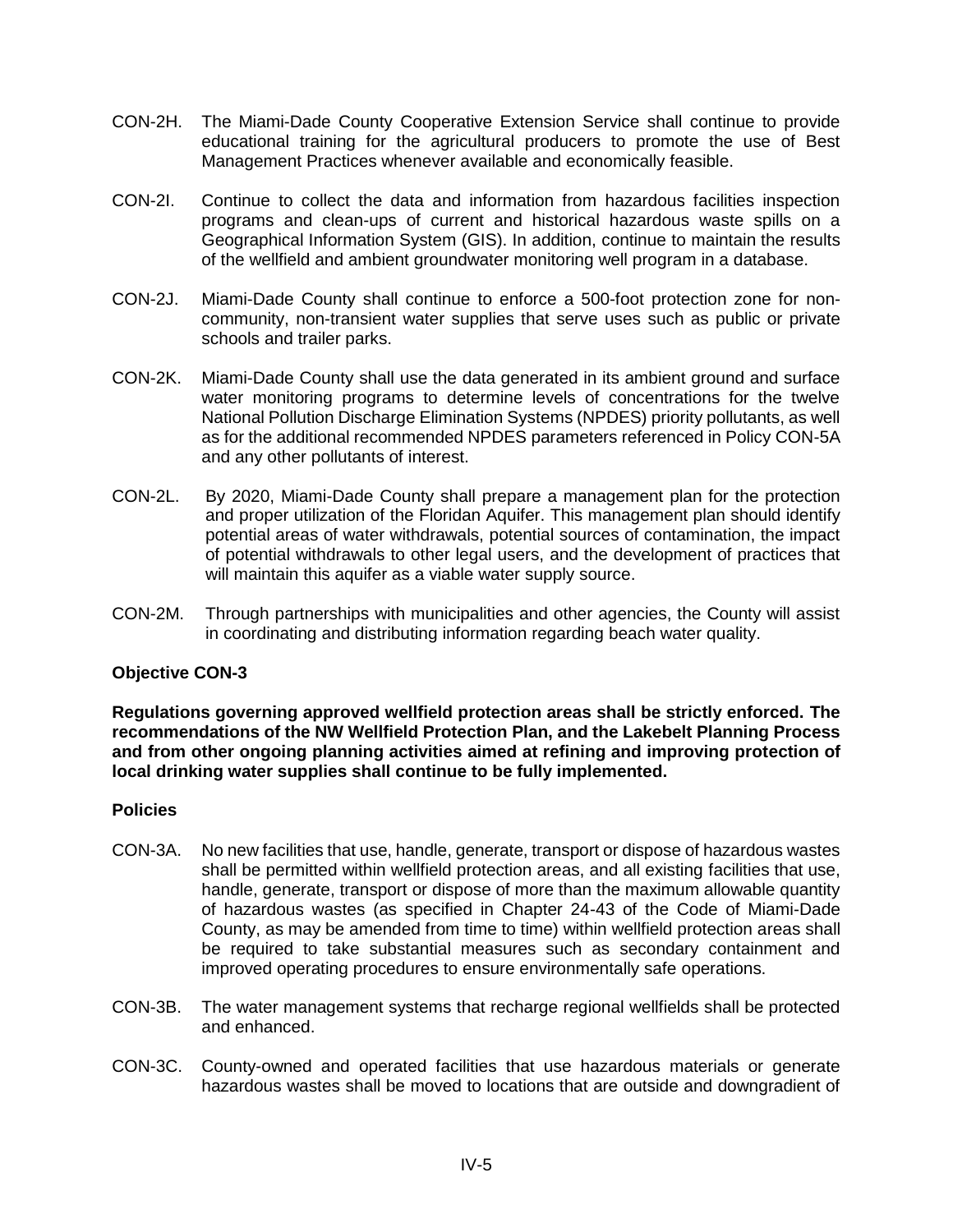wellfield protection areas whenever such facilities need to be expanded by more than fifty (50) percent.

- CON-3D. Miami-Dade County shall continue to utilize Best Management Practices established for agriculture within wellfield protection areas.
- CON-3E. The area west of the Turnpike, east of the Dade-Broward Levee, north of NW 12<sup>th</sup> Street and south of Okeechobee Road shall be reserved for limestone mining and approved ancillary uses as provided for in Chapters 24 and 33 of the Miami-Dade County Code and the entire area west of the Turnpike, north of NW 25<sup>th</sup> Street and south of Okeechobee Road shall remain unurbanized.
- CON-3F. The ambient groundwater monitoring program, which includes all wellfield protection areas, shall be continued to serve as an "early warning system" for monitoring highrisk land uses and point sources.
- CON-3G. Miami-Dade County shall re-evaluate the extent, and mandate periodic updating, of the protection areas for all public water supply wellfields to adjust the protection areas and programs for those wellfields, as warranted. The County shall ensure that new surface water bodies are adequately set back from wellfields to provide an adequate rock buffer to ensure protection of water quality and maintenance of the groundwater classification of the wellfields.
- CON-3H. Miami-Dade County shall identify facilities that handle, use or generate hazardous wastes in wellfield protection areas and address the feasibility of removing the grandfathering provision for facilities that have been determined to be significant sources of pollution within wellfield protection areas.

#### **Objective CON-4**

### **The aquifer recharge and water storage capacity of the presently undeveloped areas in western and southern Miami-Dade County shall be maintained or increased.**

- CON-4A. The aquifer-recharge values of undeveloped land and the water storage values of wetland areas shall be maintained and, where feasible, enhanced or restored. There shall be no further positive drainage of wetlands to accommodate urban development or agricultural uses.
- CON-4B. All future development and redevelopment shall use retention, infiltration and detention systems to retain to the maximum extent feasible, the full runoff from a one in five year storm and minimize the use of impermeable surfaces. In the event that an emergency overflow is provided, a minimum of the first inch of runoff shall be retained on-site.
- CON-4C. The approved fill encroachment criteria for the Western C-9 Basin as established by the South Florida Water Management District and for all other basins as established by the Miami-Dade County Division of Environmental Resource Management (Basin B, North Trail and Bird Drive) shall continue to govern the extent to which land can be filled, and additional fill encroachment criteria shall be developed for all the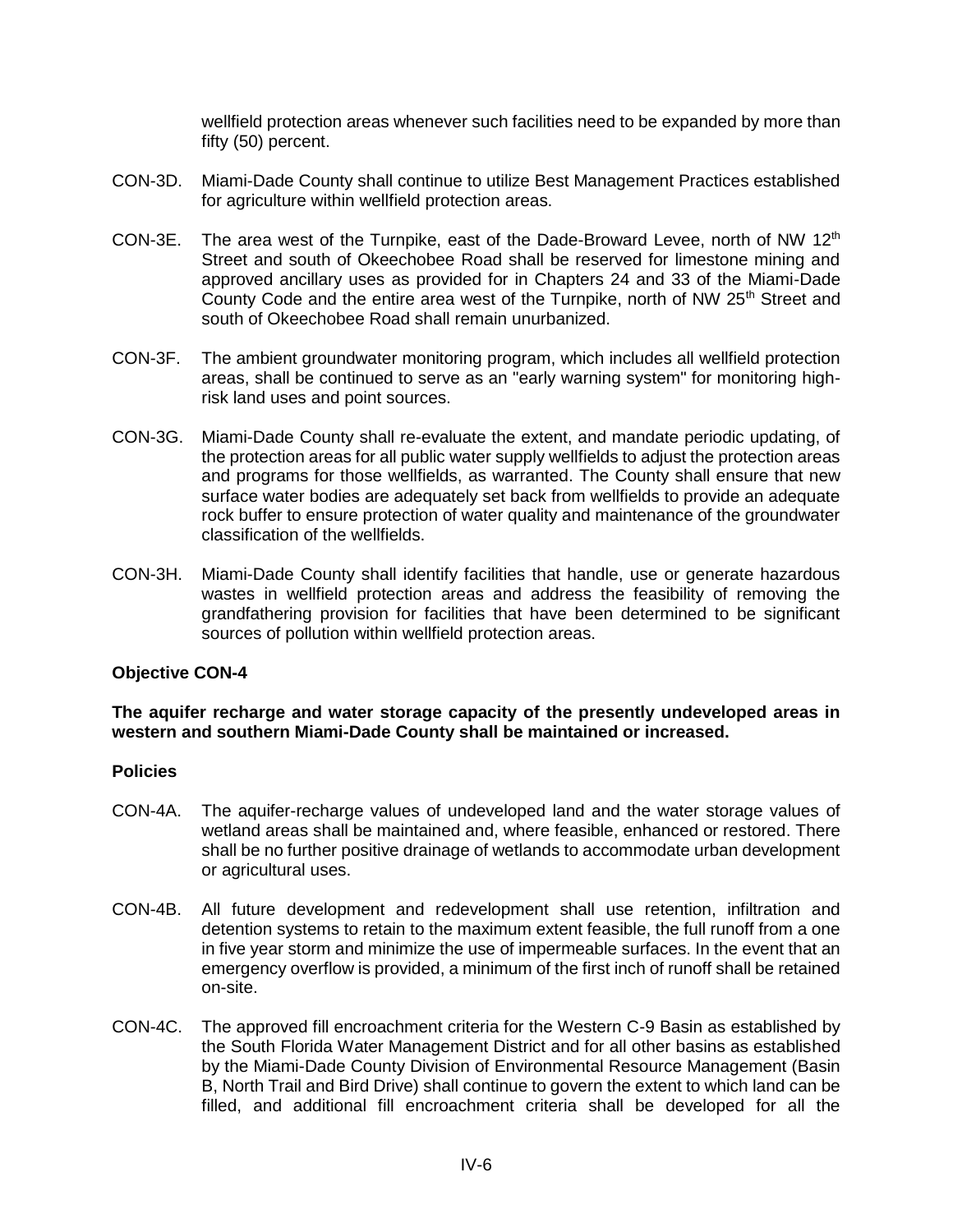undeveloped, poorly drained areas in western and southern Miami-Dade County which are determined to have urban development potential. These criteria shall retain the predevelopment net recharge and runoff values for basin areas.

- CON-4D. Water conserving irrigation and other landscape practices such as Florida Friendly landscaping shall be used wherever feasible. Through its site and landscape reviews, Miami-Dade County shall ensure that appropriate native and Florida Friendly landscaping plant materials are used, particularly in the salt-intruded areas of the County where public water is used to water lawns, golf courses and landscaped green spaces.
- CON-4E. Miami-Dade County shall continue to investigate the feasibility of large-scale water reuse through water reuse demonstration projects and other appropriate means. Investigate the suitability of reused water in wetland hydration.
- CON-4F. The Miami-Dade County Division of Environmental Resources Management (DERM) shall work with the County's Cooperative Extension Department to develop guidelines for improving the efficiency and/or uniformity of irrigation systems for appropriate crops grown in Miami-Dade County.
- CON-4G. In accordance with the goals of the South Florida Water Management District's *Lower East Coast Regional Water Supply Plan* and Objective WS-7, and its related policies, Miami-Dade County shall develop alternative water supply sources to supplement withdrawals from the Biscayne Aquifer. Such sources may include withdrawals from the Floridan Aquifer, implementation of water conservation methods and projects, and development of reclaimed and wastewater reuse strategies and projects.

## **Objective CON-5**

**Miami-Dade County shall continue to develop and implement the Stormwater Master Plans comprised of basin plans for each of the sixteen primary hydrologic basins being addressed by the County, and cut and fill criteria as necessary to: provide adequate flood protection; correct system deficiencies in County maintained drainage facilities; coordinate the extension of facilities to meet future demands throughout the unincorporated area; and maintain and improve water quality. Each of the basins' Master Plans is to be updated every five years, with the next update to be completed by 2017. The implementing actions recommended in each basin plan shall continue to commence immediately after the applicable plan is approved. Outside of the Urban Development Boundary the County shall not provide, or approve, additional drainage facilities that would impair flood protection to easterly developed areas of the County, exacerbate urban sprawl or reduce water storage.**

#### **Policies**

CON-5A. The Stormwater Management (Drainage) Level of Service (LOS) Standards for Miami-Dade County contain both a Flood Protection (FPLOS) and Water Quality (WQLOS) component. The minimum acceptable Flood Protection Level of Service (FPLOS) standards for Miami-Dade County shall be protection from the degree of flooding that would result for a duration of one day from a ten-year storm, with exceptions in previously developed canal basins as provided below, where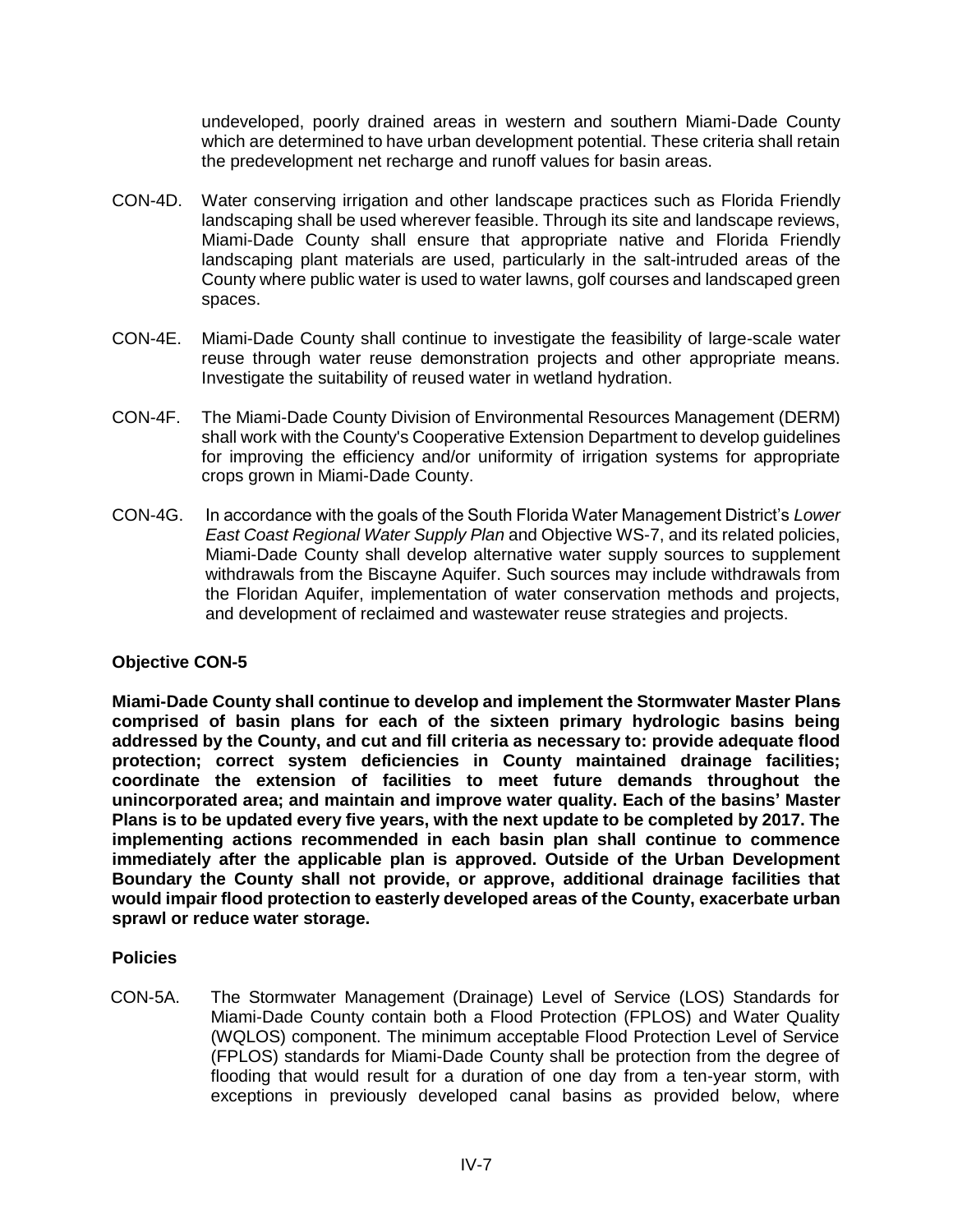additional development to this base standard would pose a risk to existing development. All structures shall be constructed at, or above, the minimum floor elevation specified in the federal Flood Insurance Rate Maps for Miami-Dade County, or as specified in Chapter 11-C of the Miami-Dade County Code, whichever is higher.

- 1. Basin-specific FPLOS standards shall be established through the adoption of a Stormwater Master Plan to be approved by the Miami-Dade County Board of County Commissioners and the South Florida Water Management District. Until the approval of basin-specific FPLOS standards through this coordinated process, the following additional exceptions shall apply:
	- a) Wherever Miami-Dade County has adopted cut and fill criteria pursuant to Chapter 24-48.3(6) of the County Code (November 30, 2004) including fill encroachment limitations necessary to prevent unsafe flood stages in special drainage basins, the minimum applicable FPLOS standard shall be the degree of protection provided by the applicable cut and fill criteria;
	- b) Where cut and fill criteria have not been established north of S.W. 152 Street inside the Urban Development Boundary (UDB), the minimum acceptable FPLOS standard shall be protection from the degree of flooding that would result for a duration of one day from a ten-year storm;
	- c) West of Levee-31 N, there shall be no off-site drainage, all septic tank drainfields shall be elevated above the hundred-year flood elevation, and the extent of land filling shall be minimized as provided in applicable provisions of the Miami-Dade County East Everglades Zoning Overlay Ordinance. The County shall review these criteria when the water management facilities programmed in the N.E. Shark River Slough General Design Memorandum and the C-111 General Reconnaissance Review are fully operational.
- 2. The Stormwater Management Water Quality Level of Service (WQLOS) component of the standard shall be met when the annual geometric mean for each of the following twelve priority NPDES pollutants does not exceed the following target criteria for each of those pollutants within a canal basin, or sub-basin, as determined in accordance with procedures established by Miami-Dade County DERM:

| Pollutant                               | <b>Target Criterion</b> |
|-----------------------------------------|-------------------------|
| Biological Oxygen Demand (BOD)          | $9$ mg/l                |
| Chemical Oxygen Demand (COD)            | 65 mg/l                 |
| <b>Total Suspended Solids (TSS)</b>     | 40 mg/l                 |
| <b>Total Dissolved Solids (TDS)</b>     | 1,000 mg/l              |
| Total Kjeldahl Nitrogen (Ammonia-       |                         |
| Nitrogen and Organic Nitrogen)          | $1.5 \text{ mg/l}$      |
| Total Nitrate $(NOX-N)$                 | $0.68$ mg/l             |
| Total Phosphate (TPO <sub>4</sub> )     | $0.33$ mg/l             |
| Dissolved Phosphate (OPO <sub>4</sub> ) | Not Available           |
| Cadmium (Cd)                            | $0.0023$ mg/l           |
| Copper (Cu)                             | 0.0258 mg/l             |
| Lead (Pb)                               | $0.0102$ mg/l           |
| Zinc(Zn)                                | $0.231$ mg/l            |
|                                         |                         |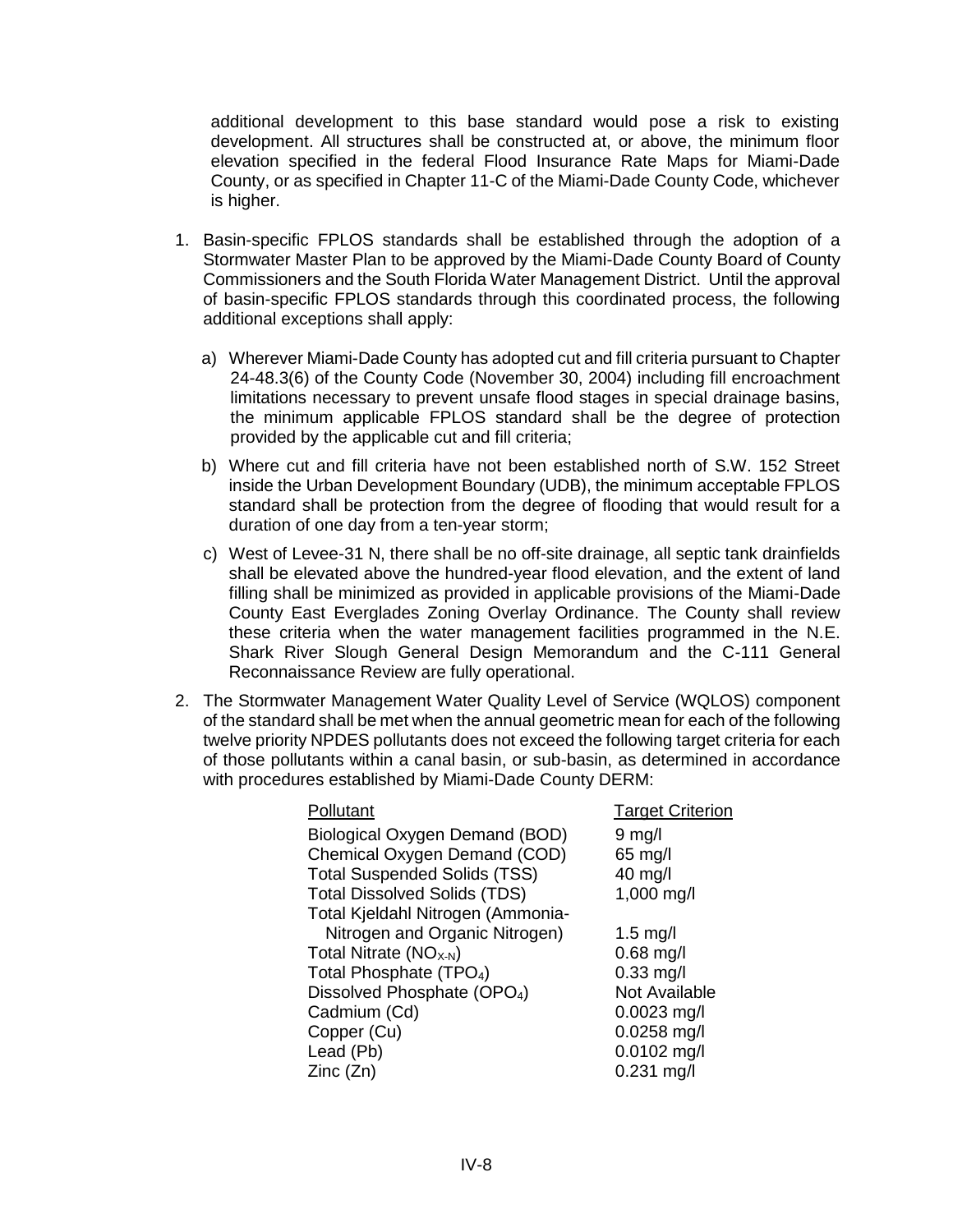Additionally, recommended NPDES parameters may not exceed established Federal, State or Local Criteria for the water body, as listed in Table 2, "Guidance for Preparing Monitoring Plan as recommended for Phase I Municipal Separate Storm Sewer System (MS4) Permits," FDEP August 1, 2009.

- 3. Applicants seeking development orders in canal basins, or sub-basins that do not meet either the FPLOS or the WQLOS shall be required to conform to Best Management Practices (BMPs) as provided by Miami-Dade County Code. Owners of commercial or industrial properties where BMPs are required, shall, at a minimum, demonstrate that their on-site stormwater system is inspected two times per year and maintained and cleaned as required. Private residential developments in areas where BMPs are required shall demonstrate that their on-site stormwater systems are inspected two times per year and maintained and cleaned as required.
- CON-5B. Applicants seeking development orders approving any new use or site alteration outside the Urban Development Boundary where the elevation of any portion of the site will remain below County Flood Criteria shall be advised by the permitting agency that those portions of the land that are not filled to Miami-Dade County Flood Criteria may be subject to periodic flooding.
- CON-5C. Miami-Dade County shall work with the South Florida Water Management District to better identify the developed urban areas within the County that do not have protection from a one in ten year storm. The County shall develop stormwater management criteria and plans for all unincorporated areas identified. Where such areas fall within municipal boundaries, the County will coordinate the stormwater management planning with the appropriate municipality(ies).
- CON-5D. Miami-Dade County shall seek funding for a comprehensive basin-by-basin drainage engineering study which will include: identification of public drainage facilities and private drainage facilities that impact the public facilities, and the entities having operational responsibility for them; establishment of geographic service areas for the drainage facilities; and, a facility capacity analysis by geographic service area for the planning periods 2015 and 2025.
- CON-5E. Miami-Dade County shall establish a priority listing of stormwater drainage and aquifer recharge improvements needed to correct existing system deficiencies and problems, and to provide for future drinking water needs. This shall include:
	- Drainage/stormwater sewer system improvements in developed urban areas with persistent drainage problems;
	- Canal and/or stormwater drainage improvements in developed urban areas that have less than one in ten year storm protection and where no roadway drainage improvements are planned or proposed, which would remedy the problems;
	- Hydrologic modifications that are needed to deliver water to public waterwells or to protect those waterwells from prospective contamination.

This shall be based on such factors as:

- Miles of canals with out-of-bank flow;
- Miles of collector and local streets impassable during a 5 year storm;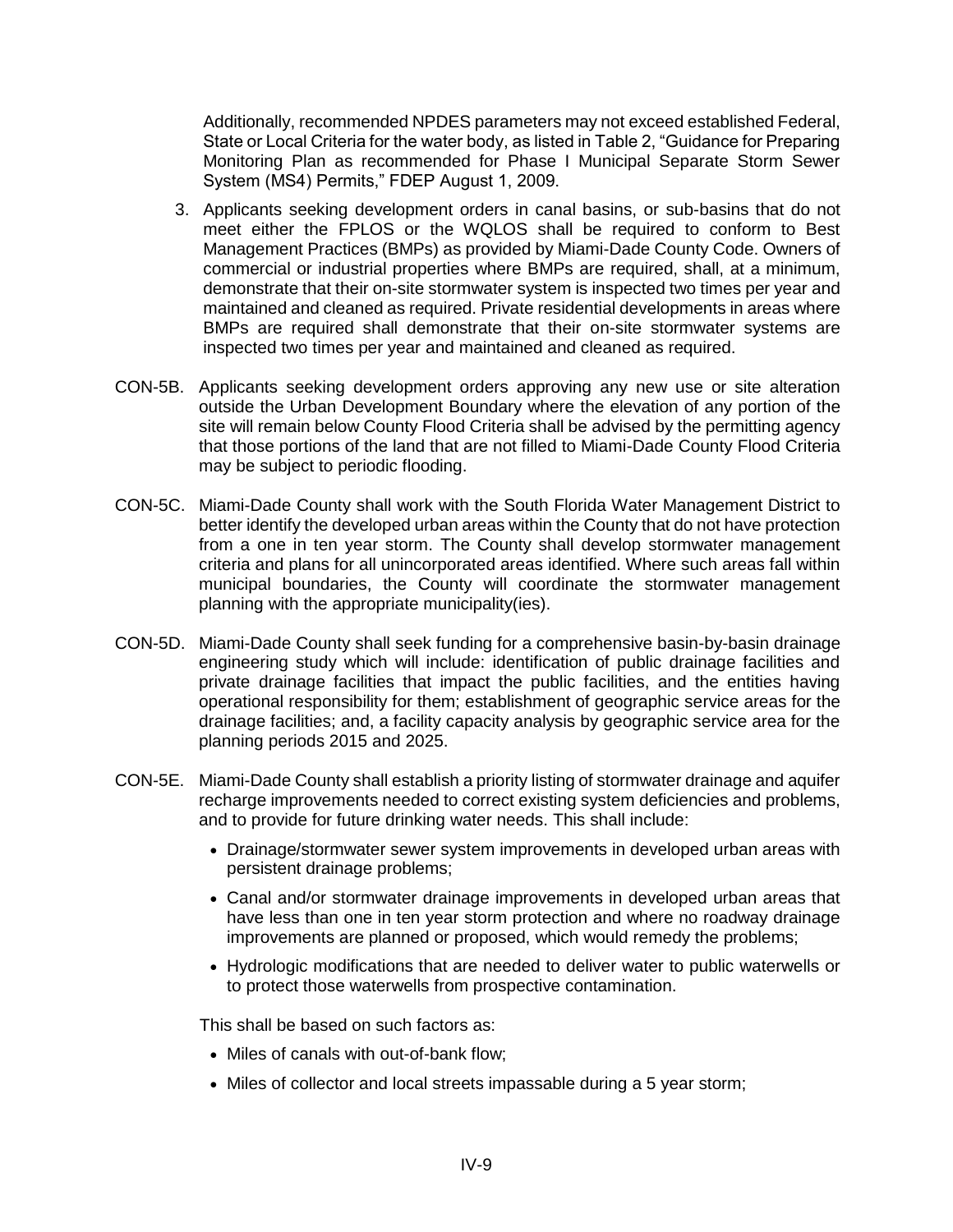- Miles of minor arterial streets impassable during a 10 year storm;
- Miles of principal arterials, including major evacuation routes, that are impassable during a 100 year storm; and
- Number or structures flooded by a 100-year storm.
- CON-5F. Miami-Dade County shall implement cut and fill criteria for land in the North Trail, Bird Drive, Basin B, and Western C-9 basins, as defined in Chapter 24 of the County Code, and other areas west of the easterly boundary of Area B identified in the Corps of Engineers Design Memorandum V Supplement 12 dated March 23, 1954, as necessary to protect natural hydrological characteristics of the basins, protect against flooding of developed land in the basins and downstream, and ensure continued proper recharge of groundwater supplies.
- CON-5G. Miami-Dade County shall encourage, based on analysis of water impoundment areas, the need for buffers between water impoundment areas and development in order to increase the level of flood protection provided to developed areas.
- CON-5H. Miami-Dade County shall periodically evaluate stormwater drainage criteria as outlined in the County Code to ensure proper flood protection is being provided to County residents.
- CON-5I. When building, expanding or planning for new facilities such as water treatment plants, Miami-Dade County shall consider areas that will be impacted by sea level rise.

### **Soils and mineral resources in Miami-Dade County shall be conserved and appropriately utilized in keeping with their intrinsic values.**

- CON-6A. Areas of highest suitability for mineral extraction in Miami-Dade County shall be reserved for that use and shall be protected from encroachment by incompatible uses.
- CON-6B. Rockmining or quarrying uses may be approved in the Rockmining Overlay Zoning Area, the Lake Belt Area as defined by state law, and in those Open Land Subareas specified by the CDMP. However, the County shall continue to protect natural resources including surface water and groundwater, agricultural land, and publicly owned wetlands including the Everglades National Park.
- CON-6C. Miami-Dade County shall develop guidelines for rock quarries that will provide high potential for the support of native flora and fauna and compatible recreational use in these areas once the quarrying operations have been completed.
- CON-6D. Areas in Miami-Dade County having soils with good potential for agricultural use without additional drainage of wetlands shall be protected from urban encroachment.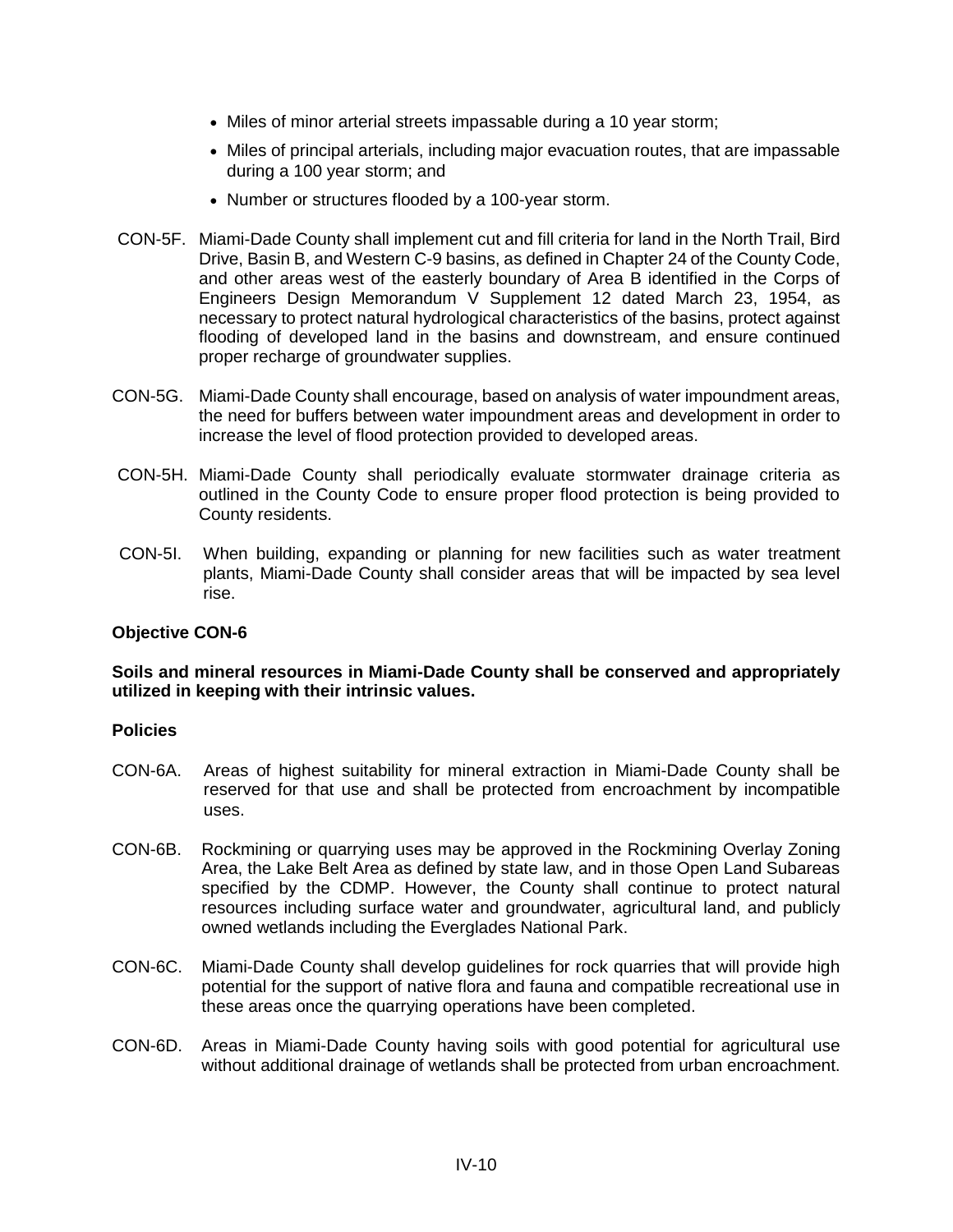- CON-6E. Miami-Dade County shall continue to pursue programs and mechanisms to support the local agriculture industry, and the preservation of land suitable for agriculture.
- CON-6F. Miami-Dade County shall coordinate with cities to develop a long-term vision for agricultural and other undeveloped lands outside of the UDB to ensure these lands continue to support urban communities and protect native plant and animal species from climate related impacts. Long-term land planning outside the UDB should also consider water storage opportunities.

**Miami-Dade County shall protect and preserve the biological and hydrological functions of Wetlands of Regional Significance that may be contained within the areas depicted on Figure 14 in the Land Use Element. Future impacts to the biological functions of publicly and privately owned wetlands shall be mitigated. All privately owned wetlands identified on Figure 14 in the Land Use Element as Wetlands of Regional Significance and wetlands on Federal, State, or County land acquisition lists shall be supported as a high priority for public acquisition. Publicly acquired wetlands shall be restored and managed for their natural resource, habitat and hydrologic values.**

- CON-7A. The degradation or destruction of Wetlands of Regional Significance that may be contained within the areas depicted on Figure 14 in the Land Use Element shall be limited to activities that 1) are necessary to prevent or eliminate a threat to public health, safety or welfare; or 2) are water dependent and no other reasonable alternative exists; or, 3) clearly in the public interest and no other reasonable alternative exists; or 4) are carried out in accordance with an approved basin management plan; or 5) are in areas that have been highly disturbed or degraded and where restoration of a wetland with an equal or greater value in accordance with federal, State and local regulations is feasible. Habitats critical to endangered or threatened species shall not be degraded or destroyed.
- CON-7B. Off-road vehicles shall not be allowed in the future publicly owned and managed wetlands identified in the adopted Land Use Element unless there are permitted facilities or areas specified for their use.
- CON-7C. Miami-Dade County shall continue to promote the restoration and maintenance of the natural, surface water flow regimes into, and through wetland systems such as the Shark River Slough, Everglades National Park and the saline wetlands of southeastern Miami-Dade County.
- CON-7D. Management plans shall be developed to govern all development activity within all natural communities on County-owned lands to protect natural and historic resources. The Division of Environmental Resources Management (DERM) and the Office of Historic and Archeological Resources shall assist the appropriate County agencies in the development of these plans, which shall be subject to public review and comment as they are prepared and implemented.
- CON-7E. All wetlands on the State Save Our Rivers, Florida Forever or Miami-Dade County Environmentally Endangered Lands acquisition lists shall be given very high priority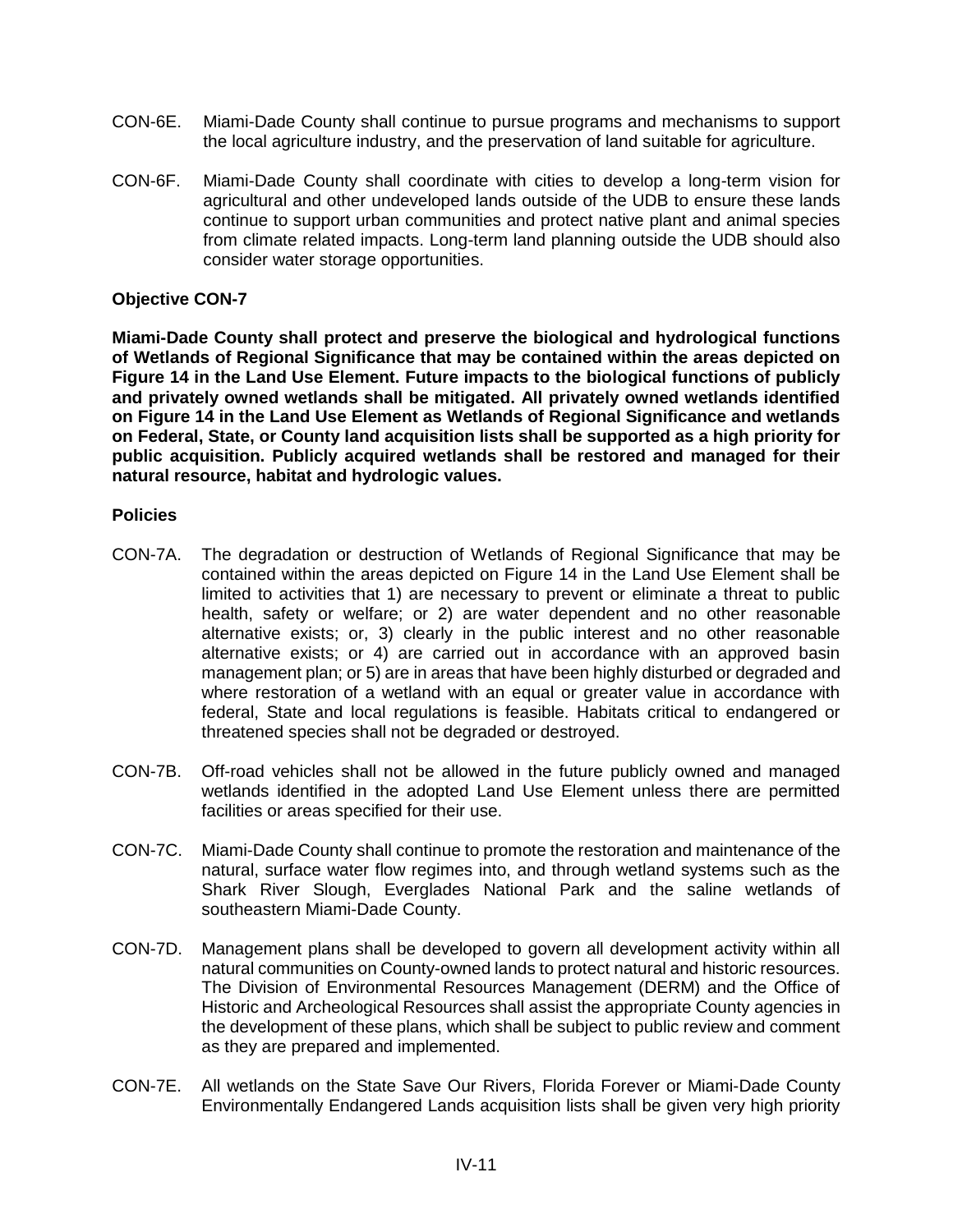for public acquisition as are all lands within the Environmental Protection category on the Land Use Plan (LUP) map.

- CON-7F. Wetland mitigation areas shall be preferentially located in biologically degraded wetlands and serve as corridors between Resources of Regional Significance.
- CON-7G. Miami-Dade County shall continue to work with the appropriate federal, State, regional and local agencies to develop wetland basin management plans for all the planned future wetlands areas in Miami-Dade County. Miami-Dade County shall continue to coordinate with all levels of government in their respective permitting functions in order to retain the long term, net wetland values of these areas. Priority for plan development shall be given to the wetlands in South Miami-Dade County that are slated for purchase under the Save Our Rivers, Florida Forever and Miami-Dade County Environmentally Endangered Lands programs.
- CON-7H. Miami-Dade County shall provide new dedicated funding sources that are in addition to current sources and expiring revenue streams for the long-term management and maintenance of Environmentally Endangered Lands and publicly owned Natural Forest Communities by 2020. This shall be funded from ad valorem tax revenues unless other revenue streams sufficient for this purpose are identified and implemented prior to 2020.
- CON-7I. Miami-Dade County shall coordinate with the South Florida Water Management District in order to implement strategies to streamline the wetland permitting process, which may include but not be limited to the delegation of additional permitting functions to the County.
- CON-7J. In evaluating applications that will result in alterations or adverse impacts to wetlands Miami-Dade County shall consider the applications' consistency with Comprehensive Everglades Restoration Program (CERP) objectives. Applications that are found to be inconsistent with CERP objectives, projects or features shall be denied.

#### **Objective CON-8**

### **Upland forests included on Miami-Dade County's Natural Forest Inventory shall be maintained and protected.**

- CON-8A. Specimen trees and Natural Forest Communities in Miami-Dade County shall be protected through the maintenance and enforcement of the County's Tree and Forest Protection and Landscape Code, as may be amended from time to time. The County's Natural Forest Inventory shall be revised periodically to reflect current Natural Forest Community conditions. A Natural Forest Community shall not be removed from the inventory unless its quality and resource values have been degraded to the point where it cannot be restored.
- CON-8B. The environmentally sensitive hardwood hammocks and the pinelands on the Florida Forever and Miami-Dade County Environmentally Endangered Lands Acquisition lists shall be given very high priority for public acquisition as are lands within the Environmental Protection category on the Land Use Plan (LUP) map.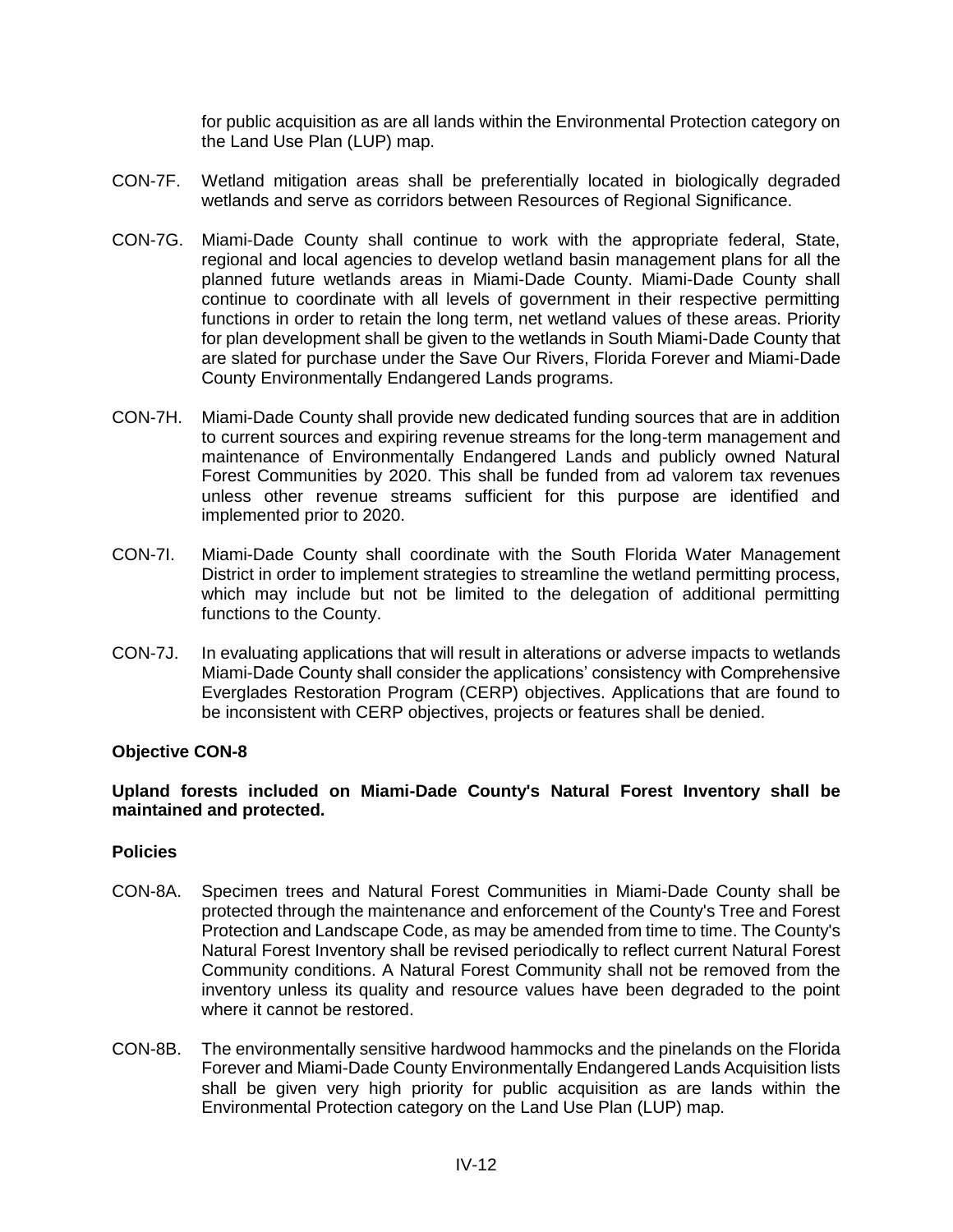- CON-8C. Development in the forested portions of publicly owned Natural Forest Communities designated by the Board of County Commissioners pursuant to Resolution No. R-1764-84, as may be amended from time to time, shall be permitted only if it is clearly in the public interest, there is no feasible alternative, and such development does not adversely impact other remaining natural forest resources on-site.
- CON-8D. Where hammocks or pinelands are contained within prospective development sites, they shall be given priority for designation as landscape and open space areas and left intact. The extent of hammock and pineland area destroyed shall be minimized by the use of native plant buffers, clustering, large lot zoning, and/or reduced roadway widths. Care shall be exercised when developing adjacent land to minimize root damage and filling. Disturbance to the forest canopy and understory shall be minimized and confined to the least viable areas. Preservation areas shall be located and configured to protect rare, threatened and endangered species and to allow for prescribed burning, where applicable. In the protected forest areas, understory vegetation and associated geologic features shall be protected and maintained in perpetuity.
- CON-8E. The destruction of environmentally sensitive Natural Forest Communities shall be kept to a minimum; a long-term mitigation and management plan shall be developed to assure the continued maintenance of the remaining forest lands and the restoration or creation of at least an equal amount of forest lands to those destroyed.
- CON-8F. Miami-Dade County shall continue to seek natural areas land management funds to conduct prescribed burns, and other appropriate techniques to establish the appropriate fire regime for natural areas, while minimizing deleterious off-target effects to native plant and animal species and negative impacts to the public health, safety and welfare. The County shall also seek funds to control and remove exotic plant species from public rights-of-way and other County-owned land outside of parks and natural areas.
- CON-8G. The Natural Forest Communities that are owned by the Miami-Dade County School District shall be preserved and maintained and used as natural outdoor laboratories. Tracts of land that are to be developed as future school sites should be landscaped with appropriate xeriscape and/or native plant material. Wherever feasible, upland or wetland revegetation projects should be incorporated into the school's landscape design, and teaching curriculum.
- CON-8H. Miami-Dade County's tree preservation and landscape requirements shall be coordinated. Tree preservation programs should focus primarily on Natural Forest Communities and specimen tree protection, maintenance, and restoration. The County shall adopt and enforce a comprehensive landscape code and promote xeriscape principles and the planting and protection of trees with an emphasis upon the provision and preservation of canopy and understory for aesthetics, physical comfort, energy savings, economic benefits, and wildlife habitat.
- CON-8I. The exotic pest plant and nuisance species listed in Chapter 24-49.9 of the County Code, shall not be sold, propagated, or planted within Miami-Dade County. If existing on a development site, they shall be removed prior to development or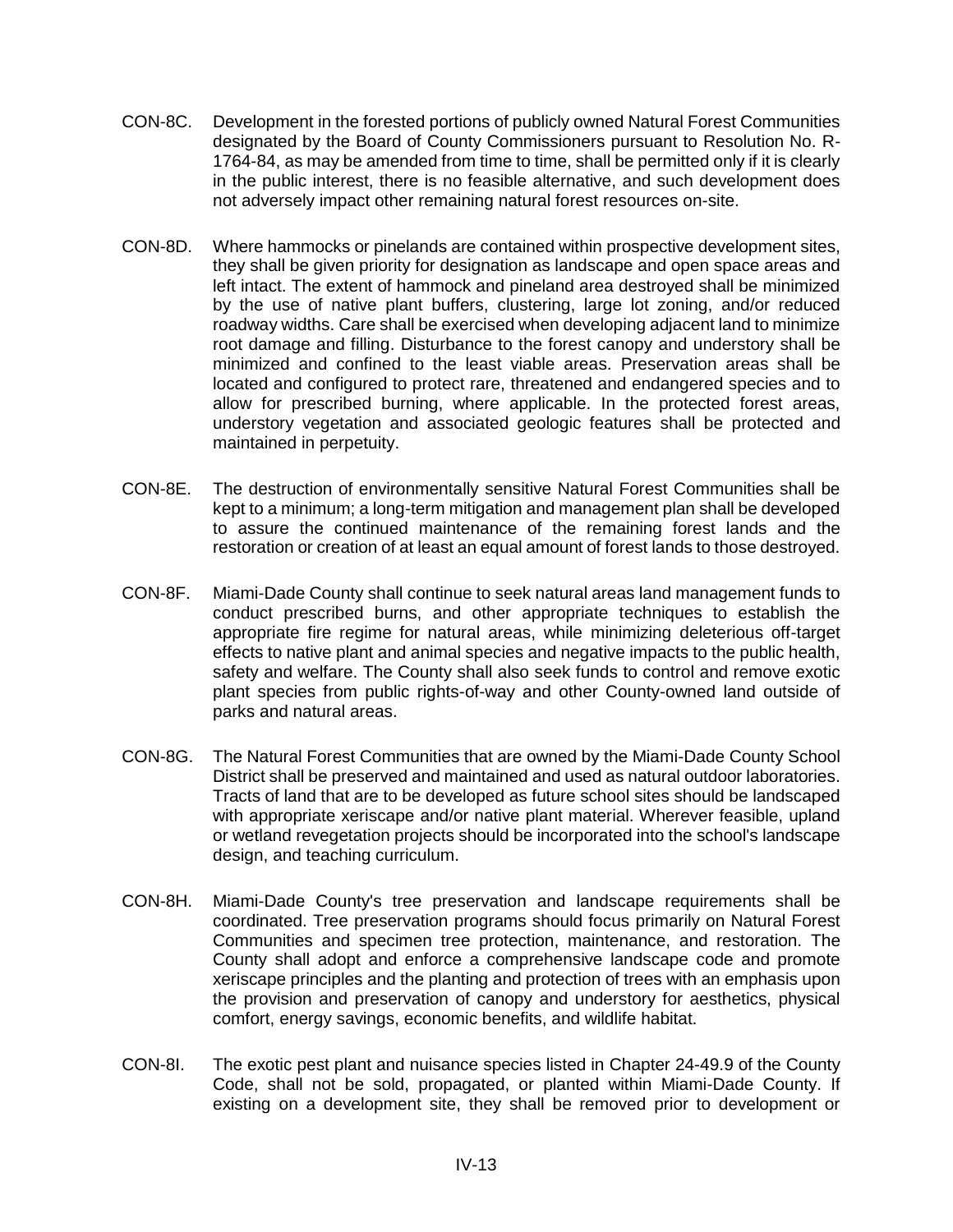redevelopment and developed parcels shall be maintained to prevent the growth or accumulation of prohibited species. The County shall update the list from time to time as new scientific information becomes available and the updates shall include category 1 and category 2 species listed by the Florida Exotic Pest Plant Council if the species have been documented to invade natural areas in south Florida. In addition, any category 1 or category 2 species that are added to the prohibited list shall also be made exempt from requirements to obtain a tree removal permit provided that the removal of such trees in upland areas within the UDB shall require the same amount of canopy mitigation as is currently required. Therefore the exemption shall be conditioned on meeting this requirement including through a donation to the tree trust fund if applicable.

The exotic plant species listed in the County's adopted Landscape Manual as amended may not be planted within 500 feet of native plant communities. These plant species have been documented by the Florida Exotic Pest Plant Council, the Miami-Dade County Parks, Recreation and Open Spaces Department's Natural Area's Management Program, and the Miami-Dade County Division of Environmental Resources Management to be invasive pests in natural areas of Miami-Dade County.

- CON-8J. Efforts should be made to propagate and reestablish where practical, endangered, threatened, and potentially endangered native plants and animals in Miami-Dade County. (See Appendix A). The current list of state and federally listed plants in Miami-Dade County should be reevaluated and additional species should be proposed for listing and listed animal species should be included, if appropriate. Through its land acquisition and regulatory processes, Miami-Dade County shall continue to protect federally and State-listed plant and animal species to the maximum extent possible.
- CON-8K. All new plantings on lands owned and managed by Miami-Dade County shall include federally or State listed plants, if appropriate, and other native plant and/or xeriscape plant material, wherever feasible.
- CON-8L. The 24,560 acres of native habitat at the Training and Transition Airport outside of the security fence shall be managed by the same standards applied to the Big Cypress National Preserve.
- CON-8M. Miami-Dade County shall seek to increase the percentage of tree canopy from the present level of 10% to the national average of 30% by 2020 through the implementation and/or enforcement of: Adopt-A-Tree and other programs; landscape and tree protection ordinance changes to further increase canopy; and, other mechanisms as feasible and appropriate.
- CON-8N. Miami-Dade County shall evaluate the feasibility of creating new or enhanced programs to provide technical assistance to private Environmentally Endangered Lands and Natural Forest Communities covenant holders.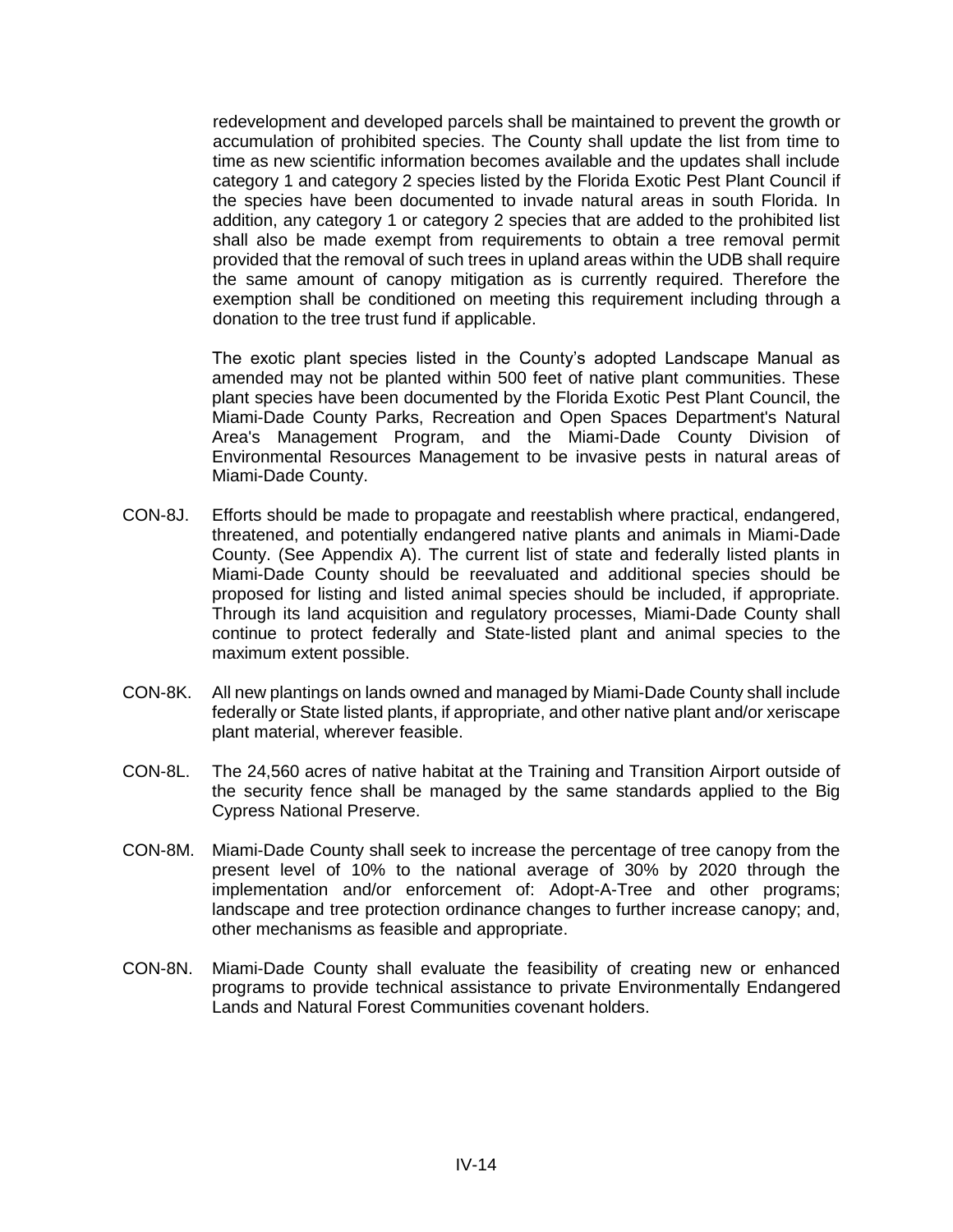**Freshwater fish, wildlife and plants shall be conserved and used in an environmentally sound manner and undeveloped habitat critical to federal, state or County designated endangered, threatened, or rare species or species of special concern shall be preserved.**

#### **Policies**

- CON-9A. All activities that adversely affect habitat that is critical to federal or State designated, endangered or threatened species shall be prohibited unless such activity(ies) are a public necessity and there are no possible alternative sites where the activity(ies) can occur. (See Appendix B)
- CON-9B. All nesting, roosting and feeding habitats used by federal or State designated endangered or threatened species, shall be protected and buffered from surrounding development or activities and further degradation or destruction of such habitat shall not be authorized.
- CON-9C. Rookeries and nesting sites used by federal or State designated endangered or threatened species shall not be moved or destroyed.
- CON-9D. The County should work with the US Fish and Wildlife Service, the Florida Fish and Wildlife Conservation Commission and other appropriate entities to describe and map wildlife populations, and by 2020, to determine the wildlife habitat values for all remaining freshwater wetlands and environmentally sensitive natural forest communities.
- CON-9E. Conservation of upland wildlife habitats shall be taken into consideration during development evaluation and permitting processes.
- CON-9F. The County's planning for the future development of open space and wetland mitigation areas shall include the protection, conservation and/or restoration of wildlife habitats.

## **Monitoring and Data Programs**

#### **Objective CON-1. Air Quality**

This objective will be measured by the number of exceedances of the National Ambient Air Quality Standards (NAAQS) or exceedances of any future additional standards promulgated by the US Environmental Protection Agency during the period covered by the EAR. A second monitoring measure will include the number of permit violations.

## **Objective CON-2. Ground and Surface Water Quality**

This objective will be met in any of the primary drainage basins, or individual sub-basins within a primary basin, when the ambient five year average geometric mean value for each of the twelve NPDES priority pollutants in that basin or sub-basin does not exceed the target criteria. A second monitoring measure will be the number of groundwater exceedances based on the groundwater and wellfield monitoring programs.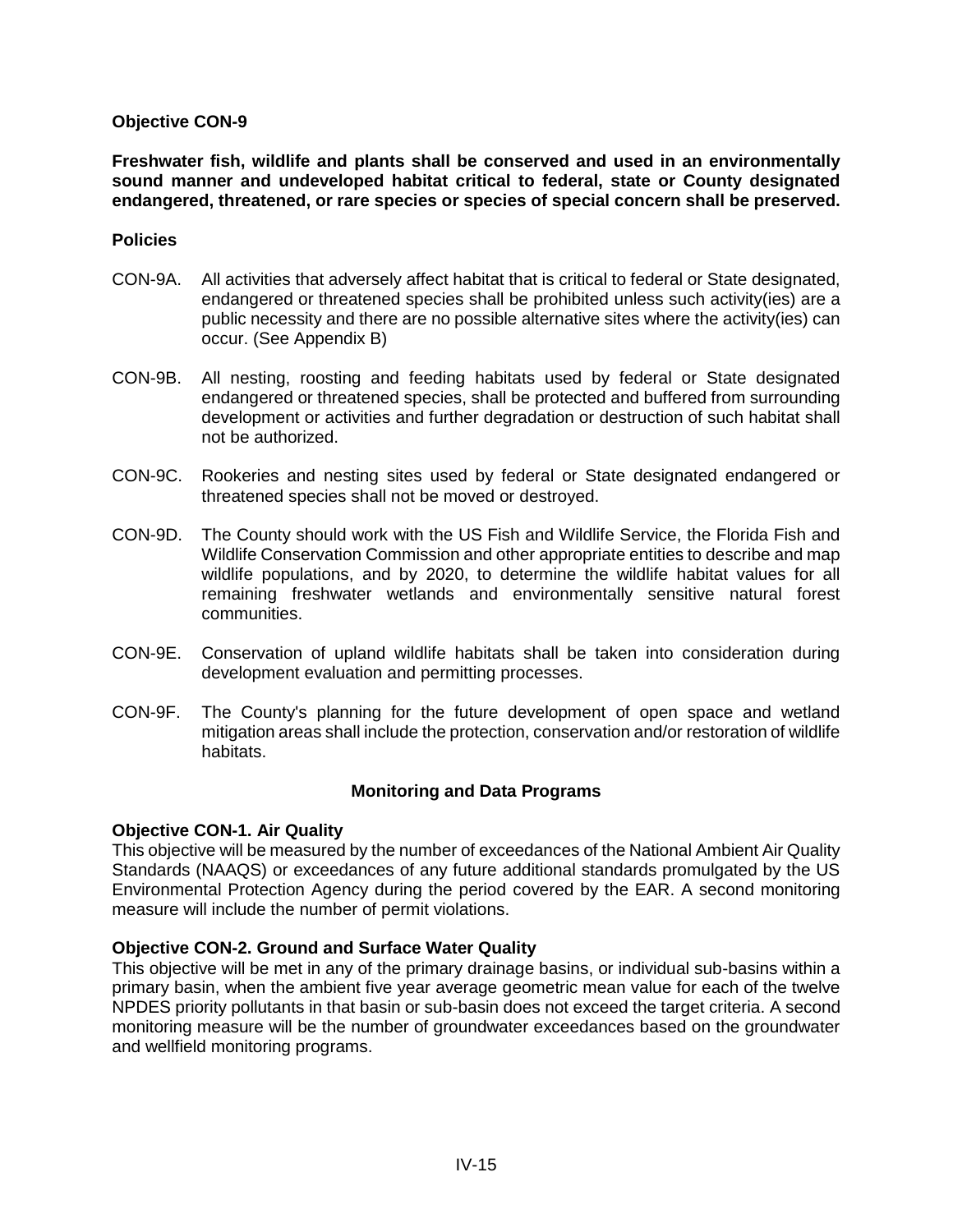### **Objective CON-3. Wellfield Protection**

This objective will be measured by the number of exceedances of any applicable water quality standard within wellfield protection areas, and the number of times that pumpage has to be curtailed due to pollution incidents that threaten water resources within any defined wellfield protection area.

#### **Objective CON-4. Aquifer Recharge and Water Storage**

This objective will be measured by the number of cut and fill permits issued in the various basin areas, the amount of French drain installed and the number of permitted developments with insufficient land storage retention areas.

### **Objective CON-5. Basin Management**

This objective will be measured by the number of stormwater master plans that have been completed and implemented, and the number of stormwater system improvements that have been made, and the number of permits issued for drainage facilities outside the UDB.

### **Objective CON-6. Soil and Mineral Resources**

This objective will be measured by the number of acres that have been retained in agriculture and the acreage of open land areas where rockmining is an allowable use that are being actively rockmined.

### **Objective CON-7. Wetland Protection and Restoration**

This objective will be measured by the acreage of wetlands that have been acquired and managed through the South Florida Water Management District Save Our Rivers Program, Florida Forever, the Miami-Dade County Environmentally Endangered Lands Program or other public land acquisition and management program to preserve their wetland values.

## **Objective CON-8. Upland Protection and Restoration**

This objective will be measured by the acreage of hammocks and pinelands retained in public ownership or acquired by public land acquisition programs. Additional measures will include the number of sites where management plans have been, or are being implemented, the number of Endangered Lands Covenants and the number of sites and acreage retained in Natural Forest Communities.

#### **Objective CON-9. Freshwater Fishes and Wildlife Protection**

This objective will be measured by the net changes in the number of listed plant and animal species and the net changes in numbers of species in individual categories.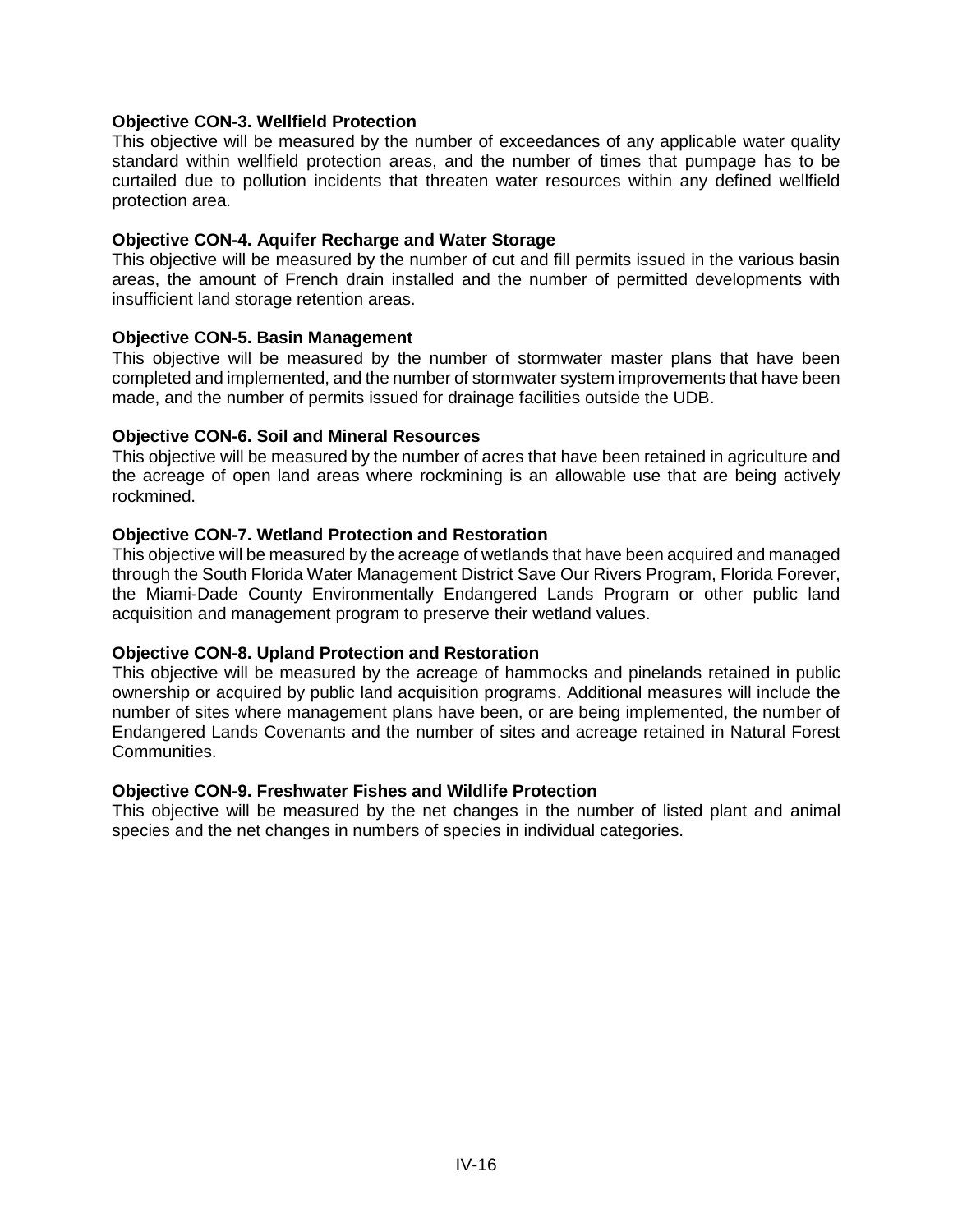## **Appendix A**

#### **List of Federal, State and County Endangered, Threatened, Rare, and Special Concern Flora In Miami-Dade County**

| <b>Scientific Name</b>                                        | <b>Common Name</b>                           | <b>Designated</b><br><b>State</b> | <b>Status</b><br>Federal | County |
|---------------------------------------------------------------|----------------------------------------------|-----------------------------------|--------------------------|--------|
| Acacia choriophylla                                           | Tamarindillo; cinnecord                      | E                                 | <b>NL</b>                | Y      |
| Acanthocereus tetragenus                                      | Triangle cactus                              | T                                 | <b>NL</b>                | Υ      |
| Acoelorraphe wrightii                                         | Everglades palm                              | T                                 | <b>NL</b>                | Υ      |
| Acrostichum aureum                                            | Golden leather fern                          | Τ                                 | <b>NL</b>                | Υ      |
| Adiantum capillus-veneris                                     | Venus hair fern; southern<br>maidenhair fern | <b>NL</b>                         | <b>NL</b>                | Y      |
| Adiantum melanoleucum                                         | Fragrant maidenhair fern                     | Е                                 | <b>NL</b>                | Υ      |
| Adiantum tenerum                                              | Brittle maidenhair fern                      | E                                 | <b>NL</b>                | Υ      |
| Aeschynomene pratensis                                        | Meadow joint-vetch                           | E                                 | <b>NL</b>                | Υ      |
| Agalinis filifolia                                            | Seminole false fox glove                     | <b>NL</b>                         | <b>NL</b>                | Υ      |
| Aletris bracteata                                             | White colic root                             | Ε                                 | <b>NL</b>                | Y      |
| Alvaradoa amorphoides                                         | Mexican alvaradoa                            | E                                 | <b>NL</b>                | Υ      |
| Amorpha herbacea var.<br>crenulata                            | Crenulate (=Miami) lead<br>plant             | E                                 | Е                        | Υ      |
| Amphitecna latifolia                                          | <b>Black calabash</b>                        | NL                                | <b>NL</b>                | Υ      |
| Anemia wrightii                                               | Wright's pineland fern                       | Ε                                 | <b>NL</b>                | Υ      |
| Angadenia berteroi                                            | Pineland golden trumpet                      | Τ                                 | <b>NL</b>                | Υ      |
| Argusia gnaphalodes                                           |                                              | E                                 | <b>NL</b>                | Υ      |
|                                                               | Sea rosemary                                 | Ε                                 | $\mathsf C$              | Υ      |
| Argythamnia blodgettii                                        | Blodgett's silverbush                        |                                   |                          |        |
| Aristolochia pentandra                                        | Marsh's dutchmans pipe                       | E                                 | <b>NL</b>                | Υ      |
| Asplenium abscissum                                           | Cutleaf spleenwort                           | <b>NL</b>                         | <b>NL</b>                | Υ      |
| Asplenium dentatum                                            | Toothed spleenwort                           | E                                 | <b>NL</b>                | Υ      |
| Asplenium serratum                                            | Wild bird nest fern                          | E                                 | <b>NL</b>                | Υ      |
| Asplenium verecundum                                          | Modest spleenwort                            | E                                 | <b>NL</b>                | Υ      |
| Asplenium x biscaynianum                                      | Biscayne spleenwort                          | <b>NL</b>                         | <b>NL</b>                | Υ      |
| Asteraea lobata                                               | Lobed croton; Florida<br>treefern            | <b>NL</b>                         | <b>NL</b>                | Υ      |
| Baccharis dioica                                              | <b>Broombush falsewillow</b>                 | E                                 | <b>NL</b>                | Υ      |
| Basiphyllaea corallicola                                      | Carter's orchid                              | E                                 | <b>NL</b>                | Υ      |
| Bletia patula                                                 | Flor de Pesmo                                | <b>NL</b>                         | <b>NL</b>                | Υ      |
| Bletia purpurea                                               | Pinepink orchid                              | Т                                 | <b>NL</b>                | Υ      |
| Bourreria cassinifolia                                        | Smooth strongback                            | Е                                 | <b>NL</b>                | Υ      |
| Bourreria succulenta                                          | Bahama strongback                            | E                                 | <b>NL</b>                | Υ      |
| Brassia caudata                                               | Spider orchid                                | Ε                                 | <b>NL</b>                | Υ      |
|                                                               | Brickell-brush; Mosier's                     | E                                 | $\mathsf{C}$             | Y      |
| Brickellia eupatorioides var.<br>floridana Brickellia mosieri | false boneset                                |                                   |                          |        |
| Byrsonima lucida                                              | Locustberry                                  | T                                 | <b>NL</b>                | Υ      |
| Caesalpinia major                                             | Yellow nickerbean                            | E                                 | <b>NL</b>                | Y      |
| Calopogon multiflorus                                         | Many-flowered grass pink                     | E                                 | <b>NL</b>                | Υ      |
| Calyptranthes pallens                                         | Spicewood; pale lid<br>flower                | T                                 | <b>NL</b>                | Υ      |
| Calyptranthes zuzygium                                        | Myrtle-of-the-river                          | Ε                                 | <b>NL</b>                | Υ      |
| Campyloneurum angustifolium                                   | Narrow strap fern                            | Е                                 | <b>NL</b>                | Υ      |
| Campyloneurum costatum                                        | Tailed strap fern                            | E                                 | <b>NL</b>                | Υ      |
| Campyloneurum latum                                           | Broad strap fern                             | E                                 | <b>NL</b>                | Υ      |
| Canella winterana                                             | Pepper cinnamon bark                         | E                                 | <b>NL</b>                | Υ      |
| Catopsis berteroniana                                         | Powdery strap airplant                       | E                                 | <b>NL</b>                | Y      |
| Catopsis floribunda                                           | Florida strap airplant                       | E                                 | <b>NL</b>                | Υ      |
| Cayaponia americana                                           | American melonleaf                           | <b>NL</b>                         | <b>NL</b>                | Υ      |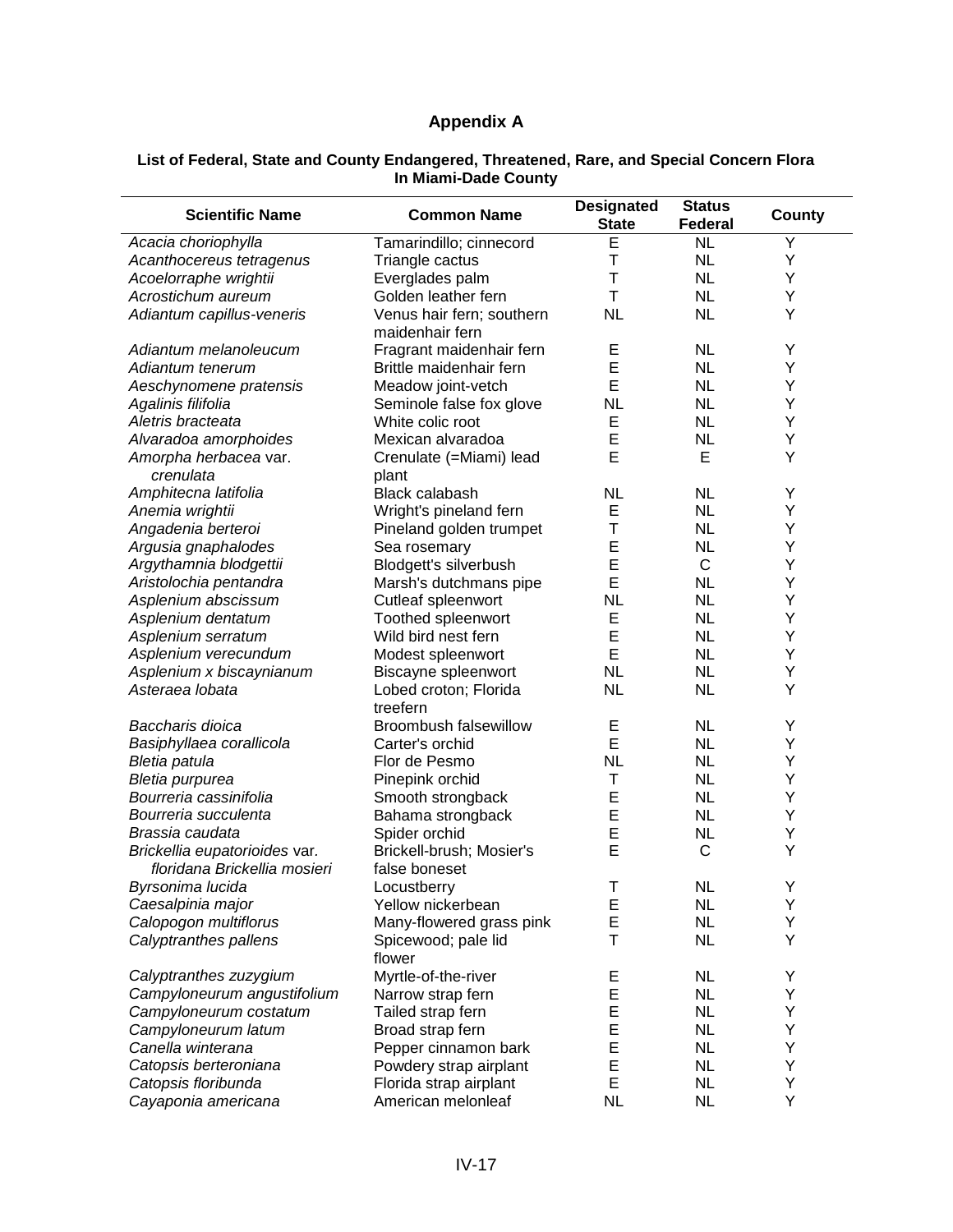| <b>Scientific Name</b>                     | <b>Common Name</b>                                    | <b>Designated</b><br><b>State</b> | <b>Status</b><br><b>Federal</b> | County |
|--------------------------------------------|-------------------------------------------------------|-----------------------------------|---------------------------------|--------|
| Ceretopteris pteridoides                   | Water horn fern                                       | <b>NL</b>                         | $\overline{\text{NL}}$          | Υ      |
| Celosia nitida                             | West Indian cock's comb                               | E                                 | <b>NL</b>                       | Υ      |
| Chamaesyce deltoidea ssp.<br>adherens      | Gould's wedge sandmat                                 | E                                 | <b>NL</b>                       | Υ      |
| Chamaesyce deltoidea deltoidea             | Wedge sandmat;<br>rockland spurge                     | E                                 | E                               | Υ      |
| Chamaesyce deltoidea garberi               | Garber's sandmat;<br>Garber's spurge                  | E                                 | Τ                               | Y      |
| Chamaesyce deltoidea<br>pinetorum          | Pineland sandmat                                      | E                                 | $\mathsf{C}$                    | Υ      |
| Chamaesyce pergamena                       | Southern Florida sandmat                              | Τ                                 | <b>NL</b>                       | Υ      |
| Chamaesyce porteriana                      | Porter's sandmat                                      | E                                 | <b>NL</b>                       | Υ      |
| Chaptalia albicans                         | White sunbonnets                                      | T                                 | <b>NL</b>                       | Υ      |
| Cheilanthes microphylla                    | Southern lip fern                                     | E                                 | <b>NL</b>                       | Υ      |
| Chrysophyllum oliviforme                   | Satin leaf                                            | T                                 | <b>NL</b>                       | Υ      |
| Cissampelos pareira                        | Velvet leaf; pareira brava                            | E                                 | <b>NL</b>                       | Υ      |
| Clitoria mariana                           | Butterfly pea; Atlantic<br>pigeonwings                | <b>NL</b>                         | Τ                               | Υ      |
| Coccothrinax argentata                     | Florida silver palm                                   | Τ                                 | <b>NL</b>                       | Y      |
| Colubrina cubensis var. floridana          | Cuban nakedwood                                       | E                                 | <b>NL</b>                       | Υ      |
|                                            |                                                       | E                                 |                                 |        |
| Colubrina elliptica                        | Soldierwood                                           | T                                 | <b>NL</b>                       | Υ      |
| Conradina grandiflora                      | Large flowered false<br>rosemary                      |                                   | <b>NL</b>                       | Υ      |
| Cordia globosa                             | Curacao bush                                          | E                                 | <b>NL</b>                       | Y      |
| Cranichis muscosa                          | Cypress knee helmet<br>orchid; moss orchid            | E                                 | <b>NL</b>                       | Υ      |
| Crossopetalum ilicifolium                  | Christmas berry                                       | Т                                 | <b>NL</b>                       | Y      |
| Crossopetalum rhacoma                      | Rhacoma maidenberry                                   | T                                 | <b>NL</b>                       | Υ      |
| Croton humilis                             | Pepperbush                                            | Ε                                 | <b>NL</b>                       | Υ      |
| Ctenitis sloanei                           | Red-hair comb fern                                    | E                                 | <b>NL</b>                       | Y      |
| Ctenitis submarginalis                     | Brown-hair comb fern                                  | E                                 | <b>NL</b>                       | Y      |
| Cupania glabra                             | Florida toadwood                                      | E                                 | <b>NL</b>                       | Υ      |
| Cuscuta amerciana                          | American dodder                                       | <b>NL</b>                         | <b>NL</b>                       | Υ      |
| Cynanchum blodgettii                       | Blodgett's swallowwort                                | T                                 | <b>NL</b>                       | Υ      |
| Cyperus pendunculatus                      | Beach star                                            | E                                 | <b>NL</b>                       | Υ      |
| Cyrtopodium punctatum                      | Cow-horn orchid; cigar<br>orchid                      | E                                 | <b>NL</b>                       | Υ      |
| Dalbergia brownei                          | Browne's Indian<br>rosewood                           | E                                 | <b>NL</b>                       | Y      |
| Dalea carthagenensis var.<br>floridana     | Florida prairie clover                                | E                                 | С                               | Υ      |
| Dendrophylax lindenii                      | Ghost orchid                                          | Е                                 | <b>NL</b>                       | Y      |
| Desmodium floridanum                       | Florida ticktrefoil                                   | <b>NL</b>                         | <b>NL</b>                       | Υ      |
| Desmodium strictum                         | Pinebarren ticktrefoil                                | <b>NL</b>                         | <b>NL</b>                       | Υ      |
|                                            |                                                       | Τ                                 |                                 | Υ      |
| Digitaria filiformis var.<br>dolichophylla | Caribbean crabgrass                                   |                                   | <b>NL</b>                       |        |
| Digitaria pauciflora                       | Two-spike crabgrass;<br>Florida pineland<br>crabgrass | E                                 | C                               | Υ      |
| Drypetes diversifolia                      | White wood; milkbark                                  | Е                                 | <b>NL</b>                       | Y      |
| Drypetes lateriflora                       | Guiana plum                                           | Τ                                 | <b>NL</b>                       | Υ      |
| Eleocharis albida                          | White albida                                          | <b>NL</b>                         | <b>NL</b>                       | Υ      |
| Eleocharis rostellata                      | Beaked spikerush                                      | E                                 | <b>NL</b>                       | Υ      |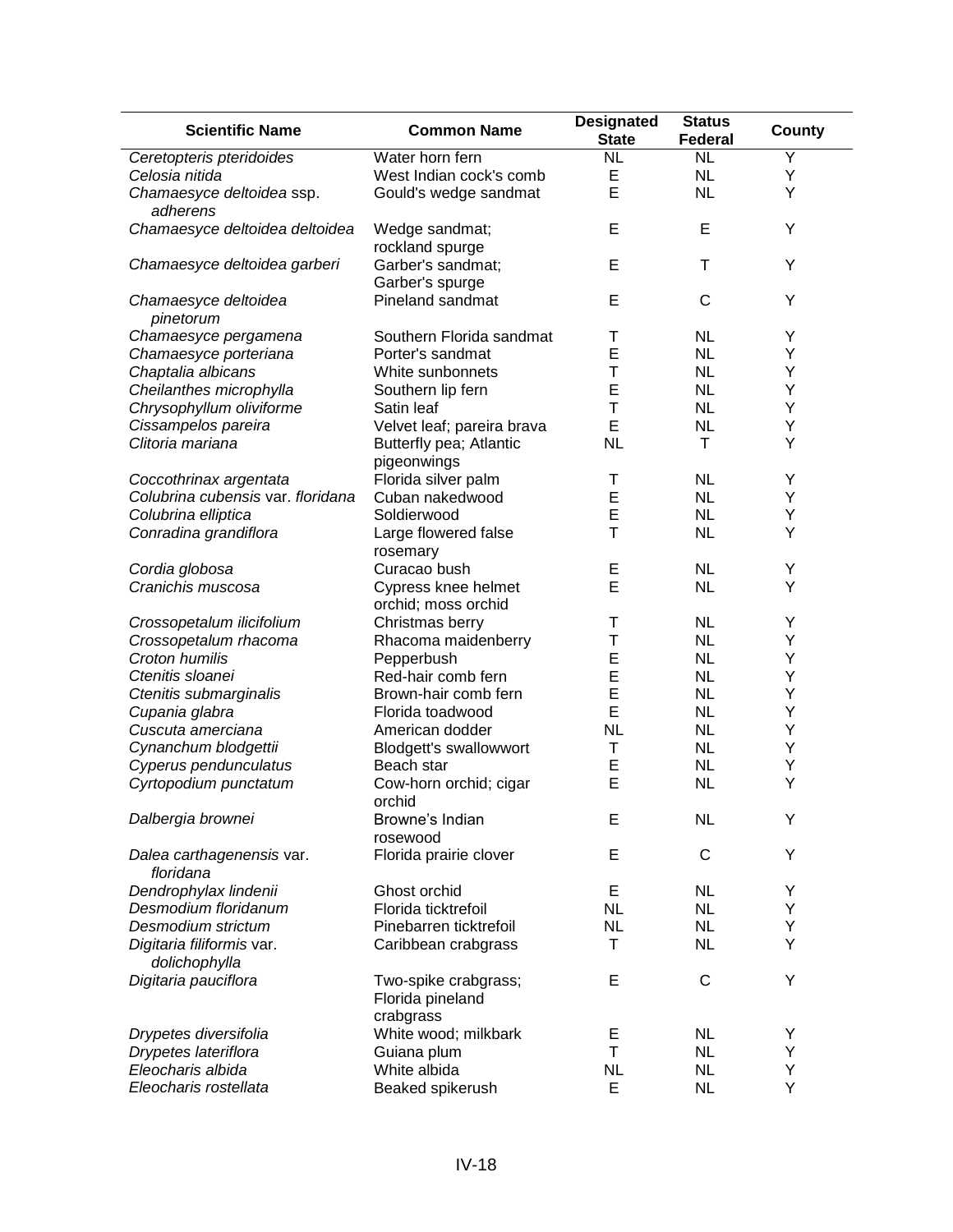| <b>Scientific Name</b>       | <b>Common Name</b>          | <b>Designated</b><br><b>State</b> | <b>Status</b><br>Federal | <b>County</b> |
|------------------------------|-----------------------------|-----------------------------------|--------------------------|---------------|
| Eltroplectris calcarata      | Long-clawed orchid;         | E                                 | <b>NL</b>                | Y             |
|                              | spurred neottia             |                                   |                          |               |
| Encyclia tampensis           | <b>Butterfly orchid</b>     | <b>CE</b>                         | <b>NL</b>                | Υ             |
| Epidendrum anceps            | Dingy-flowered star         | E                                 | <b>NL</b>                | Y             |
|                              | orchid; dingy-flowered      |                                   |                          |               |
|                              | epidendrum                  |                                   |                          |               |
| Epidendrum floridense        | Umbrella star orchid;       | E                                 | <b>NL</b>                | Υ             |
|                              | umbrella epidendrum         |                                   |                          |               |
| Epidendrum nocturnum         | Night scented; night        | E                                 | <b>NL</b>                | Υ             |
|                              | scented epidendrum          |                                   |                          |               |
| Epidendrum rigidum           | Stiff-flowered star orchid; | E                                 | <b>NL</b>                | Υ             |
|                              | rigid epidendrum            |                                   |                          |               |
| Erithalis fruticosa          | <b>Black torch</b>          | Т                                 | <b>NL</b>                | Y             |
| Ernodea cokeri               | Coker's beach creeper;      | E                                 | <b>NL</b>                | Υ             |
|                              | one nerved ernodea          |                                   |                          |               |
| Eugenia confusa              | Redberry stopper;           | E                                 | <b>NL</b>                | Υ             |
|                              | redberry eugenia            |                                   |                          |               |
| Eugenia rhombea              | Red stopper                 | Е                                 | <b>NL</b>                | Υ             |
| Eupatoriam compositifolium   | Yankeeweed                  | T                                 | <b>NL</b>                | Υ             |
| Evolvulus convolvuloides     | Bindweed dwarf morning      | E                                 | <b>NL</b>                | Υ             |
|                              |                             |                                   |                          |               |
| Exostema caribaeum           | glory; dwarf bindweed       |                                   | <b>NL</b>                | Υ             |
|                              | Caribbean princewood        | E                                 | E                        |               |
| Galactia smallii             | Small's milkpea             | E                                 |                          | Υ             |
| Galeandra bicarinata         | Helmet orchid; two keeled   | E                                 | <b>NL</b>                | Υ             |
|                              | hooded orchid               |                                   |                          |               |
| Glandularia maritima         | Coastal mock vervain        | Е                                 | <b>NL</b>                | Y             |
| Gossypium hirsutum           | Upland cotton; wild cotton  | E                                 | <b>NL</b>                | Υ             |
| Govenia floridana            | Gowen's orchid; Florida     | E                                 | <b>NL</b>                | Υ             |
|                              | govenia                     |                                   |                          |               |
| Guaiacum sanctum             | Holywood lignumvitae        | E                                 | <b>NL</b>                | Υ             |
| Guzmania monostachia         | Fuch's bromeliad; West      | E                                 | <b>NL</b>                | Υ             |
|                              | Indian tufted airplant      |                                   |                          |               |
| Gyminda latifolia            | West Indian false box       | E                                 | <b>NL</b>                | Υ             |
| Gymnopogon ambiguus          | Bearded skeleton grass      | <b>NL</b>                         | <b>NL</b>                | Υ             |
| Gymnopogon brevifolius       | Shortleaf skeleton grass    | <b>NL</b>                         | <b>NL</b>                | Υ             |
| Habenaria nivea              | Snowy orchid                | T                                 | <b>NL</b>                | Υ             |
|                              | Johnson's seagrass          | T                                 | Τ                        | Υ             |
| Harrisia fragrans            | Caribbean apple cactus;     | Е                                 | Е                        | Υ             |
|                              | Indian River prickly-apple; |                                   |                          |               |
|                              | Simpson's applecactus       |                                   |                          |               |
| Harrisela porrecta           | Needleroot airplant         | Τ                                 | <b>NL</b>                | Υ             |
| Helenium flexuosum           | Purple sneeze weed          | <b>NL</b>                         | <b>NL</b>                | Υ             |
| Hibiscus poeppigii           | Poepigg's rosemallow        | Ε                                 | <b>NL</b>                | Υ             |
| Hippomane mancinella         | Manchineel                  | E                                 | <b>NL</b>                | Y             |
| Hypelate trifoliata          | White ironwood              | E                                 | <b>NL</b>                | Y             |
| Hypericum myrtifolium        | Myrtle leaf St. John's wort | <b>NL</b>                         | <b>NL</b>                | Υ             |
| Ilex krugiana                | Krug's holly                | Т                                 | <b>NL</b>                | Υ             |
| Indigofera trita ssp. scabra | Florida Keys indigo         | E                                 | C                        | Υ             |
| keyensis                     |                             |                                   |                          |               |
| Ipomoea microdactyla         | Bejuco colorado; wild       | Е                                 | <b>NL</b>                | Υ             |
|                              | potato morning glory;       |                                   |                          |               |
|                              | man-in-the-ground           |                                   |                          |               |
| Ipomoea tenuissima           | Rockland morning glory      | Е                                 | <b>NL</b>                | Υ             |
| Isoetes flaccida             | Florida quillwort           | <b>NL</b>                         | <b>NL</b>                | Υ             |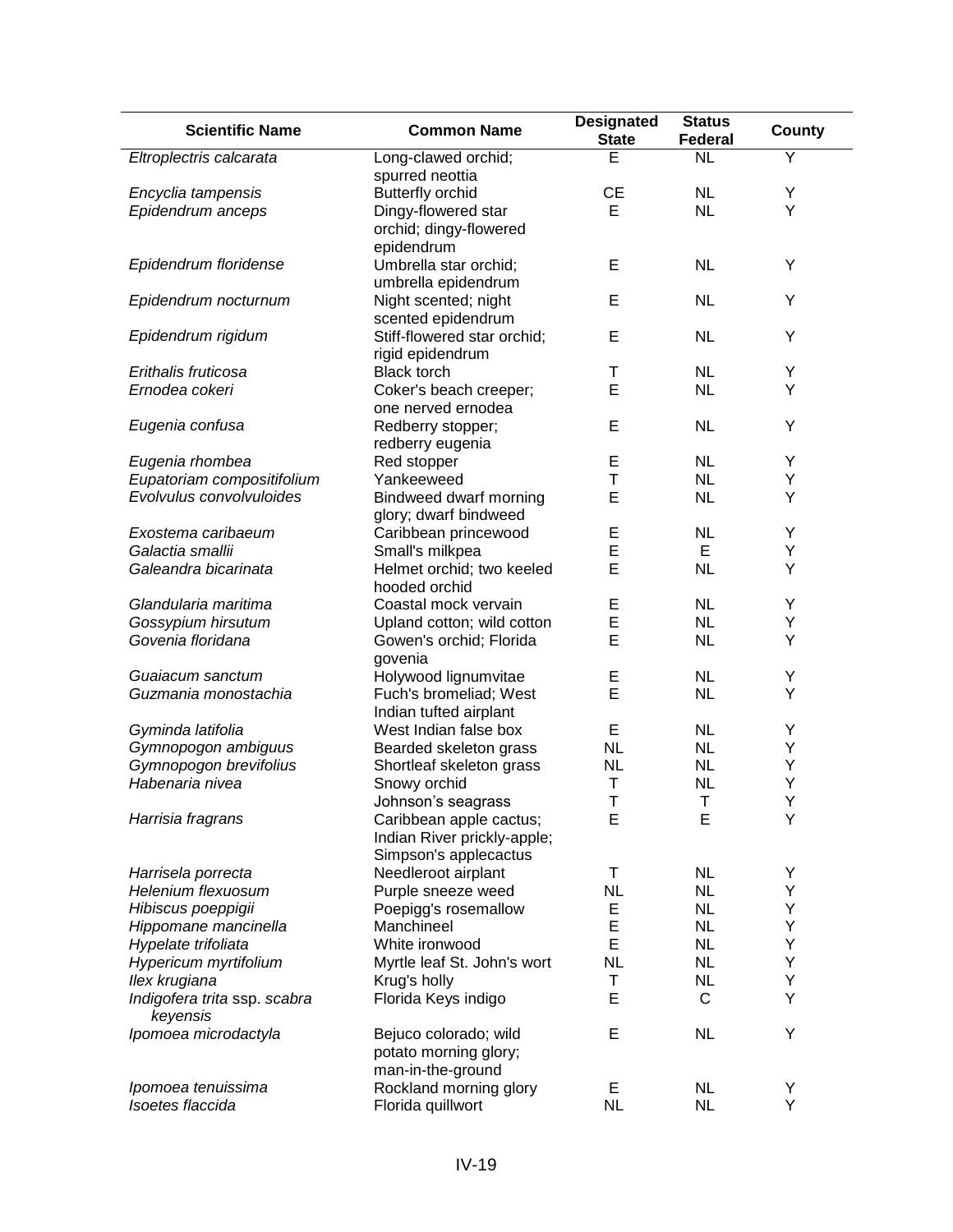| Jacquemontia curtisii<br><b>NL</b><br>Pineland jacquemontia<br>Y<br>Ε<br><b>NL</b><br>Jacquemontia havanensis<br>Havana clustervine<br>Υ<br>E<br>Jacquemontia pentanthos<br><b>NL</b><br>Υ<br>Skyblue clustervine<br>E<br>E<br>Υ<br>Jacquemontia reclinata<br>Beach clustervine; beach<br>jacquemontia<br><b>NL</b><br>Υ<br>Jacquinia keyensis<br>Joewood<br>Τ<br>E<br>Υ<br><b>NL</b><br>Koanophyllon villosum<br>Florida shrub<br>thoroughwood<br>Hammock shrub verbena<br>Ε<br><b>NL</b><br>Υ<br>Lantana canescens<br>E<br><b>NL</b><br>Rockland shrub verbena<br>Y<br>Lantana depressa<br>Lactuca floridana<br><b>NL</b><br><b>NL</b><br>Woodland lettuce<br>Y<br>Lechea divaricata<br>E<br><b>NL</b><br>Drysand pinweed;<br>Υ<br>spreading pinweed<br><b>NL</b><br><b>NL</b><br>Leptochloa fusca var. uninervia<br>Mexican sprangletop<br>Υ<br><b>NL</b><br><b>NL</b><br>Υ<br>Leptochloa virgata<br>Tropical sprangletop<br>E<br><b>NL</b><br>Υ<br>Licaria triandra<br>Pepper leaf sweetwood<br>E<br>C<br>Υ<br>Linum arenicola<br>Sand flax<br>E<br>$\mathsf C$<br>Υ<br>Linum carteri<br>Everglades flax<br>$\mathsf{C}$<br>E<br>Υ<br>Carter's Everglades flax<br>Linum carteri var. carterii<br>E<br><b>NL</b><br>Small's flax<br>Υ<br>Linum carteri var. smallii<br>Linum floridanum<br>Florida yellow flax<br><b>NL</b><br><b>NL</b><br>Υ<br>E<br><b>NL</b><br>Υ<br>Lippia stoechadifolia<br>Southern fogfruit;<br>southern matchsticks<br>E<br><b>NL</b><br>Liparis nervosa<br>Pantropical widelip<br>Υ<br>orchid; tall tway blade<br>E<br><b>NL</b><br>Υ<br>Hollyvine fern; climbing<br>Lomariopsis kunzeana<br>holly fern<br>E<br><b>NL</b><br>Υ<br>Macradenia lutescens<br>Long-gland orchid;<br>Trinidad macradenia<br><b>NL</b><br>Υ<br>Wild dilly<br>Τ<br>Manilkara jaimiqui ssp.<br>emarginata<br>Matelea floridana<br>E<br><b>NL</b><br>Υ<br>Florida milkvine; Florida<br>spiny pod<br>Florida mayten<br><b>NL</b><br>Υ<br>Maytenus phyllanthoides<br>Τ<br>Melanthera parvifolia<br><b>NL</b><br>Small leaved cat-tongue<br>Т<br>Υ<br>E<br>Microgramma heterophylla<br><b>NL</b><br>Υ<br>Climbing vine fern<br>Τ<br>Mosiera longpipes<br><b>NL</b><br>Y<br>Mangrove berry<br>Т<br><b>NL</b><br>Υ<br>Myrcianthes fragrans<br>Simpson's stopper<br>Nephrolepis biserrata<br>Giant swordfern<br>Т<br><b>NL</b><br>Υ<br>Nevrodium lanceolatum<br>E<br><b>NL</b><br>Υ<br>Ribbon fern<br><b>NL</b><br><b>NL</b><br>Υ<br>Nymphaea mexicana<br>Yellow waterlily<br>E<br><b>NL</b><br>Υ<br>Ocimum campechianum<br>Wild sweet basil; wild<br>mosquito plant<br><b>NL</b><br>Υ<br>Odontosoria clavata<br>Wedgelet fern<br>Е<br>E<br><b>NL</b><br>Υ<br>Okenia hypogaea<br>Burrowing four-o-clock;<br>beach peanut<br>Oncidium ensatum<br>Florida dancing lady<br>E<br><b>NL</b><br>Υ<br>orchid; Florida oncidium<br>Е<br><b>NL</b><br>Ophioglossum palmatum<br>Hand fern<br>Y<br><b>NL</b><br>Ophioglossum nudicaule<br>Slender adders tongue<br><b>NL</b><br>Υ<br>Opuntia corallicola<br>E<br><b>NL</b><br>Υ<br>Semaphore pricklypear;<br>semaphore cactus | <b>Scientific Name</b> | <b>Common Name</b> | <b>Designated</b><br><b>State</b> | <b>Status</b><br>Federal | County |
|-----------------------------------------------------------------------------------------------------------------------------------------------------------------------------------------------------------------------------------------------------------------------------------------------------------------------------------------------------------------------------------------------------------------------------------------------------------------------------------------------------------------------------------------------------------------------------------------------------------------------------------------------------------------------------------------------------------------------------------------------------------------------------------------------------------------------------------------------------------------------------------------------------------------------------------------------------------------------------------------------------------------------------------------------------------------------------------------------------------------------------------------------------------------------------------------------------------------------------------------------------------------------------------------------------------------------------------------------------------------------------------------------------------------------------------------------------------------------------------------------------------------------------------------------------------------------------------------------------------------------------------------------------------------------------------------------------------------------------------------------------------------------------------------------------------------------------------------------------------------------------------------------------------------------------------------------------------------------------------------------------------------------------------------------------------------------------------------------------------------------------------------------------------------------------------------------------------------------------------------------------------------------------------------------------------------------------------------------------------------------------------------------------------------------------------------------------------------------------------------------------------------------------------------------------------------------------------------------------------------------------------------------------------------------------------------------------------------------------------------------------------------------------------------------------------------------------------------------------------------------------------------------------------------------------------------------------------------------------------------------------------------------------------------------------------------|------------------------|--------------------|-----------------------------------|--------------------------|--------|
|                                                                                                                                                                                                                                                                                                                                                                                                                                                                                                                                                                                                                                                                                                                                                                                                                                                                                                                                                                                                                                                                                                                                                                                                                                                                                                                                                                                                                                                                                                                                                                                                                                                                                                                                                                                                                                                                                                                                                                                                                                                                                                                                                                                                                                                                                                                                                                                                                                                                                                                                                                                                                                                                                                                                                                                                                                                                                                                                                                                                                                                                 |                        |                    |                                   |                          |        |
|                                                                                                                                                                                                                                                                                                                                                                                                                                                                                                                                                                                                                                                                                                                                                                                                                                                                                                                                                                                                                                                                                                                                                                                                                                                                                                                                                                                                                                                                                                                                                                                                                                                                                                                                                                                                                                                                                                                                                                                                                                                                                                                                                                                                                                                                                                                                                                                                                                                                                                                                                                                                                                                                                                                                                                                                                                                                                                                                                                                                                                                                 |                        |                    |                                   |                          |        |
|                                                                                                                                                                                                                                                                                                                                                                                                                                                                                                                                                                                                                                                                                                                                                                                                                                                                                                                                                                                                                                                                                                                                                                                                                                                                                                                                                                                                                                                                                                                                                                                                                                                                                                                                                                                                                                                                                                                                                                                                                                                                                                                                                                                                                                                                                                                                                                                                                                                                                                                                                                                                                                                                                                                                                                                                                                                                                                                                                                                                                                                                 |                        |                    |                                   |                          |        |
|                                                                                                                                                                                                                                                                                                                                                                                                                                                                                                                                                                                                                                                                                                                                                                                                                                                                                                                                                                                                                                                                                                                                                                                                                                                                                                                                                                                                                                                                                                                                                                                                                                                                                                                                                                                                                                                                                                                                                                                                                                                                                                                                                                                                                                                                                                                                                                                                                                                                                                                                                                                                                                                                                                                                                                                                                                                                                                                                                                                                                                                                 |                        |                    |                                   |                          |        |
|                                                                                                                                                                                                                                                                                                                                                                                                                                                                                                                                                                                                                                                                                                                                                                                                                                                                                                                                                                                                                                                                                                                                                                                                                                                                                                                                                                                                                                                                                                                                                                                                                                                                                                                                                                                                                                                                                                                                                                                                                                                                                                                                                                                                                                                                                                                                                                                                                                                                                                                                                                                                                                                                                                                                                                                                                                                                                                                                                                                                                                                                 |                        |                    |                                   |                          |        |
|                                                                                                                                                                                                                                                                                                                                                                                                                                                                                                                                                                                                                                                                                                                                                                                                                                                                                                                                                                                                                                                                                                                                                                                                                                                                                                                                                                                                                                                                                                                                                                                                                                                                                                                                                                                                                                                                                                                                                                                                                                                                                                                                                                                                                                                                                                                                                                                                                                                                                                                                                                                                                                                                                                                                                                                                                                                                                                                                                                                                                                                                 |                        |                    |                                   |                          |        |
|                                                                                                                                                                                                                                                                                                                                                                                                                                                                                                                                                                                                                                                                                                                                                                                                                                                                                                                                                                                                                                                                                                                                                                                                                                                                                                                                                                                                                                                                                                                                                                                                                                                                                                                                                                                                                                                                                                                                                                                                                                                                                                                                                                                                                                                                                                                                                                                                                                                                                                                                                                                                                                                                                                                                                                                                                                                                                                                                                                                                                                                                 |                        |                    |                                   |                          |        |
|                                                                                                                                                                                                                                                                                                                                                                                                                                                                                                                                                                                                                                                                                                                                                                                                                                                                                                                                                                                                                                                                                                                                                                                                                                                                                                                                                                                                                                                                                                                                                                                                                                                                                                                                                                                                                                                                                                                                                                                                                                                                                                                                                                                                                                                                                                                                                                                                                                                                                                                                                                                                                                                                                                                                                                                                                                                                                                                                                                                                                                                                 |                        |                    |                                   |                          |        |
|                                                                                                                                                                                                                                                                                                                                                                                                                                                                                                                                                                                                                                                                                                                                                                                                                                                                                                                                                                                                                                                                                                                                                                                                                                                                                                                                                                                                                                                                                                                                                                                                                                                                                                                                                                                                                                                                                                                                                                                                                                                                                                                                                                                                                                                                                                                                                                                                                                                                                                                                                                                                                                                                                                                                                                                                                                                                                                                                                                                                                                                                 |                        |                    |                                   |                          |        |
|                                                                                                                                                                                                                                                                                                                                                                                                                                                                                                                                                                                                                                                                                                                                                                                                                                                                                                                                                                                                                                                                                                                                                                                                                                                                                                                                                                                                                                                                                                                                                                                                                                                                                                                                                                                                                                                                                                                                                                                                                                                                                                                                                                                                                                                                                                                                                                                                                                                                                                                                                                                                                                                                                                                                                                                                                                                                                                                                                                                                                                                                 |                        |                    |                                   |                          |        |
|                                                                                                                                                                                                                                                                                                                                                                                                                                                                                                                                                                                                                                                                                                                                                                                                                                                                                                                                                                                                                                                                                                                                                                                                                                                                                                                                                                                                                                                                                                                                                                                                                                                                                                                                                                                                                                                                                                                                                                                                                                                                                                                                                                                                                                                                                                                                                                                                                                                                                                                                                                                                                                                                                                                                                                                                                                                                                                                                                                                                                                                                 |                        |                    |                                   |                          |        |
|                                                                                                                                                                                                                                                                                                                                                                                                                                                                                                                                                                                                                                                                                                                                                                                                                                                                                                                                                                                                                                                                                                                                                                                                                                                                                                                                                                                                                                                                                                                                                                                                                                                                                                                                                                                                                                                                                                                                                                                                                                                                                                                                                                                                                                                                                                                                                                                                                                                                                                                                                                                                                                                                                                                                                                                                                                                                                                                                                                                                                                                                 |                        |                    |                                   |                          |        |
|                                                                                                                                                                                                                                                                                                                                                                                                                                                                                                                                                                                                                                                                                                                                                                                                                                                                                                                                                                                                                                                                                                                                                                                                                                                                                                                                                                                                                                                                                                                                                                                                                                                                                                                                                                                                                                                                                                                                                                                                                                                                                                                                                                                                                                                                                                                                                                                                                                                                                                                                                                                                                                                                                                                                                                                                                                                                                                                                                                                                                                                                 |                        |                    |                                   |                          |        |
|                                                                                                                                                                                                                                                                                                                                                                                                                                                                                                                                                                                                                                                                                                                                                                                                                                                                                                                                                                                                                                                                                                                                                                                                                                                                                                                                                                                                                                                                                                                                                                                                                                                                                                                                                                                                                                                                                                                                                                                                                                                                                                                                                                                                                                                                                                                                                                                                                                                                                                                                                                                                                                                                                                                                                                                                                                                                                                                                                                                                                                                                 |                        |                    |                                   |                          |        |
|                                                                                                                                                                                                                                                                                                                                                                                                                                                                                                                                                                                                                                                                                                                                                                                                                                                                                                                                                                                                                                                                                                                                                                                                                                                                                                                                                                                                                                                                                                                                                                                                                                                                                                                                                                                                                                                                                                                                                                                                                                                                                                                                                                                                                                                                                                                                                                                                                                                                                                                                                                                                                                                                                                                                                                                                                                                                                                                                                                                                                                                                 |                        |                    |                                   |                          |        |
|                                                                                                                                                                                                                                                                                                                                                                                                                                                                                                                                                                                                                                                                                                                                                                                                                                                                                                                                                                                                                                                                                                                                                                                                                                                                                                                                                                                                                                                                                                                                                                                                                                                                                                                                                                                                                                                                                                                                                                                                                                                                                                                                                                                                                                                                                                                                                                                                                                                                                                                                                                                                                                                                                                                                                                                                                                                                                                                                                                                                                                                                 |                        |                    |                                   |                          |        |
|                                                                                                                                                                                                                                                                                                                                                                                                                                                                                                                                                                                                                                                                                                                                                                                                                                                                                                                                                                                                                                                                                                                                                                                                                                                                                                                                                                                                                                                                                                                                                                                                                                                                                                                                                                                                                                                                                                                                                                                                                                                                                                                                                                                                                                                                                                                                                                                                                                                                                                                                                                                                                                                                                                                                                                                                                                                                                                                                                                                                                                                                 |                        |                    |                                   |                          |        |
|                                                                                                                                                                                                                                                                                                                                                                                                                                                                                                                                                                                                                                                                                                                                                                                                                                                                                                                                                                                                                                                                                                                                                                                                                                                                                                                                                                                                                                                                                                                                                                                                                                                                                                                                                                                                                                                                                                                                                                                                                                                                                                                                                                                                                                                                                                                                                                                                                                                                                                                                                                                                                                                                                                                                                                                                                                                                                                                                                                                                                                                                 |                        |                    |                                   |                          |        |
|                                                                                                                                                                                                                                                                                                                                                                                                                                                                                                                                                                                                                                                                                                                                                                                                                                                                                                                                                                                                                                                                                                                                                                                                                                                                                                                                                                                                                                                                                                                                                                                                                                                                                                                                                                                                                                                                                                                                                                                                                                                                                                                                                                                                                                                                                                                                                                                                                                                                                                                                                                                                                                                                                                                                                                                                                                                                                                                                                                                                                                                                 |                        |                    |                                   |                          |        |
|                                                                                                                                                                                                                                                                                                                                                                                                                                                                                                                                                                                                                                                                                                                                                                                                                                                                                                                                                                                                                                                                                                                                                                                                                                                                                                                                                                                                                                                                                                                                                                                                                                                                                                                                                                                                                                                                                                                                                                                                                                                                                                                                                                                                                                                                                                                                                                                                                                                                                                                                                                                                                                                                                                                                                                                                                                                                                                                                                                                                                                                                 |                        |                    |                                   |                          |        |
|                                                                                                                                                                                                                                                                                                                                                                                                                                                                                                                                                                                                                                                                                                                                                                                                                                                                                                                                                                                                                                                                                                                                                                                                                                                                                                                                                                                                                                                                                                                                                                                                                                                                                                                                                                                                                                                                                                                                                                                                                                                                                                                                                                                                                                                                                                                                                                                                                                                                                                                                                                                                                                                                                                                                                                                                                                                                                                                                                                                                                                                                 |                        |                    |                                   |                          |        |
|                                                                                                                                                                                                                                                                                                                                                                                                                                                                                                                                                                                                                                                                                                                                                                                                                                                                                                                                                                                                                                                                                                                                                                                                                                                                                                                                                                                                                                                                                                                                                                                                                                                                                                                                                                                                                                                                                                                                                                                                                                                                                                                                                                                                                                                                                                                                                                                                                                                                                                                                                                                                                                                                                                                                                                                                                                                                                                                                                                                                                                                                 |                        |                    |                                   |                          |        |
|                                                                                                                                                                                                                                                                                                                                                                                                                                                                                                                                                                                                                                                                                                                                                                                                                                                                                                                                                                                                                                                                                                                                                                                                                                                                                                                                                                                                                                                                                                                                                                                                                                                                                                                                                                                                                                                                                                                                                                                                                                                                                                                                                                                                                                                                                                                                                                                                                                                                                                                                                                                                                                                                                                                                                                                                                                                                                                                                                                                                                                                                 |                        |                    |                                   |                          |        |
|                                                                                                                                                                                                                                                                                                                                                                                                                                                                                                                                                                                                                                                                                                                                                                                                                                                                                                                                                                                                                                                                                                                                                                                                                                                                                                                                                                                                                                                                                                                                                                                                                                                                                                                                                                                                                                                                                                                                                                                                                                                                                                                                                                                                                                                                                                                                                                                                                                                                                                                                                                                                                                                                                                                                                                                                                                                                                                                                                                                                                                                                 |                        |                    |                                   |                          |        |
|                                                                                                                                                                                                                                                                                                                                                                                                                                                                                                                                                                                                                                                                                                                                                                                                                                                                                                                                                                                                                                                                                                                                                                                                                                                                                                                                                                                                                                                                                                                                                                                                                                                                                                                                                                                                                                                                                                                                                                                                                                                                                                                                                                                                                                                                                                                                                                                                                                                                                                                                                                                                                                                                                                                                                                                                                                                                                                                                                                                                                                                                 |                        |                    |                                   |                          |        |
|                                                                                                                                                                                                                                                                                                                                                                                                                                                                                                                                                                                                                                                                                                                                                                                                                                                                                                                                                                                                                                                                                                                                                                                                                                                                                                                                                                                                                                                                                                                                                                                                                                                                                                                                                                                                                                                                                                                                                                                                                                                                                                                                                                                                                                                                                                                                                                                                                                                                                                                                                                                                                                                                                                                                                                                                                                                                                                                                                                                                                                                                 |                        |                    |                                   |                          |        |
|                                                                                                                                                                                                                                                                                                                                                                                                                                                                                                                                                                                                                                                                                                                                                                                                                                                                                                                                                                                                                                                                                                                                                                                                                                                                                                                                                                                                                                                                                                                                                                                                                                                                                                                                                                                                                                                                                                                                                                                                                                                                                                                                                                                                                                                                                                                                                                                                                                                                                                                                                                                                                                                                                                                                                                                                                                                                                                                                                                                                                                                                 |                        |                    |                                   |                          |        |
|                                                                                                                                                                                                                                                                                                                                                                                                                                                                                                                                                                                                                                                                                                                                                                                                                                                                                                                                                                                                                                                                                                                                                                                                                                                                                                                                                                                                                                                                                                                                                                                                                                                                                                                                                                                                                                                                                                                                                                                                                                                                                                                                                                                                                                                                                                                                                                                                                                                                                                                                                                                                                                                                                                                                                                                                                                                                                                                                                                                                                                                                 |                        |                    |                                   |                          |        |
|                                                                                                                                                                                                                                                                                                                                                                                                                                                                                                                                                                                                                                                                                                                                                                                                                                                                                                                                                                                                                                                                                                                                                                                                                                                                                                                                                                                                                                                                                                                                                                                                                                                                                                                                                                                                                                                                                                                                                                                                                                                                                                                                                                                                                                                                                                                                                                                                                                                                                                                                                                                                                                                                                                                                                                                                                                                                                                                                                                                                                                                                 |                        |                    |                                   |                          |        |
|                                                                                                                                                                                                                                                                                                                                                                                                                                                                                                                                                                                                                                                                                                                                                                                                                                                                                                                                                                                                                                                                                                                                                                                                                                                                                                                                                                                                                                                                                                                                                                                                                                                                                                                                                                                                                                                                                                                                                                                                                                                                                                                                                                                                                                                                                                                                                                                                                                                                                                                                                                                                                                                                                                                                                                                                                                                                                                                                                                                                                                                                 |                        |                    |                                   |                          |        |
|                                                                                                                                                                                                                                                                                                                                                                                                                                                                                                                                                                                                                                                                                                                                                                                                                                                                                                                                                                                                                                                                                                                                                                                                                                                                                                                                                                                                                                                                                                                                                                                                                                                                                                                                                                                                                                                                                                                                                                                                                                                                                                                                                                                                                                                                                                                                                                                                                                                                                                                                                                                                                                                                                                                                                                                                                                                                                                                                                                                                                                                                 |                        |                    |                                   |                          |        |
|                                                                                                                                                                                                                                                                                                                                                                                                                                                                                                                                                                                                                                                                                                                                                                                                                                                                                                                                                                                                                                                                                                                                                                                                                                                                                                                                                                                                                                                                                                                                                                                                                                                                                                                                                                                                                                                                                                                                                                                                                                                                                                                                                                                                                                                                                                                                                                                                                                                                                                                                                                                                                                                                                                                                                                                                                                                                                                                                                                                                                                                                 |                        |                    |                                   |                          |        |
|                                                                                                                                                                                                                                                                                                                                                                                                                                                                                                                                                                                                                                                                                                                                                                                                                                                                                                                                                                                                                                                                                                                                                                                                                                                                                                                                                                                                                                                                                                                                                                                                                                                                                                                                                                                                                                                                                                                                                                                                                                                                                                                                                                                                                                                                                                                                                                                                                                                                                                                                                                                                                                                                                                                                                                                                                                                                                                                                                                                                                                                                 |                        |                    |                                   |                          |        |
|                                                                                                                                                                                                                                                                                                                                                                                                                                                                                                                                                                                                                                                                                                                                                                                                                                                                                                                                                                                                                                                                                                                                                                                                                                                                                                                                                                                                                                                                                                                                                                                                                                                                                                                                                                                                                                                                                                                                                                                                                                                                                                                                                                                                                                                                                                                                                                                                                                                                                                                                                                                                                                                                                                                                                                                                                                                                                                                                                                                                                                                                 |                        |                    |                                   |                          |        |
|                                                                                                                                                                                                                                                                                                                                                                                                                                                                                                                                                                                                                                                                                                                                                                                                                                                                                                                                                                                                                                                                                                                                                                                                                                                                                                                                                                                                                                                                                                                                                                                                                                                                                                                                                                                                                                                                                                                                                                                                                                                                                                                                                                                                                                                                                                                                                                                                                                                                                                                                                                                                                                                                                                                                                                                                                                                                                                                                                                                                                                                                 |                        |                    |                                   |                          |        |
|                                                                                                                                                                                                                                                                                                                                                                                                                                                                                                                                                                                                                                                                                                                                                                                                                                                                                                                                                                                                                                                                                                                                                                                                                                                                                                                                                                                                                                                                                                                                                                                                                                                                                                                                                                                                                                                                                                                                                                                                                                                                                                                                                                                                                                                                                                                                                                                                                                                                                                                                                                                                                                                                                                                                                                                                                                                                                                                                                                                                                                                                 |                        |                    |                                   |                          |        |
|                                                                                                                                                                                                                                                                                                                                                                                                                                                                                                                                                                                                                                                                                                                                                                                                                                                                                                                                                                                                                                                                                                                                                                                                                                                                                                                                                                                                                                                                                                                                                                                                                                                                                                                                                                                                                                                                                                                                                                                                                                                                                                                                                                                                                                                                                                                                                                                                                                                                                                                                                                                                                                                                                                                                                                                                                                                                                                                                                                                                                                                                 |                        |                    |                                   |                          |        |
|                                                                                                                                                                                                                                                                                                                                                                                                                                                                                                                                                                                                                                                                                                                                                                                                                                                                                                                                                                                                                                                                                                                                                                                                                                                                                                                                                                                                                                                                                                                                                                                                                                                                                                                                                                                                                                                                                                                                                                                                                                                                                                                                                                                                                                                                                                                                                                                                                                                                                                                                                                                                                                                                                                                                                                                                                                                                                                                                                                                                                                                                 |                        |                    |                                   |                          |        |
|                                                                                                                                                                                                                                                                                                                                                                                                                                                                                                                                                                                                                                                                                                                                                                                                                                                                                                                                                                                                                                                                                                                                                                                                                                                                                                                                                                                                                                                                                                                                                                                                                                                                                                                                                                                                                                                                                                                                                                                                                                                                                                                                                                                                                                                                                                                                                                                                                                                                                                                                                                                                                                                                                                                                                                                                                                                                                                                                                                                                                                                                 |                        |                    |                                   |                          |        |
|                                                                                                                                                                                                                                                                                                                                                                                                                                                                                                                                                                                                                                                                                                                                                                                                                                                                                                                                                                                                                                                                                                                                                                                                                                                                                                                                                                                                                                                                                                                                                                                                                                                                                                                                                                                                                                                                                                                                                                                                                                                                                                                                                                                                                                                                                                                                                                                                                                                                                                                                                                                                                                                                                                                                                                                                                                                                                                                                                                                                                                                                 |                        |                    |                                   |                          |        |
|                                                                                                                                                                                                                                                                                                                                                                                                                                                                                                                                                                                                                                                                                                                                                                                                                                                                                                                                                                                                                                                                                                                                                                                                                                                                                                                                                                                                                                                                                                                                                                                                                                                                                                                                                                                                                                                                                                                                                                                                                                                                                                                                                                                                                                                                                                                                                                                                                                                                                                                                                                                                                                                                                                                                                                                                                                                                                                                                                                                                                                                                 |                        |                    |                                   |                          |        |
|                                                                                                                                                                                                                                                                                                                                                                                                                                                                                                                                                                                                                                                                                                                                                                                                                                                                                                                                                                                                                                                                                                                                                                                                                                                                                                                                                                                                                                                                                                                                                                                                                                                                                                                                                                                                                                                                                                                                                                                                                                                                                                                                                                                                                                                                                                                                                                                                                                                                                                                                                                                                                                                                                                                                                                                                                                                                                                                                                                                                                                                                 |                        |                    |                                   |                          |        |
|                                                                                                                                                                                                                                                                                                                                                                                                                                                                                                                                                                                                                                                                                                                                                                                                                                                                                                                                                                                                                                                                                                                                                                                                                                                                                                                                                                                                                                                                                                                                                                                                                                                                                                                                                                                                                                                                                                                                                                                                                                                                                                                                                                                                                                                                                                                                                                                                                                                                                                                                                                                                                                                                                                                                                                                                                                                                                                                                                                                                                                                                 |                        |                    |                                   |                          |        |
|                                                                                                                                                                                                                                                                                                                                                                                                                                                                                                                                                                                                                                                                                                                                                                                                                                                                                                                                                                                                                                                                                                                                                                                                                                                                                                                                                                                                                                                                                                                                                                                                                                                                                                                                                                                                                                                                                                                                                                                                                                                                                                                                                                                                                                                                                                                                                                                                                                                                                                                                                                                                                                                                                                                                                                                                                                                                                                                                                                                                                                                                 |                        |                    |                                   |                          |        |
|                                                                                                                                                                                                                                                                                                                                                                                                                                                                                                                                                                                                                                                                                                                                                                                                                                                                                                                                                                                                                                                                                                                                                                                                                                                                                                                                                                                                                                                                                                                                                                                                                                                                                                                                                                                                                                                                                                                                                                                                                                                                                                                                                                                                                                                                                                                                                                                                                                                                                                                                                                                                                                                                                                                                                                                                                                                                                                                                                                                                                                                                 |                        |                    |                                   |                          |        |
|                                                                                                                                                                                                                                                                                                                                                                                                                                                                                                                                                                                                                                                                                                                                                                                                                                                                                                                                                                                                                                                                                                                                                                                                                                                                                                                                                                                                                                                                                                                                                                                                                                                                                                                                                                                                                                                                                                                                                                                                                                                                                                                                                                                                                                                                                                                                                                                                                                                                                                                                                                                                                                                                                                                                                                                                                                                                                                                                                                                                                                                                 |                        |                    |                                   |                          |        |
|                                                                                                                                                                                                                                                                                                                                                                                                                                                                                                                                                                                                                                                                                                                                                                                                                                                                                                                                                                                                                                                                                                                                                                                                                                                                                                                                                                                                                                                                                                                                                                                                                                                                                                                                                                                                                                                                                                                                                                                                                                                                                                                                                                                                                                                                                                                                                                                                                                                                                                                                                                                                                                                                                                                                                                                                                                                                                                                                                                                                                                                                 |                        |                    |                                   |                          |        |
|                                                                                                                                                                                                                                                                                                                                                                                                                                                                                                                                                                                                                                                                                                                                                                                                                                                                                                                                                                                                                                                                                                                                                                                                                                                                                                                                                                                                                                                                                                                                                                                                                                                                                                                                                                                                                                                                                                                                                                                                                                                                                                                                                                                                                                                                                                                                                                                                                                                                                                                                                                                                                                                                                                                                                                                                                                                                                                                                                                                                                                                                 |                        |                    |                                   |                          |        |
|                                                                                                                                                                                                                                                                                                                                                                                                                                                                                                                                                                                                                                                                                                                                                                                                                                                                                                                                                                                                                                                                                                                                                                                                                                                                                                                                                                                                                                                                                                                                                                                                                                                                                                                                                                                                                                                                                                                                                                                                                                                                                                                                                                                                                                                                                                                                                                                                                                                                                                                                                                                                                                                                                                                                                                                                                                                                                                                                                                                                                                                                 |                        |                    |                                   |                          |        |
|                                                                                                                                                                                                                                                                                                                                                                                                                                                                                                                                                                                                                                                                                                                                                                                                                                                                                                                                                                                                                                                                                                                                                                                                                                                                                                                                                                                                                                                                                                                                                                                                                                                                                                                                                                                                                                                                                                                                                                                                                                                                                                                                                                                                                                                                                                                                                                                                                                                                                                                                                                                                                                                                                                                                                                                                                                                                                                                                                                                                                                                                 |                        |                    |                                   |                          |        |
|                                                                                                                                                                                                                                                                                                                                                                                                                                                                                                                                                                                                                                                                                                                                                                                                                                                                                                                                                                                                                                                                                                                                                                                                                                                                                                                                                                                                                                                                                                                                                                                                                                                                                                                                                                                                                                                                                                                                                                                                                                                                                                                                                                                                                                                                                                                                                                                                                                                                                                                                                                                                                                                                                                                                                                                                                                                                                                                                                                                                                                                                 |                        |                    |                                   |                          |        |
|                                                                                                                                                                                                                                                                                                                                                                                                                                                                                                                                                                                                                                                                                                                                                                                                                                                                                                                                                                                                                                                                                                                                                                                                                                                                                                                                                                                                                                                                                                                                                                                                                                                                                                                                                                                                                                                                                                                                                                                                                                                                                                                                                                                                                                                                                                                                                                                                                                                                                                                                                                                                                                                                                                                                                                                                                                                                                                                                                                                                                                                                 |                        |                    |                                   |                          |        |
|                                                                                                                                                                                                                                                                                                                                                                                                                                                                                                                                                                                                                                                                                                                                                                                                                                                                                                                                                                                                                                                                                                                                                                                                                                                                                                                                                                                                                                                                                                                                                                                                                                                                                                                                                                                                                                                                                                                                                                                                                                                                                                                                                                                                                                                                                                                                                                                                                                                                                                                                                                                                                                                                                                                                                                                                                                                                                                                                                                                                                                                                 |                        |                    |                                   |                          |        |
|                                                                                                                                                                                                                                                                                                                                                                                                                                                                                                                                                                                                                                                                                                                                                                                                                                                                                                                                                                                                                                                                                                                                                                                                                                                                                                                                                                                                                                                                                                                                                                                                                                                                                                                                                                                                                                                                                                                                                                                                                                                                                                                                                                                                                                                                                                                                                                                                                                                                                                                                                                                                                                                                                                                                                                                                                                                                                                                                                                                                                                                                 |                        |                    |                                   |                          |        |
| Υ<br>Opuntia stricta<br>Erect pricklypear; shell-<br>Τ<br><b>NL</b>                                                                                                                                                                                                                                                                                                                                                                                                                                                                                                                                                                                                                                                                                                                                                                                                                                                                                                                                                                                                                                                                                                                                                                                                                                                                                                                                                                                                                                                                                                                                                                                                                                                                                                                                                                                                                                                                                                                                                                                                                                                                                                                                                                                                                                                                                                                                                                                                                                                                                                                                                                                                                                                                                                                                                                                                                                                                                                                                                                                             |                        |                    |                                   |                          |        |
| mound pricklypear                                                                                                                                                                                                                                                                                                                                                                                                                                                                                                                                                                                                                                                                                                                                                                                                                                                                                                                                                                                                                                                                                                                                                                                                                                                                                                                                                                                                                                                                                                                                                                                                                                                                                                                                                                                                                                                                                                                                                                                                                                                                                                                                                                                                                                                                                                                                                                                                                                                                                                                                                                                                                                                                                                                                                                                                                                                                                                                                                                                                                                               |                        |                    |                                   |                          |        |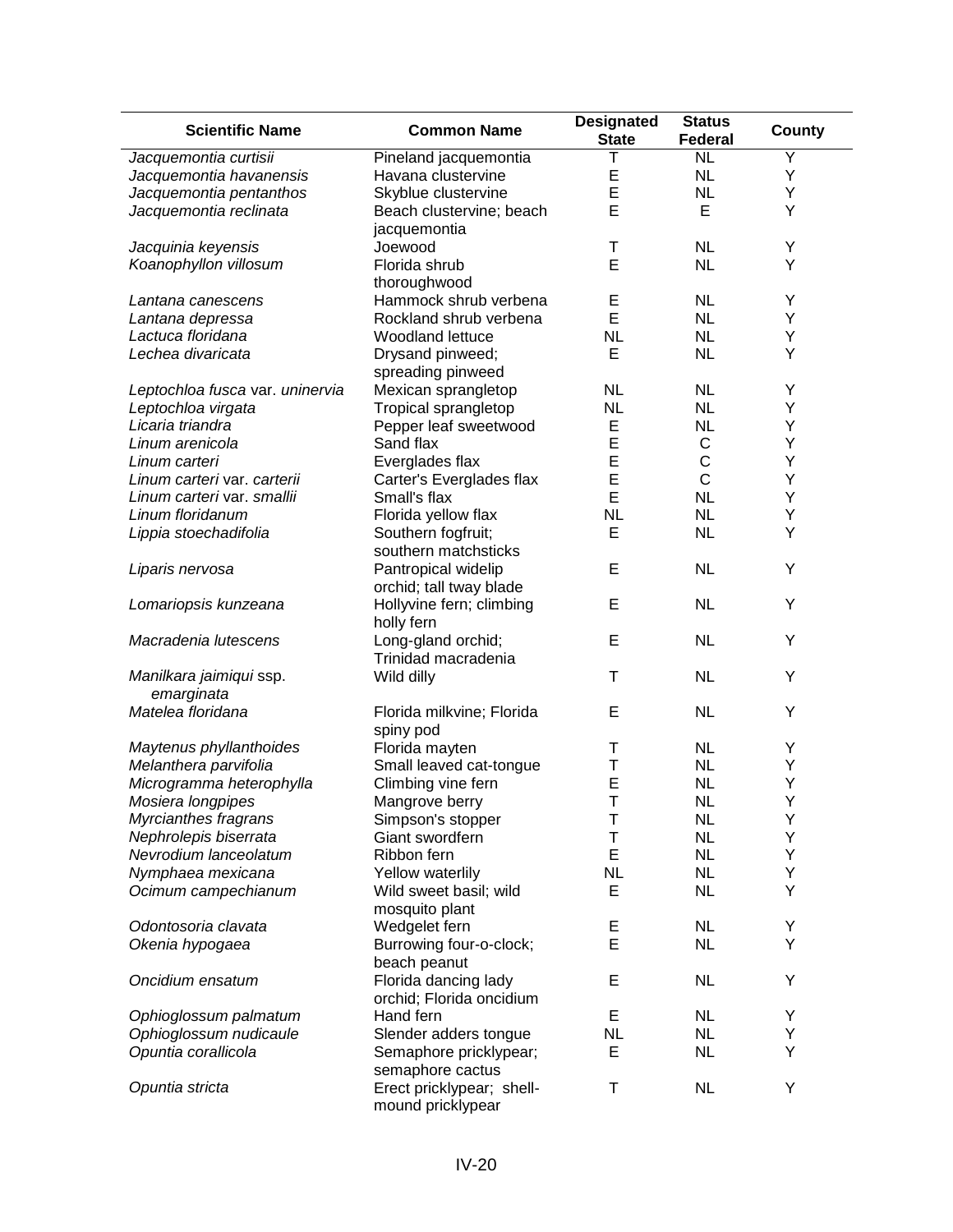| <b>Scientific Name</b>                      | <b>Common Name</b>              | <b>Designated</b><br><b>State</b> | <b>Status</b><br><b>Federal</b> | County |
|---------------------------------------------|---------------------------------|-----------------------------------|---------------------------------|--------|
| Osmunda cinnamomea                          | Cinnamon fern                   | CE                                | $\overline{\text{NL}}$          | Y      |
| Osmunda regalis                             | Royal fern                      | <b>CE</b>                         | <b>NL</b>                       | Υ      |
| Paspalidium chapmanii                       | Coral panicum; coral            | E                                 | <b>NL</b>                       | Υ      |
|                                             | panicgrass                      |                                   |                                 |        |
| Passiflora multiflora                       | White-flower                    | E                                 | <b>NL</b>                       | Υ      |
|                                             | passionflower; white-           |                                   |                                 |        |
|                                             | flowered passionvine            |                                   |                                 |        |
| Passiflora pallens                          | Pineland passionflower;         | E                                 | <b>NL</b>                       | Υ      |
|                                             | pineland passionvine            |                                   |                                 |        |
| Passiflora sexflora                         | Goats foot                      | E                                 | <b>NL</b>                       | Υ      |
| Pavonia paludicola                          | Swampbush                       | E                                 | <b>NL</b>                       | Υ      |
| Pecluma dispersa                            | Widespread polypody             | E                                 | <b>NL</b>                       | Υ      |
| Pecluma plumula                             | Plume polypody                  | E                                 | <b>NL</b>                       | Υ      |
| Pecluma ptilodon var.                       | Comb polypody; swamp            | E                                 | <b>NL</b>                       | Υ      |
|                                             |                                 |                                   |                                 |        |
| bourgeanuana                                | plume polypody; plumed          |                                   |                                 |        |
|                                             | rockcap fern; palmleaf          |                                   |                                 |        |
|                                             | rockcap fern                    |                                   |                                 |        |
| Pelexia adnata                              | Hachuela pelexia                | Е                                 | <b>NL</b>                       | Υ      |
| Peperomia amplexicaulis                     | Jackie's saddle; clasping       | E                                 | <b>NL</b>                       | Υ      |
|                                             | peperomia                       |                                   |                                 |        |
| Peperomia humilis                           | Low peperomia                   | Е                                 | <b>NL</b>                       | Υ      |
| Peperomia magnoliifolia                     | Spoonleaf peperomia;            | E                                 | <b>NL</b>                       | Υ      |
|                                             | spatulate peperomia             |                                   |                                 |        |
| Peperomia obtusifolia                       | Florida peperomia; baby         | E                                 | <b>NL</b>                       | Υ      |
|                                             | rubberplant                     |                                   |                                 |        |
| Phoradendron rubrum                         | Mahogany mistletoe              | Е                                 | <b>NL</b>                       | Υ      |
| Physalis cordata                            | Heartleaf ground cherry         | <b>NL</b>                         | <b>NL</b>                       | Υ      |
| Picramnia pentandra                         | Florida bitterbush              | Е                                 | <b>NL</b>                       | Υ      |
| Pithecellobium keyense                      | Florida Keys blackbead          | T                                 | <b>NL</b>                       | Υ      |
| Poinsettia pinetorum                        | Pineland spurge;                | E                                 | <b>NL</b>                       | Υ      |
|                                             | Everglades poinsettia           |                                   |                                 |        |
| Polygala polygama                           | Racemed milkwort                | <b>NL</b>                         | <b>NL</b>                       | Υ      |
| Polygala smallii                            | Small's milkwort; Ttiny         | E                                 | Е                               | Υ      |
|                                             | polygala                        |                                   |                                 |        |
| Polygonella gracilis                        | Tall jointweed                  | <b>NL</b>                         | <b>NL</b>                       | Υ      |
| Polygonum setaceum                          | Bog smartweed                   | <b>NL</b>                         | <b>NL</b>                       | Υ      |
|                                             |                                 |                                   |                                 |        |
| Polystachya concreta                        | Greater yellow spike            | E                                 | <b>NL</b>                       | Y      |
| Ponthieva brittoniae                        | orchid<br>Britton's shadowwitch |                                   | <b>NL</b>                       |        |
|                                             |                                 | Е<br>E                            |                                 | Υ<br>Υ |
| Prescotia oligantha                         | Small prescott orchid;          |                                   | <b>NL</b>                       |        |
|                                             | small flowered orchid           |                                   |                                 |        |
| Prosthechea boothiana var.<br>erythronoides | Dollar orchid                   | E                                 | <b>NL</b>                       | Y      |
| Prosthechea cochleata                       | Clamshell orchid; Florida       | E                                 | <b>NL</b>                       | Υ      |
|                                             | cockleshell orchid              |                                   |                                 |        |
| Prunus myrtifolia                           | West Indian cherry              | Τ                                 | <b>NL</b>                       | Υ      |
| Pseudophoenix sargentii                     | Seargants cherry palm;          | E                                 | <b>NL</b>                       | Υ      |
|                                             | buccaneer palm                  |                                   |                                 |        |
|                                             |                                 |                                   | <b>NL</b>                       | Υ      |
| Psidium longipes                            | Mangrove berry                  | Т<br>E                            | <b>NL</b>                       | Υ      |
| Psychotria ligustrifolia                    | Bahama wild coffee;             |                                   |                                 |        |
|                                             | smooth wild coffee              |                                   |                                 |        |
| Pteris bahamensis                           | Bahama ladder brake             | Τ                                 | <b>NL</b>                       | Y      |
| Pteroglossaspis encristata<br>ecristata     | Giant orchid                    | T                                 | <b>NL</b>                       | Υ      |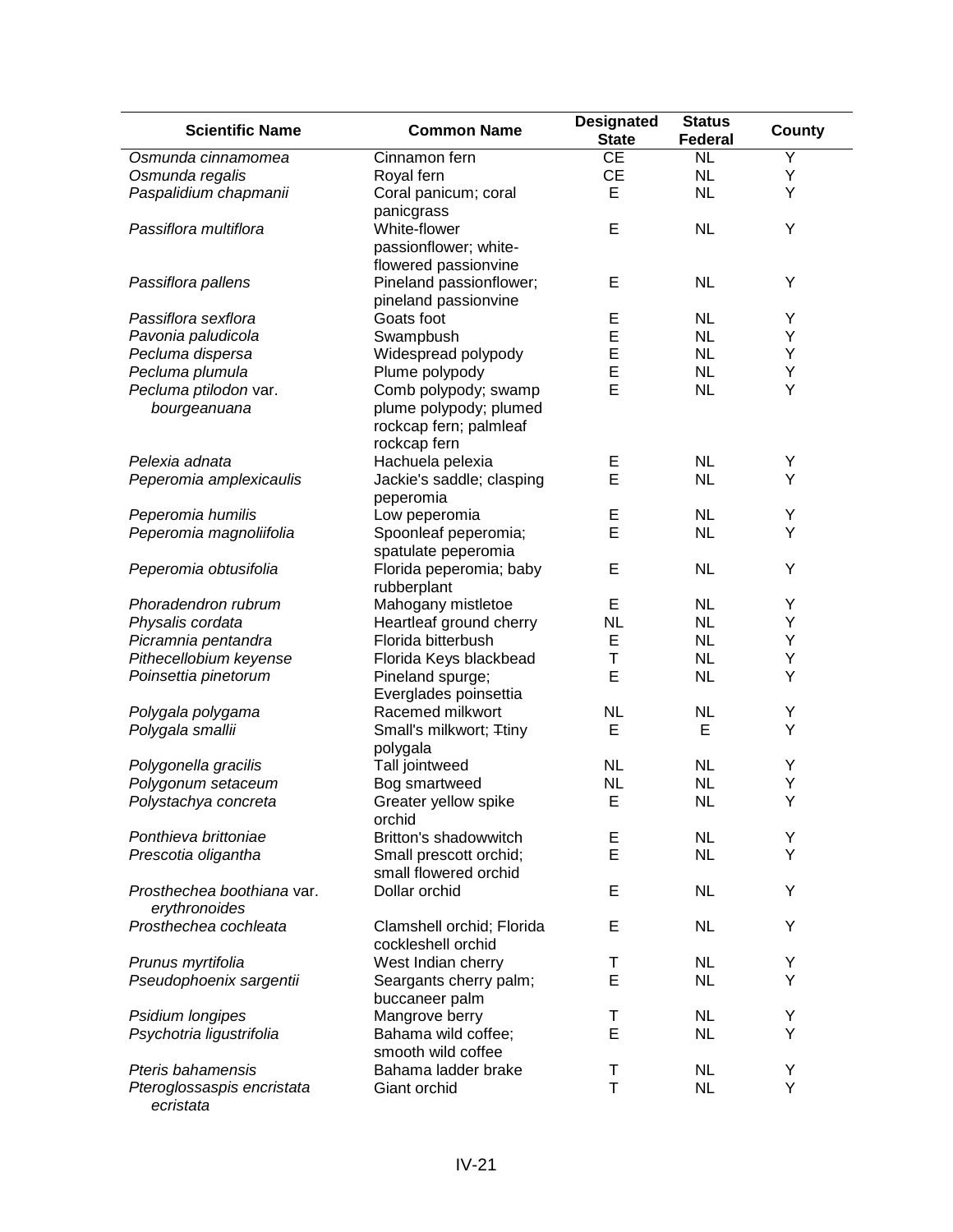| <b>Scientific Name</b>                          | <b>Common Name</b>             | <b>Designated</b><br><b>State</b> | <b>Status</b><br><b>Federal</b> | County |
|-------------------------------------------------|--------------------------------|-----------------------------------|---------------------------------|--------|
| Remirea maritima                                | Beach star                     | E                                 | <b>NL</b>                       | Ÿ      |
| Reynosia septentrionalis                        | Darling plum                   | T                                 | <b>NL</b>                       | Y      |
| Rhipsalis baccifera                             | Mistletoe cactus               | E                                 | <b>NL</b>                       | Υ      |
| Rhynchosia parvifolia                           | Small leaf snoutbean           | Т                                 | <b>NL</b>                       | Υ      |
| Rhynchosia swartzii                             | Swartz's snoutbean             | E                                 | <b>NL</b>                       | Y      |
| Rhynchospora pusilla                            | Fairy beaksedge                | <b>NL</b>                         | <b>NL</b>                       | Y      |
| Nasturtium floridanum                           | Florida watercress             | <b>NL</b>                         | <b>NL</b>                       | Υ      |
| Roystonea regia                                 | Florida royal palm             | Е                                 | <b>NL</b>                       | Υ      |
| Sachsia polycephala                             | Bahama sachsia                 | T                                 | <b>NL</b>                       | Υ      |
| Sacoila lanceolata                              | Leafless beaked                | T                                 | <b>NL</b>                       | Υ      |
|                                                 | ladiestresses                  |                                   |                                 |        |
| Sacoila lanceolata var.                         | Leafy beaked                   | Τ                                 | <b>NL</b>                       | Y      |
| paludicola                                      | ladiestresses                  |                                   |                                 |        |
| Salvia misella                                  | Southern river sage; river     | <b>NL</b>                         | <b>NL</b>                       | Y      |
|                                                 | sage                           |                                   |                                 |        |
| Scaevola plumieri                               | Beachberry; inkberry;          | Τ                                 | <b>NL</b>                       | Υ      |
|                                                 | gullfeed                       |                                   |                                 |        |
| Schaefferia frutescens                          | Florida boxwood                | Е                                 | <b>NL</b>                       | Υ      |
| Schizaea pennulata                              | Ray fern                       | E                                 | <b>NL</b>                       | Υ      |
| Scleria ciliata var. curtissii                  | Fringed nutrush                | <b>NL</b>                         | <b>NL</b>                       | Υ      |
| Scleria lithosperma                             | Florida Keys nutrush           | E                                 | <b>NL</b>                       | Υ      |
| Scutellaria havanensis                          | Havana scullcap                | E                                 | <b>NL</b>                       | Υ      |
|                                                 | Eaton's spike-moss;            | E                                 | <b>NL</b>                       | Υ      |
| Selaginella armata var. eatonii                 |                                |                                   |                                 |        |
|                                                 | pygmy spike-moss               |                                   | <b>NL</b>                       | Υ      |
| Senna mexicana var. chapmanii                   | Chapman's sensitive            | Τ                                 |                                 |        |
|                                                 | plant                          |                                   |                                 |        |
| Sericarpus tortifolius                          | White top aster                | <b>NL</b>                         | NL                              | Y      |
| Smilax havanensis                               | Everglades greenbrier          | T                                 | <b>NL</b>                       | Υ      |
| Sideroxylon reclinatum ssp.<br>austrofloridense | Everglades bully               | <b>NL</b>                         | $\mathsf{C}$                    | Υ      |
| Solanum donianum                                | Mullein nightshade             | $\top$                            | <b>NL</b>                       | Υ      |
| Solanum chenopodoiodes                          | Black nightshade               | <b>NL</b>                         | <b>NL</b>                       | Υ      |
| Spermacoce terminalis                           | False buttonwood               | Τ                                 | <b>NL</b>                       | Υ      |
| Spiranthes brevilabris                          | Texas ladiestresses;           | E                                 | <b>NL</b>                       | Υ      |
|                                                 | small ladiestresses            |                                   |                                 |        |
| Spiranthes costaricensis                        | Costa Rican                    | E                                 | <b>NL</b>                       | Y      |
|                                                 | ladiestresses                  |                                   |                                 |        |
| Spiranthes elata                                | Tall neottia; tall             | Е                                 | <b>NL</b>                       | Y      |
|                                                 | ladiestresses                  |                                   |                                 |        |
| Spiranthes laciniata                            | Lace lip ladiestresses         | T                                 | NL                              | Y      |
| Spiranthes longilabris                          | Long lip ladiestresses         | Т                                 | <b>NL</b>                       | Υ      |
| Spiranthes lucayana                             | Gray ladiestresses;            | E                                 | <b>NL</b>                       | Υ      |
| Spiranthes torta                                | Southern ladiestresses         | E                                 | <b>NL</b>                       | Υ      |
| Sporobolus compositus var.<br>clandestinus      | Hidden dropseed                | <b>NL</b>                         | <b>NL</b>                       | Υ      |
| Stylosanthes calcicola                          | Everglades Key<br>pencilflower | E                                 | <b>NL</b>                       | Υ      |
| Swietenia mahagoni                              | Mahogany                       | Τ                                 | NL                              | Υ      |
| Tectaria coriandrifolia                         | Hairy halberd fern; Hattie     | <b>NL</b>                         | <b>NL</b>                       | Υ      |
|                                                 | Bauer halberd fern             |                                   |                                 |        |
| Tectaria fibriata                               | Least halberd fern             | Е                                 | <b>NL</b>                       | Y      |
| Tectaria heracleifolia                          | Broad halberd fern             | Т                                 | <b>NL</b>                       | Υ      |
| Tephrosia angustissima                          | Narrowleaf hoarypea            | E                                 | <b>NL</b>                       | Υ      |
|                                                 |                                |                                   |                                 |        |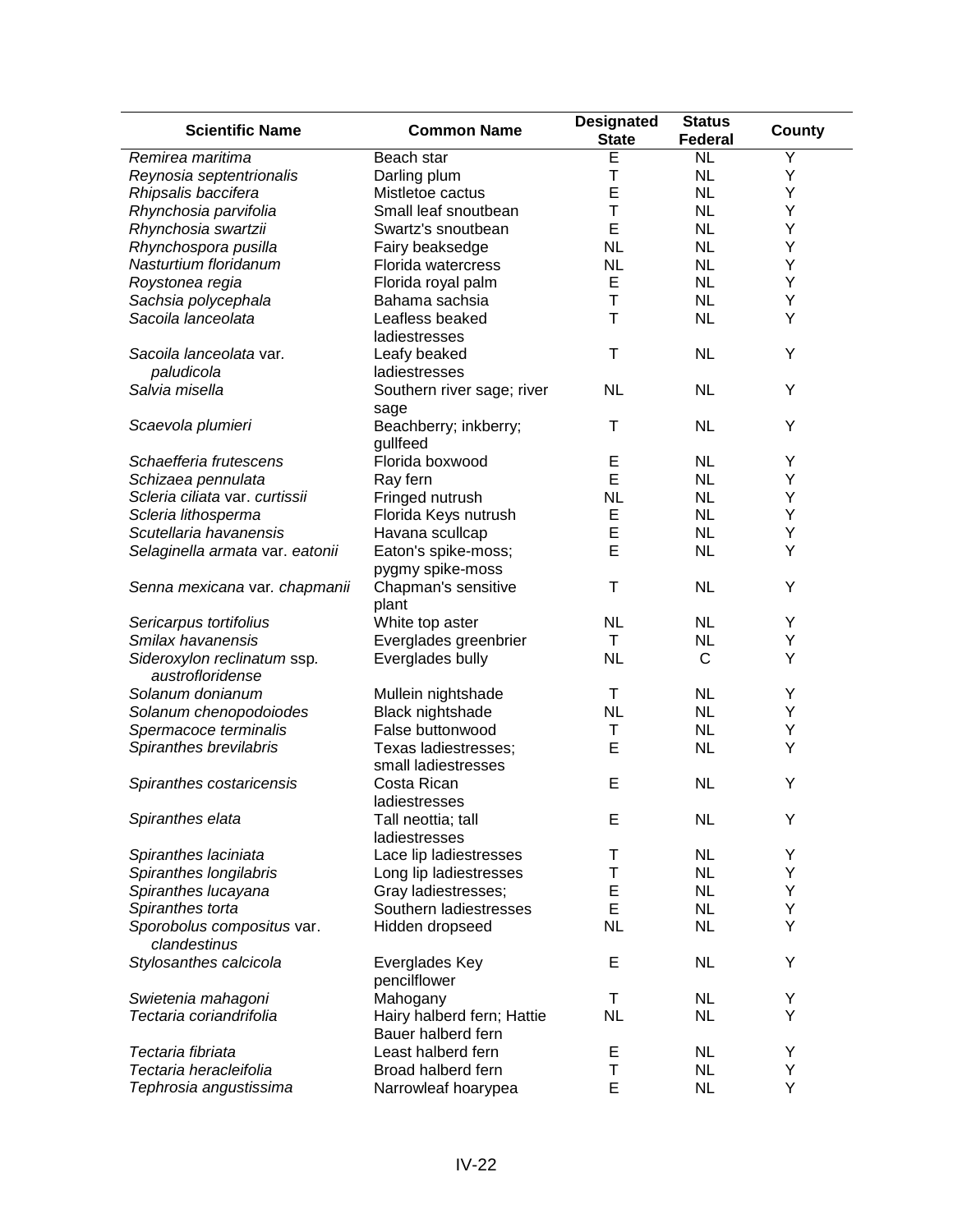| <b>Scientific Name</b>                     | <b>Common Name</b>                                        | <b>Designated</b><br><b>State</b> | <b>Status</b><br>Federal | County |
|--------------------------------------------|-----------------------------------------------------------|-----------------------------------|--------------------------|--------|
| Tephrosia angustissima var.<br>corallicola | Coral hoarypea                                            | E                                 | <b>NL</b>                | Ÿ      |
| Tephrosia spicata                          | Spiked hoarypea                                           | <b>NL</b>                         | <b>NL</b>                | Y      |
| Tetrazygia bicolor                         | Florida clover ash                                        | Τ                                 | <b>NL</b>                | Υ      |
| Thelypteris augescens                      | Abrupt tipped maiden fern                                 | $\mathsf T$                       | <b>NL</b>                | Υ      |
| Thelypteris hispidula var.                 | Hairy maiden fern                                         | <b>NL</b>                         | <b>NL</b>                | Y      |
| versicolor                                 |                                                           |                                   |                          |        |
| Thelypteris patens                         | Grid-scale maiden fern                                    | Е                                 | <b>NL</b>                | Y      |
| Thelypteris reptans                        | Creeping star-hair fern                                   | E                                 | <b>NL</b>                | Υ      |
| Thelypteris reticulata                     | Lattice vein fern                                         | E                                 | <b>NL</b>                | Υ      |
| Thelypteris sclerophylla                   | Stiff star-hair fern                                      | E                                 | <b>NL</b>                | Υ      |
| Thelypteris serrata                        | Toothed lattice-vein fern                                 | E                                 | <b>NL</b>                | Υ      |
| Thrinax morissii                           | Brittle thatch palm; Silver<br>thatch palm                | E                                 | <b>NL</b>                | Υ      |
| Thrinax radiata                            | Florida thatch palm                                       | Е                                 | <b>NL</b>                | Y      |
| Tillandsia balbisiana                      | Northern needleleaf                                       | T                                 | <b>NL</b>                | Υ      |
| Tillandsia fasciculata                     | Cardinal airplant;                                        | E                                 | <b>NL</b>                | Y      |
|                                            | common wildpine                                           |                                   |                          |        |
| Tillandsia fasciculata var.                | Clubspike cardinal<br>airplant                            | E                                 | <b>NL</b>                | Y      |
| clavispica                                 |                                                           |                                   |                          |        |
| Tillandsia fasciculata var.<br>densispica  | Mez stiff-leaved wild pine                                | E                                 | <b>NL</b>                | Y      |
| Tillandsia flexuosa                        | Twisted air plant                                         | Т                                 | <b>NL</b>                | Υ      |
| Tillandsia utriculata                      | Giant airplant; giant wild<br>pine                        | E                                 | <b>NL</b>                | Υ      |
| Tillandsia variabilis                      | Leatherleaf airplant                                      | Τ                                 | <b>NL</b>                | Y      |
| Tournefortia hirsutissima                  | Chiggery grapes                                           | Е                                 | <b>NL</b>                | Υ      |
| Tragia saxicola                            | Rockland noseburn                                         | Τ                                 | <b>NL</b>                | Υ      |
| Trema lamarckaina                          | West Indian trema;                                        | E                                 | <b>NL</b>                | Υ      |
|                                            | Lamarck's trema                                           |                                   |                          |        |
| Trichomanes krausii                        | Kraus' bristle fern                                       | Ε                                 | <b>NL</b>                | Y      |
| Trichomanes lineolatum                     | Lined bristle fern                                        | E                                 | <b>NL</b>                | Υ      |
| Trichomanes punctatum ssp.<br>floridanum   | Florida bristle fern                                      | E                                 | C                        | Υ      |
| Tricocentrum undulata                      | Mule-eared oncidium;<br>Cape Sable dancing lady<br>orchid | E                                 | <b>NL</b>                | Υ      |
| Tridens flavus                             | Tall redtop; purple tridens                               | <b>NL</b>                         | <b>NL</b>                | Υ      |
| Triplasis americana                        | Perennial sandgrass                                       | <b>NL</b>                         | <b>NL</b>                | Υ      |
| Tripsacum floridanum                       | Florida gamagrass                                         | Τ                                 | <b>NL</b>                | Υ      |
| Tropidia polystachya                       | Young palm orchid                                         | E                                 | <b>NL</b>                | Υ      |
| Utricularia juncea                         | Southern bladderwort                                      | <b>NL</b>                         | <b>NL</b>                | Υ      |
| Vallesia antillana                         | Tearshrub                                                 | E                                 | <b>NL</b>                | Υ      |
| Vanilla barbellata                         |                                                           | E                                 | <b>NL</b>                | Υ      |
| Vanilla dilloniana                         | Worm-vine orchid                                          | E                                 |                          | Υ      |
|                                            | Leafless vanilla; Dillon's<br>vanilla                     |                                   | <b>NL</b>                |        |
| Vanilla mexicana                           | Mexican vanilla;<br>unscented vanilla; Fuch's<br>vanilla  | E                                 | <b>NL</b>                | Υ      |
| Voyria parasitica                          | Parasitic ghostplant                                      |                                   | <b>NL</b>                | Υ      |
| Warea carteri                              | Carter's pinelandcress;<br>Carter's mustard               | E<br>E                            | Е                        | Υ      |
| Zamia pumila                               | Florida arrowroot; coontie                                | <b>CE</b>                         | <b>NL</b>                | Υ      |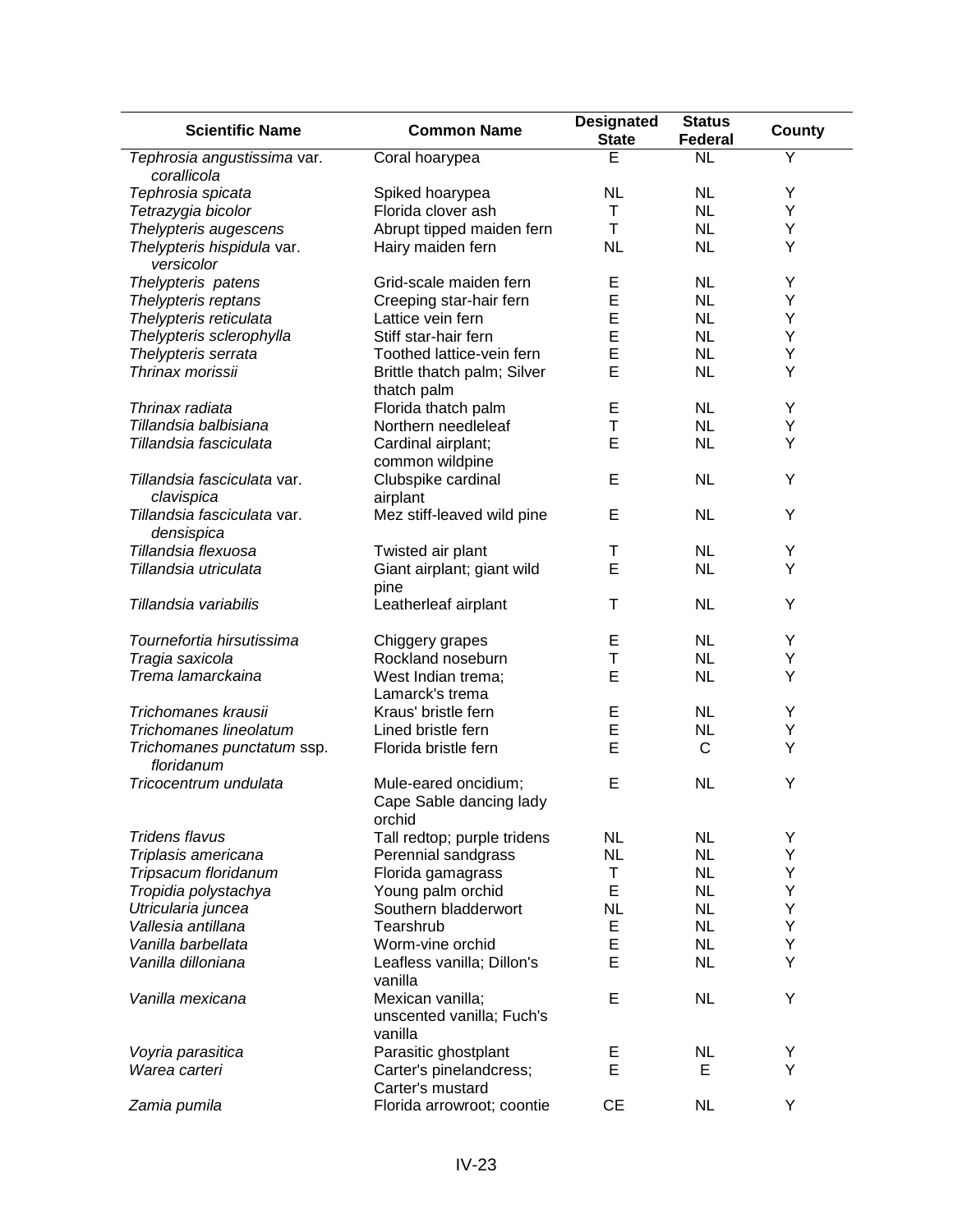| <b>Scientific Name</b> | <b>Common Name</b>                          | <b>Designated</b><br><b>State</b> | <b>Status</b><br>Federal | County |
|------------------------|---------------------------------------------|-----------------------------------|--------------------------|--------|
| Zanthoxylum coriaceum  | Biscayne pricklyash;<br>leathery pricklyash |                                   | <b>NL</b>                |        |
| Zaphranthes atamasca   | Atamasco lily                               |                                   | <b>NL</b>                |        |
| Zornia bracteata       | Viperina                                    | <b>NL</b>                         | <b>NL</b>                |        |

Key: NL = Not Listed

#### 1) Federal Listings:

- E = Listed as Endangered Species in the List of Endangered and Threatened Wildlife and Plants under the provisions of the Endangered Species Act. Defined as any species which is in danger of extinction throughout all or a significant portion of its range.
- T = Listed as Threatened Species. Defined as any species which is likely to become an endangered species within the foreseeable future throughout all or a significant portion of its range.
- C = Candidate Species for addition to the List of Endangered and Threatened Wildlife and Plants. Includes taxa for which: the US Fish and Wildlife Service (USFWS) currently has substantial information on hand to support the biological appropriateness of proposing to list the species as endangered or threatened; or the USFWS currently possesses information indicating that proposing to list the species as endangered or threatened is possibly appropriate, but for which conclusive data on biological vulnerability and threat(s) are not currently available to support proposed rules at this time.

#### 2) State Listings:

- E = Listed as Endangered Plants in the Preservation of Native Flora of Florida Act. Defined as species of plants native to the State that are in imminent danger of extinction within the State, the survival of which is unlikely if the causes of a decline in the number of plants continue, and includes all species determined to be endangered or threatened pursuant to the Federal Endangered Species Act of 1973, as amended.
- T = Listed as Threatened Plants in the Preservation of Native Flora of Florida Act. Defined as species native to the State that are in rapid decline in the number of plants within the State, but which have not so decreased in such number as to cause them to be endangered.
- CE = Listed as a Commercially Exploited Plant in the Preservation of Native Flora of Florida Act. Defined as species native to the State, which are subject to being removed in significant numbers from native habitats in the State and sold or transported for sale.
- 3) County Listings:
	- Y = Miami-Dade County endangered, threatened, rare or special concern flora species as updated from previously adopted CDMP lists, due to low population numbers or limited/localized population; impacts resulting from habitat destruction or environmental contamination; or nesting destruction/disturbance/failures.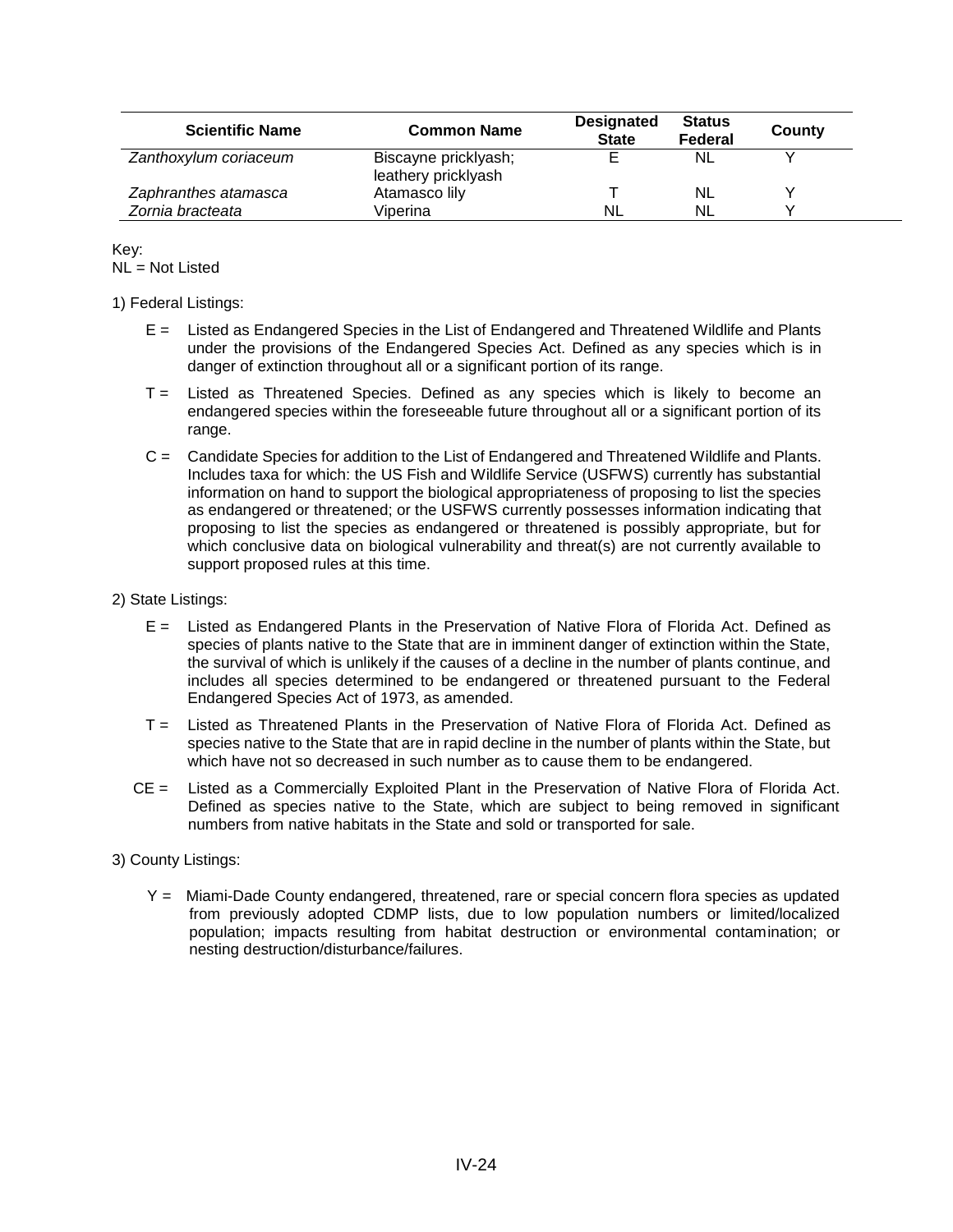## **Appendix B**

#### **List of Federal State and County Endangered, Threatened, Rare, and Special Concern Fauna in Miami-Dade County**

| <b>Scientific Name</b>                           | <b>Common Name</b>                        | <b>Designated</b><br><b>State</b> | <b>Status</b><br>Federal | County |
|--------------------------------------------------|-------------------------------------------|-----------------------------------|--------------------------|--------|
| <b>FISH</b>                                      |                                           |                                   |                          |        |
| Acipenser brevirostrum                           | Shortnose sturgeon                        | FE                                | E                        | Y      |
| Acipenser oxyrinchus desotoi                     | Gulf sturgeon                             | FT                                | T                        | Υ      |
| Acipenser oxyrinchus oxyrinchus                  | Atlantic sturgeon                         | <b>FE</b>                         | E                        | Υ      |
| Etheostoma olmstedi                              | Southern tessellated                      | <b>SSC</b>                        | <b>NL</b>                | Υ      |
| maculaticeps                                     | darter                                    |                                   |                          |        |
| Fundulus jenkinsi                                | Saltmarsh topminnow                       | <b>SSC</b>                        | <b>NL</b>                | Y      |
| Menidia conchorum                                | Key silverside                            | <b>ST</b>                         | <b>NL</b>                | Y      |
| Pristis pectinata                                | Smalltooth sawfish                        | FE                                | Е                        | Y      |
| Rivulus marmoratus                               | Mangrove rivulus                          | <b>SSC</b>                        | <b>NL</b>                | Y      |
| <b>AMPHIBIANS AND REPTILES</b>                   |                                           |                                   |                          |        |
| Alligator mississippiensis                       |                                           | FT(S/A)                           | T(S/A)                   | Υ      |
| Caretta caretta                                  | American alligator                        | FТ                                |                          |        |
| Chelonia mydas                                   | Loggerhead sea turtle<br>Green sea turtle | <b>FE</b>                         | Τ<br>E                   |        |
| Crocodylus acutus                                | American crocodile                        | FT                                | E                        | Y      |
| Dermochelys coriacea                             | Leatherback sea turtle                    | FE                                | E                        |        |
| Drymarchon corais couperi                        |                                           | <b>FT</b>                         | T                        | Υ      |
| Elaphe guttata guttata                           | Eastern indigo snake<br>Red rat snake     | <b>NL</b>                         | <b>NL</b>                | Υ      |
| Eretmochelys imbricata                           | Hawksbill sea turtle                      | <b>FE</b>                         | E                        |        |
| Eumeces egregieus egregioeus                     |                                           | <b>SSC</b>                        | <b>NL</b>                | Y      |
|                                                  | Florida Keys mole skink                   | <b>ST</b>                         | $\mathsf{C}$             |        |
| Gopherus polyphemus<br>Kinosternon baurii        | Gopher tortoise                           | <b>ST</b>                         | NL                       | Y<br>Y |
|                                                  | Striped mud turtle                        | FE                                | E                        |        |
| Lepidochelys kempii                              | Kemp's ridley sea turtle                  |                                   | <b>NL</b>                |        |
| Malaclyemys terrapin                             | Mangrove terrain turtle<br>Sand skink     | <b>NL</b><br><b>FT</b>            | Τ                        | Y      |
| Neoseps reynoldsi                                |                                           | <b>FT</b>                         | T                        | Υ      |
| Nerodia clarkii taeniata                         | Atlantic salt marsh snake                 |                                   |                          | Υ      |
| Pituophis melanoleucus mugitus                   | Florida pine snake                        | <b>SSC</b><br><b>SSC</b>          | <b>NL</b><br><b>NL</b>   | Y      |
| Pseudemys concinna<br>suwanniensis               | Suwannee cooter                           |                                   |                          |        |
| Lithobates capito                                | Gopher frog                               | <b>SSC</b>                        | <b>NL</b>                | Υ      |
| Sitlosima extenuatum                             | Short-tailed snake                        | <b>ST</b>                         | <b>NL</b>                | Υ      |
| Tantilla oolitica                                | Rim rock crowned snake                    | <b>ST</b>                         | <b>NL</b>                | Υ      |
| Thamnophis sauritus sackeni                      | Florida ribbon snake                      | <b>NL</b>                         | <b>NL</b>                | Y      |
| <b>BIRDS</b>                                     |                                           |                                   |                          |        |
| Accipiter cooperii                               | Cooper's hawk                             | <b>NL</b>                         | <b>NL</b>                | Υ      |
| Aimophila aestivalis                             | Bachman's sparrow                         | <b>NL</b>                         | <b>NL</b>                | Υ      |
| Ammodramus maritimes<br>pennisulae               | Scott's seaside sparrow                   | <b>SSC</b>                        | <b>NL</b>                | Υ      |
| Ammodramus maritimus mirabilis                   | Cape sable seaside<br>sparrow             | FE                                | Е                        | Y      |
| Aphelocoma coerulescens                          | Florida scrub jay                         | FT                                | т                        |        |
| coerulescens<br>Aramus guarauna                  | Limpkin                                   | <b>SSC</b>                        | <b>NL</b>                | Υ      |
| Ardea herodias                                   | Great blue heron                          | <b>NL</b>                         | <b>NL</b>                | Υ      |
| Athene cunicularia                               | Florida burrowing owl                     | <b>SSC</b>                        | <b>NL</b>                | Υ      |
|                                                  |                                           | <b>NL</b>                         | <b>NL</b>                | Υ      |
| Botaurus lentiginosus<br><b>Buteo brachyurus</b> | American bittern<br>Short-tailed hawk     | <b>NL</b>                         | <b>NL</b>                | Υ      |
| Calidris canutus rufa                            | Red knot                                  | <b>NL</b>                         | $\mathsf{C}$             | Υ      |
|                                                  |                                           |                                   |                          |        |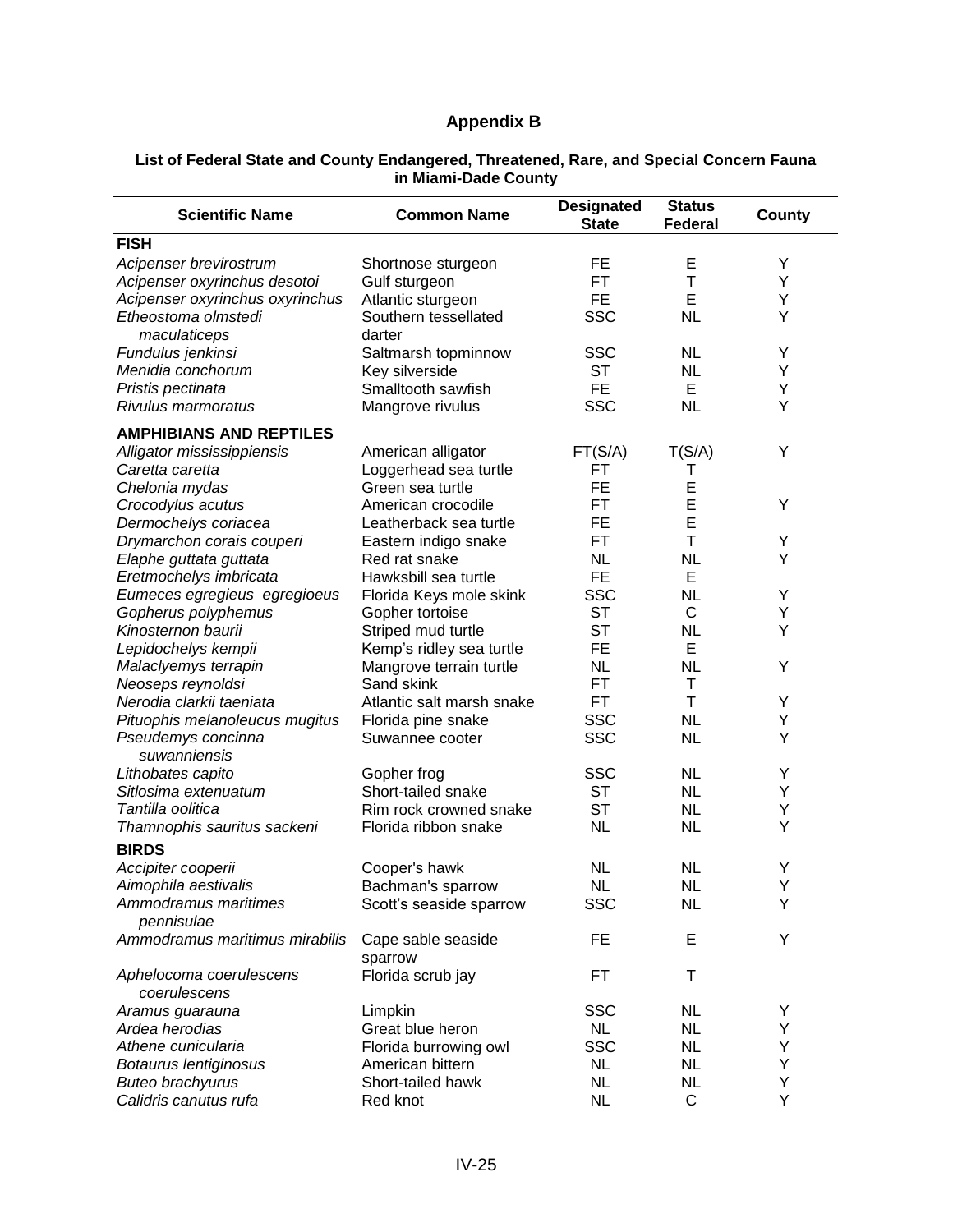| <b>Scientific Name</b>                                      | <b>Common Name</b>            | <b>Designated</b><br><b>State</b> | <b>Status</b><br><b>Federal</b> | County |
|-------------------------------------------------------------|-------------------------------|-----------------------------------|---------------------------------|--------|
| Campephilus principalis principalis Ivory-billed woodpecker |                               | $\overline{FE}$                   | E                               | Y      |
| Charadrius melodus                                          | Piping plover                 | <b>FT</b>                         | T                               | Υ      |
| Charadrius alexandrinues                                    | Southeastern (Cuban)          | <b>ST</b>                         | <b>NL</b>                       | Υ      |
|                                                             | snowy plover                  |                                   |                                 |        |
| Chordeliles minor                                           | Antillean nighthawk           | <b>NL</b>                         | <b>NL</b>                       | Y      |
| Circus cyaneus                                              | Northern harrier              | <b>NL</b>                         | <b>NL</b>                       | Y      |
| Cistothorus palustris griseus                               | Worthington's marsh wren      | <b>SSC</b>                        | <b>NL</b>                       | Υ      |
| Cistothorus palustris marianae                              | Marian's marsh wren           | <b>SSC</b>                        | <b>NL</b>                       | Υ      |
| Coccyzus minor                                              | Mangrove cuckoo               | <b>NL</b>                         | <b>NL</b>                       | Υ      |
| Dendroica kirtlandii                                        | Kirtland's warbler            | <b>FE</b>                         | E                               |        |
| Dendroica petechia gundlachi                                | Cuban yellow throated         | <b>NL</b>                         | <b>NL</b>                       | Υ      |
|                                                             | warbler                       |                                   |                                 |        |
| Egretta caerulea                                            | Little blue heron             | <b>SSC</b>                        | <b>NL</b>                       | Υ      |
| Egretta rufescens                                           | Reddish egret                 | <b>SSC</b>                        | <b>NL</b>                       | Υ      |
| Egretta thula                                               | Snowy egret                   | <b>SSC</b>                        | <b>NL</b>                       | Υ      |
| Egretta tricolor                                            | <b>Tricolored heron</b>       | <b>SSC</b>                        | <b>NL</b>                       | Y      |
| Elanoides forficatus                                        | Swallow-tailed kite           | <b>NL</b>                         | <b>NL</b>                       | Y      |
| Elanus leucurus                                             | White-tailed kite             | <b>NL</b>                         | <b>NL</b>                       | Y      |
| Eudocimus albus                                             | White ibis                    | <b>SSC</b>                        | <b>NL</b>                       | Υ      |
| Falco columbarius                                           | Merlin                        | <b>NL</b>                         | <b>NL</b>                       | Υ      |
| Falco peregrinus                                            | Peregrine falcon              | <b>NL</b>                         | <b>NL</b>                       | Υ      |
| Falco sparverius paulus                                     | Southeastern American         | <b>ST</b>                         | <b>NL</b>                       | Y      |
|                                                             | kestrel                       |                                   |                                 |        |
| Frigata magnificens                                         | Magnificent frigate bird      | <b>NL</b>                         | <b>NL</b>                       | Υ      |
| Grus canadensis pratensis                                   | Florida sandhill crane        | <b>ST</b>                         | <b>NL</b>                       | Υ      |
| Grus americana                                              | Whooping crane                | FE/XN                             | E/XN                            |        |
| Haematopus palliatus                                        | American oyster catcher       | <b>SSC</b>                        | <b>NL</b>                       | Υ      |
| Haliaeetus leucocephalus*                                   | <b>Bald eagle</b>             | $NL^*$                            | <b>NL</b>                       | Y      |
|                                                             | Least bittern                 | <b>NL</b>                         | <b>NL</b>                       | Y      |
| Ixobrychus exilis                                           |                               |                                   |                                 |        |
| Laterallus jamaicensis                                      | <b>Black rail</b>             | <b>NL</b>                         | <b>NL</b>                       | Y      |
| Mycteria americana                                          | Wood stork                    | <b>FE</b>                         | E                               | Υ      |
| Nyctanassa violacea                                         | Yellow-crowned night<br>heron | <b>NL</b>                         | <b>NL</b>                       | Y      |
| Nycticorax nycticorax                                       | Black-crowned night           | <b>NL</b>                         | <b>NL</b>                       | Υ      |
|                                                             | heron                         |                                   |                                 |        |
| Pandion haliaetus                                           | Osprey                        | <b>NL</b>                         | <b>NL</b>                       | Υ      |
| Passerina ciris                                             | Painted bunting               | NL                                | <b>NL</b>                       | Υ      |
| Patagioenas leucocephala                                    | White crowned pigeon          | ST                                | <b>NL</b>                       | Y      |
| Pelecanus occidentalis                                      | Brown pelican                 | <b>SSC</b>                        | <b>NL</b>                       |        |
| Picoides borealis                                           | Red-cockaded                  | FE                                | Е                               | Υ      |
|                                                             | woodpecker                    |                                   |                                 |        |
| Picoides villosus                                           | Hairy woodpecker              | <b>NL</b>                         | <b>NL</b>                       | Y      |
| Platalea ajaja                                              | Roseate spoonbill             | <b>SSC</b>                        | <b>NL</b>                       | Υ      |
| Polyborus plancus audubonii                                 | Audobon's crested caraca      | FT                                | Τ                               | Υ      |
| Pterodroma hasitata                                         | Black-capped petrel           | <b>NL</b>                         | <b>NL</b>                       | Υ      |
| Rallus longirostris insularum                               | Mangrove clapper rail         | <b>NL</b>                         | <b>NL</b>                       | Υ      |
| Rostrhamus sociabilis plumbeus                              | Everglade snail kite          | FE                                | E                               | Υ      |
| Rynchops niger                                              | <b>Black skimmer</b>          | <b>SSC</b>                        | $\mathsf{C}$                    | Υ      |
| Setophaga discolor                                          | Prairie warbler               | <b>NL</b>                         | <b>NL</b>                       | Υ      |
| Sterna antillarum                                           | Least tern                    | <b>ST</b>                         | <b>NL</b>                       | Υ      |
| Sterna dougallii douglallii                                 | Roseate tern                  | <b>FT</b>                         | T                               | Υ      |
| Thalasseus sandvicensis                                     | Sandwich tern                 | <b>NL</b>                         | <b>NL</b>                       | Y      |
| Vermivora bachmanii                                         | Bachman's warbler             | <b>FE</b>                         | Е                               | Y      |
| Vireo altiloquus                                            | Black-whisked vireo           | <b>NL</b>                         | <b>NL</b>                       | Υ      |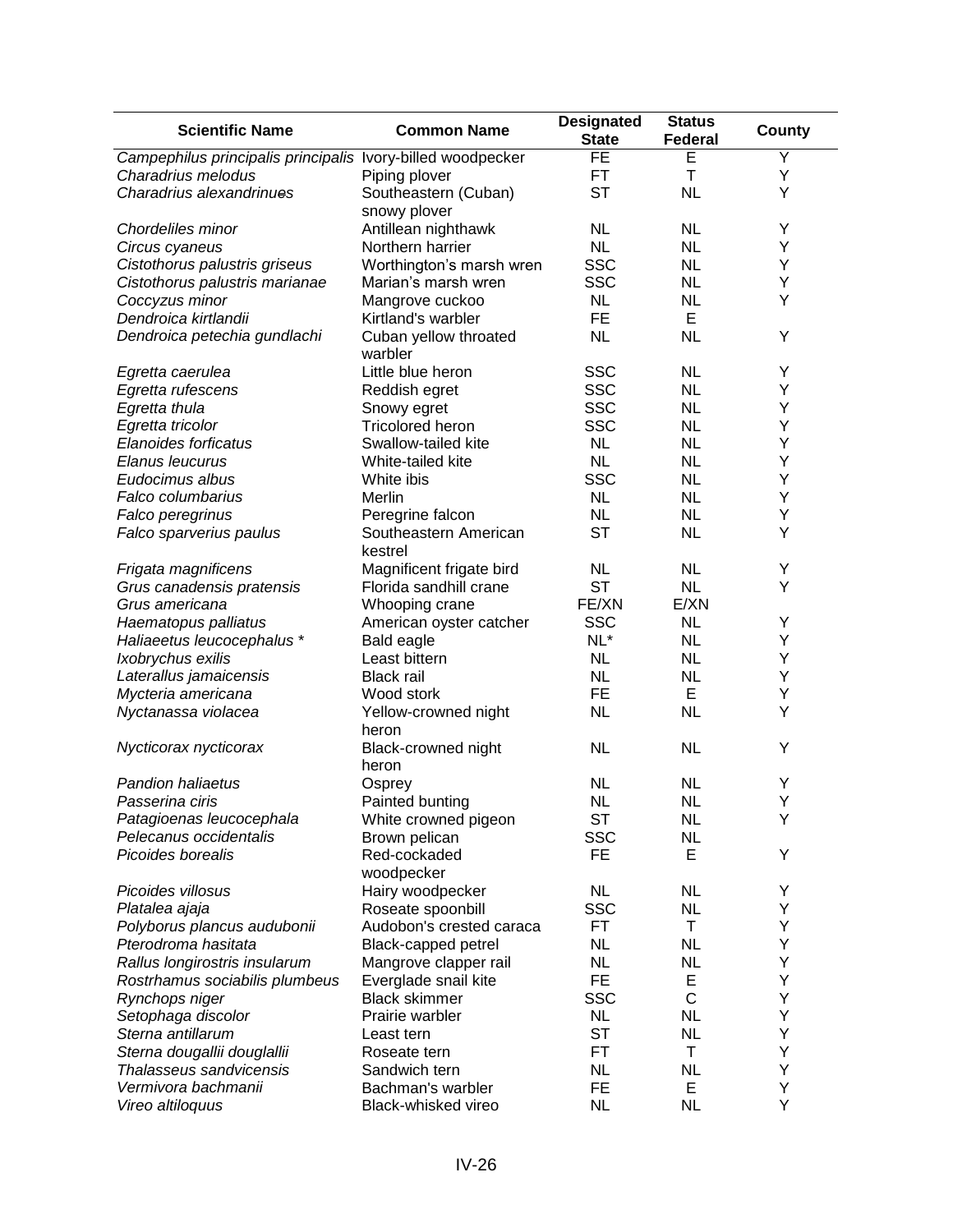| <b>Scientific Name</b>                           | <b>Common Name</b>                              | <b>Designated</b><br><b>State</b> | <b>Status</b><br><b>Federal</b> | County |
|--------------------------------------------------|-------------------------------------------------|-----------------------------------|---------------------------------|--------|
| <b>MAMMALS</b>                                   |                                                 |                                   |                                 |        |
| Balaenoptera borealis                            | Sei whale                                       | FE                                | E                               |        |
| Balaenoptera physalus                            | Finback whale                                   | <b>FE</b>                         | E                               |        |
| Eubalaena glacialis                              | North Atlantic right whale                      | FE                                | E                               |        |
| Eumops glaucinus floridanus                      | Florida mastiff bat                             | <b>ST</b>                         | C                               | Υ      |
| Lutra canadensis                                 | River otter                                     | <b>NL</b>                         | <b>NL</b>                       | Υ      |
| Megaptera novaeangliae                           | Humpback whale                                  | FE                                | Е                               |        |
| Monachus tropicalis                              | Caribbean monk seal                             | <b>NL</b>                         | <b>NL</b>                       | Y      |
| Neotoma floridana smalli                         | Key Largo woodrat                               | FE                                | Е                               | Υ      |
| Neovision vision evergladensis                   | Everglades mink                                 | <b>ST</b>                         | <b>NL</b>                       | Υ      |
| Peromyscus gossypinus<br>allapaticola            | Key Largo cotton mouse                          | FE                                | E                               | Y      |
| Peromyscus polionotus                            | Southeastern beach                              | FT                                | т                               | Υ      |
| niveiventris                                     | mouse                                           |                                   |                                 |        |
| Physeter catodon                                 | Sperm whale                                     | FE                                | E                               |        |
| Plecotus rafinesquii                             | Rafinesque's big eared<br>bat                   | <b>NL</b>                         | <b>NL</b>                       | Υ      |
| Podomys floridanus                               | Florida mouse                                   | <b>SSC</b>                        | <b>NL</b>                       | Y      |
| Puma (= Felis) concolor coryi                    | Florida panther                                 | <b>FE</b>                         | E                               | Y      |
| Sciurus niger avicennia                          | <b>Big Cypress fox squirrel</b>                 | <b>ST</b>                         | <b>NL</b>                       | Y      |
| Sciurus niger shermani                           | Sherman's fox squirrel                          | <b>SSC</b>                        | <b>NL</b>                       | Υ      |
| Trichechus manatus latirostris                   | Florida manatee                                 | Е                                 | Е                               | Υ      |
| Ursus americanus floridanus                      | Florida black bear                              | NL*                               | <b>NL</b>                       | Υ      |
| <b>INVERTEBRATES</b>                             |                                                 |                                   |                                 |        |
| <b>CRUSTACEANS</b>                               |                                                 |                                   |                                 |        |
| Crangonyx gradimanus                             | Florida cave amphipod                           | <b>NL</b>                         | <b>NL</b>                       | Υ      |
| <b>CORALS</b>                                    |                                                 |                                   |                                 |        |
|                                                  |                                                 |                                   |                                 |        |
| Acropora cervicornis                             | Staghorn coral                                  | FT<br>FT                          | Τ<br>Т                          | Y      |
| Acropora palmata                                 | Elkhorn coral                                   |                                   |                                 | Y      |
| Agaricia lamarcki                                | Lamarck's sheet coral                           | <b>NL</b>                         | NL                              | Υ      |
| Agaricia spp                                     | Lettuce corals                                  | <b>NL</b>                         | <b>NL</b>                       | Υ      |
| Colpophyllia natans                              | Boulder brain coral                             | <b>NL</b>                         | <b>NL</b>                       | Υ      |
| Dendrogyra cylindrus                             | Pillar coral                                    | <b>ST</b>                         | <b>NL</b>                       | Υ      |
| Diploria cilvosa                                 | Knobby brain coral                              | <b>NL</b>                         | <b>NL</b>                       | Υ      |
| Diploria labyrinthiformis                        | Grooved brain coral                             | <b>NL</b>                         | <b>NL</b>                       | Υ      |
| Dipolria strigosa                                | Symmetrical brain coral                         | <b>NL</b>                         | <b>NL</b>                       | Υ      |
| Eusmilia fastigiata                              | Smooth flower coral                             | <b>NL</b>                         | <b>NL</b>                       | Υ      |
| Meandrina meandrites                             | Maze coral                                      | NL                                | <b>NL</b>                       | Υ      |
| Montastrea annularis                             | Boulder star coral                              | <b>NL</b>                         | <b>NL</b>                       | Υ      |
| Montastrea cavernosa                             | Great star coral                                | <b>NL</b>                         | <b>NL</b>                       | Y      |
| Montastera faveolata                             | Mountainous star coral                          | NL                                | <b>NL</b>                       | Y      |
| Montastrea franksi                               | Star coral                                      | <b>NL</b>                         | <b>NL</b>                       | Y      |
| Mussa angulosa                                   | Spiny flower coral                              | <b>NL</b>                         | <b>NL</b>                       | Υ      |
| Mycetophyllia aliciae                            | Knobby cactus coral                             | <b>NL</b>                         | <b>NL</b>                       | Υ      |
| Mycetophyllia ferox                              | Rough cactus coral                              | <b>NL</b>                         | <b>NL</b>                       | Υ      |
| Mycetophyllia lamarckiana<br>Siderastera siderea | Lamarck's cactus coral<br>Elliptical star coral | <b>NL</b><br><b>NL</b>            | <b>NL</b><br><b>NL</b>          | Υ<br>Υ |
| <b>INSECTS</b>                                   |                                                 |                                   |                                 |        |
| Anaea troglodyta floridalis                      | Florida leafwing butterfly                      | <b>NL</b>                         | C                               | Υ      |
| Aphodius troglodytes                             | Gopher tortoise                                 | <b>NL</b>                         | <b>NL</b>                       | Υ      |
|                                                  | aphopdius commensal<br>scarab beetle            |                                   |                                 |        |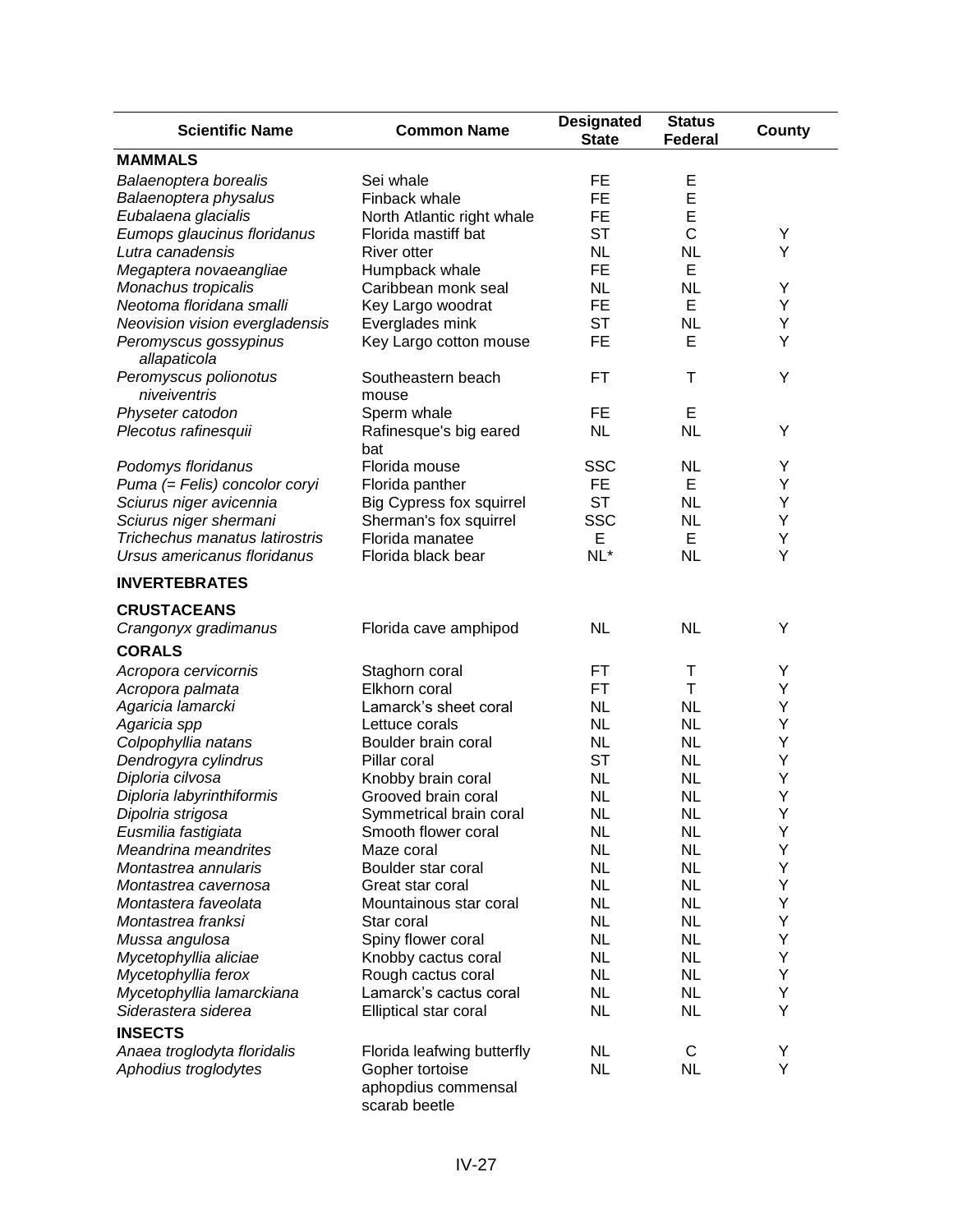| <b>Scientific Name</b>              | <b>Common Name</b>                        | <b>Designated</b><br><b>State</b> | <b>Status</b><br>Federal | County |
|-------------------------------------|-------------------------------------------|-----------------------------------|--------------------------|--------|
| Atrytone agros argos                | Eastern beard-grass<br>skipper            | <b>NL</b>                         | <b>NL</b>                | Υ      |
| Ceraclea floridana                  | Florida ceraclean long<br>horn caddishfly | <b>NL</b>                         | <b>NL</b>                | Y      |
| Cyclargus thomasi bethunebakeri     | Miami blue butterfly                      | FE.                               | Е                        | Y      |
| Cyclophala miamiensis               | Miami roundhead scarab<br>beetle          | <b>NL</b>                         | Ċ                        | Y      |
| Eumaeus atala floridana             | Florida atala butterfly                   | <b>NL</b>                         | С                        | Υ      |
| Heraclides aristodemus<br>ponceanus | Schaus swallowtail<br>butterfly           | FE                                | E                        | Y      |
| Micronaspsis floridana              | Florida intertidal firefly                | <b>NL</b>                         | <b>NL</b>                | Y      |
| Mixogaster delongi                  | Delong's mixogaster<br>flower fly         | <b>NL</b>                         | <b>NL</b>                | Y      |
| Mycotrupes pedester                 | Scrub island burrowing<br>scarab beetle   | <b>NL</b>                         | <b>NL</b>                | Y      |
| Oxyethira florida                   | Florida oxeythiran micro-<br>caddishfly   | <b>NL</b>                         | <b>NL</b>                | Y      |
| Photuris brunnipennis floridana     | Everglades brownwing<br>firefly           | <b>NL</b>                         | <b>NL</b>                | Y      |
| Strymon acis bartrami               | Bartram's scrub-hairstreak<br>butterfly   | NL                                | C                        | Y      |
| <b>MOLLUSCS</b>                     |                                           |                                   |                          |        |
| Liguus fasciatus var.               | Florida tree snail                        | <b>SSC</b>                        | <b>NL</b>                | Y      |
| Orthalicus reses reses              | Stock Island tree snail                   | <b>FT</b>                         | т                        | Υ      |
| Strombus gigas                      | Queen conch                               | <b>NL</b>                         | С                        | Υ      |

Key: NL = Not Listed

- 1) Federal Listings:
	- E = Listed as Endangered Species in the List of Endangered and Threatened Wildlife and Plants under the provisions of the Endangered Species Act. Defined as any species that is in danger of extinction throughout all or a significant portion of its range.
- T(S/A) = Listed only because of similarity in appearance to the American crocodile.
- FE/FX = Experimental population in Florida.
	- T = Listed as Threatened Species. Defined as any species that is likely to become an endangered species within the foreseeable future throughout all or a significant portion of its range.
	- C = Candidate Species for addition to the List of Endangered and Threatened Wildlife and Plants. Includes taxa for which: the US Fish and Wildlife Service (USFWS) currently has substantial information on hand to support the biological appropriateness of proposing to list the species as endangered or threatened; or the USFWS currently possesses information indicating that proposing to list the species as endangered or threatened is possibly appropriate, but for which conclusive data on biological vulnerability and threat(s) are not currently available to support proposed rules at this time.
- 2) State Listings:
- FE/FT= Listed as Federally-designated Endangered and Threatened Species. Defined as species of fish or wild animal life, subspecies or isolated populations of species or subspecies, whether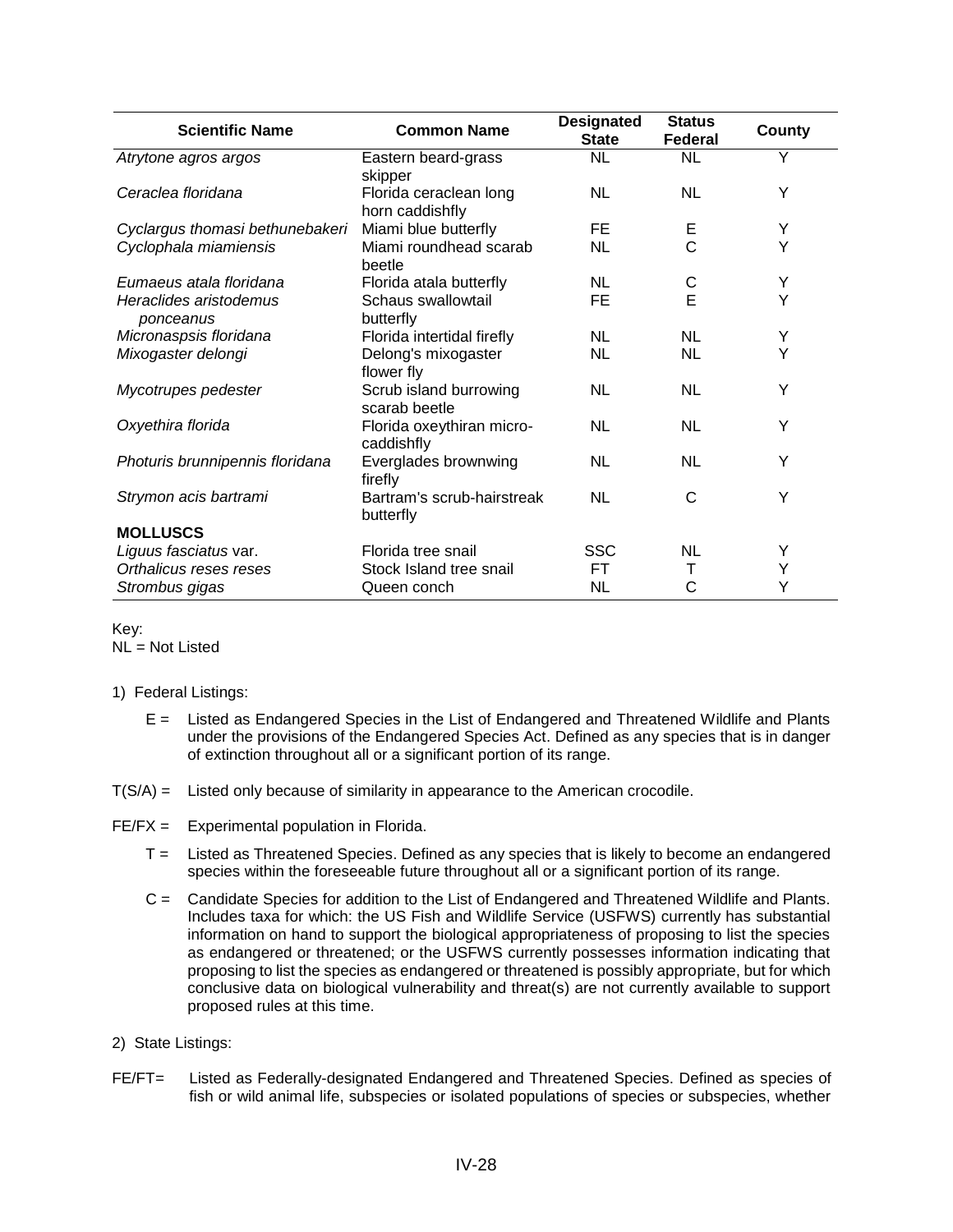vertebrate or invertebrate, that are native to Florida and are classified as Endangered and Threatened under the Fish and Wildlife Conservation Commission (Commission) rule by virtue of designation by the United States Departments of Interior or Commerce as endangered or threatened under the Federal Endangered Species Act, 16 U.S.C. §1531 et seq. and rules thereto; the definition of Federally-designated Endangered and Threatened Species does not include species that are not within the Commission's constitutional authority.

- FT(S/A) = Listed only because of similarity in appearance to the American crocodile.
- FE/FX = Experimental population in Florida
	- ST= Listed as State-designated Threatened Species by the Fish and Wildlife Conservation Commission (Commission). Defined as species of fish or wild animal life, subspecies, or isolated population of a species or subspecies, whether vertebrae or invertebrate, that are native to Florida and are classified as Threatened as determined by paragraph (a), (b), (c), (d), or (e) in accordance with Rule 68A-27.0012, F.A.C. The designation of a species as threatened shall include all subspecies unless stated otherwise in Commission rule.
	- SSC= Listed as a Species of Special Concern by the Fish and Wildlife Conservation Commission under an earlier listing process. Either the species is being evaluated for listing as a State-designated Threatened species or not enough data currently exist to make a listing determination.
		- C= A species of fish or wild animal life, subspecies, or isolated populations of species or subspecies, whether invertebrate or vertebrate, that the Fish and Wildlife Conservation Commission (Commission) has determined warrants listings as a State-designated Threatened Species in accordance with Rule 68A-27.0012, F.A.C., and is awaiting final Commission action to be added to the list of Florida Endangered and Threatened Species in Rule 68A-27.003, F.A.C.
		- \* = The Fish and Wildlife Conservation Commission has delisted these species; however, the bald eagle continues to be under the protection of the state in accordance to rule 68A-16.002, F.A.C., and its Bald Eagle Management Plan, adopted on April 9, 2008, and the bear is protected under rule 68A-4.009, F.A.C., and the Florida Black Bear Management Plan, approved on June 27, 2012.
- 3) County Listings:
	- Y = Miami-Dade County endangered, threatened, rare or special concern fauna species as updated from previously adopted CDMP lists, due to low population numbers or limited/localized population; impacts resulting from habitat destruction or environmental contamination; or nesting destruction/disturbance/failures.